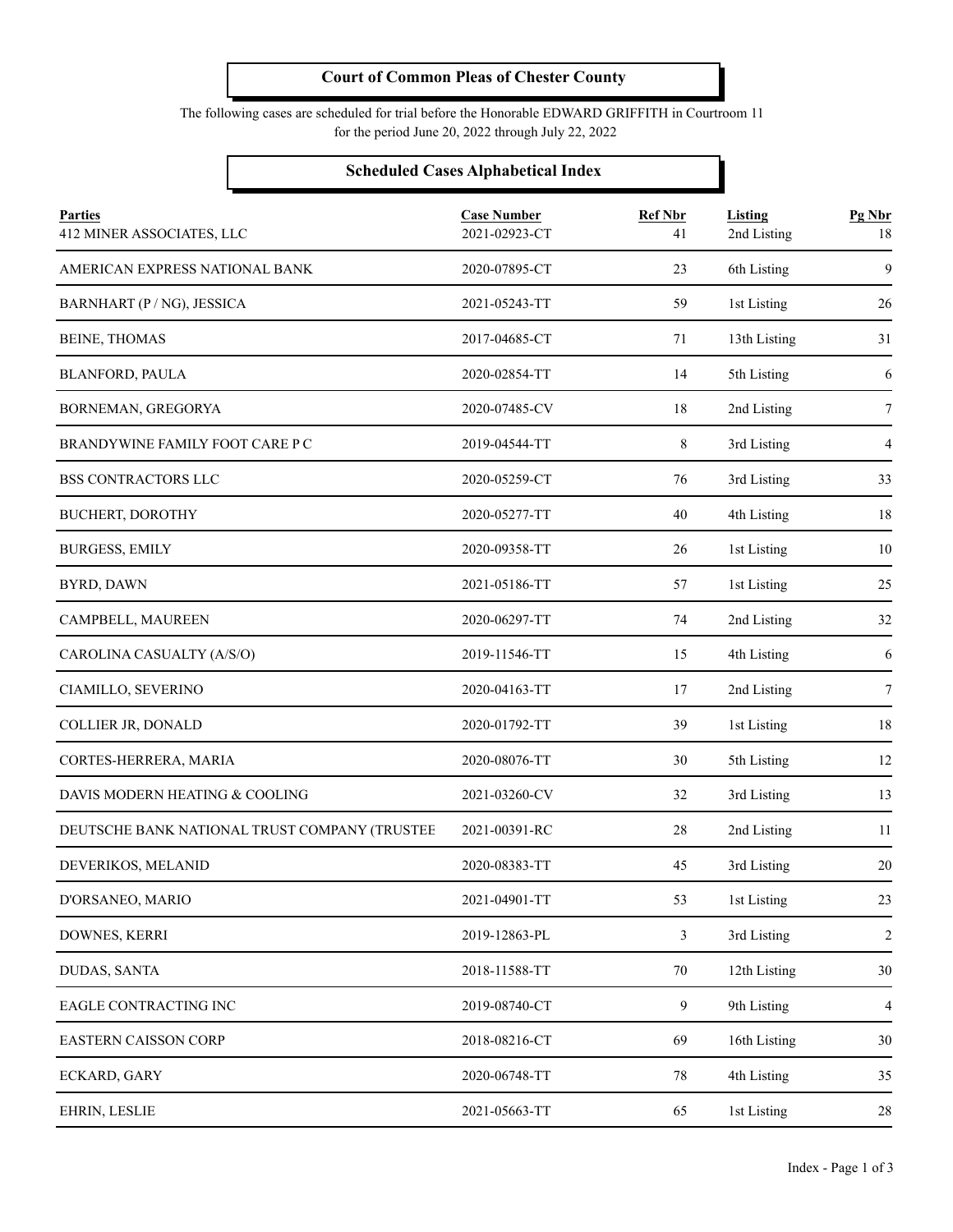#### The following cases are scheduled for trial before the Honorable EDWARD GRIFFITH in Courtroom 11 for the period June 20, 2022 through July 22, 2022

| <b>Parties</b><br>ESPINAL, PETERJ | <b>Case Number</b><br>2019-01417-CT | <b>Ref Nbr</b><br>7 | <b>Listing</b><br>7th Listing<br>5th Listing | Pg Nbr<br>4<br>9 |
|-----------------------------------|-------------------------------------|---------------------|----------------------------------------------|------------------|
| FRIDAY, ERIN                      | 2020-07433-TT                       | 22                  |                                              |                  |
| <b>FULTON BANK N A</b>            | 2019-11909-RC                       | 10                  | 8th Listing                                  | 5                |
| <b>GOLDSMITH, JENNIFER</b>        | 2017-09290-CT                       | 38                  | 3rd Listing                                  | 17               |
| <b>GREEN JR, FRANCIS</b>          | 2020-08865-TT                       | 73                  | 4th Listing                                  | 32               |
| HARTSHORN, DAVID                  | 2020-01370-CT                       | 24                  | 8th Listing                                  | 10               |
| HATFIELD, CHARLES                 | 2021-04559-TT                       | 50                  | 1st Listing                                  | $22\,$           |
| HAWKINS, TERESA                   | 2021-05756-CT                       | 66                  | 1st Listing                                  | 28               |
| HENDERSON, THERESAM.              | 2019-04602-TT                       | 72                  | 9th Listing                                  | 32               |
| HOLLOWAY II, JAYR                 | 2020-04479-TT                       | $\overline{c}$      | 3rd Listing                                  | 1                |
| <b>IRONS, IVORA</b>               | 2020-00212-RC                       | 21                  | 8th Listing                                  | 9                |
| LAFFREDO, PHELICIA                | 2021-00307-TT                       |                     | 3rd Listing                                  | 33               |
| LEWIS, JENNIFER                   | 2021-00680-TT                       | 31                  | 2nd Listing                                  | 13               |
| MAISANO, DANIELJ                  | 2020-04614-CT                       | 19                  | 4th Listing                                  | 8                |
| MALANY (ADMINISTRATRIX), THERESA  | 2019-08588-PL                       | 55                  | 2nd Listing                                  | 24               |
| MARRYSHOW, MARYANN                | 2021-01522-CV                       | 25<br>7th Listing   |                                              | 10               |
| MAULTZ, FRANCINEHOLLY             | 2018-09666-TT<br>68                 |                     | 10th Listing                                 | 29               |
| MAZZULO, CHRISTOPHER              | 2020-09249-TT                       | 58                  | 1st Listing                                  | 26               |
| MCFARLIN, DANIELLE                | 2020-00663-TT                       | 11                  | 4th Listing                                  | 5                |
| MCNAUGHTON, STEVENJ               | 2019-01945-PL                       | 29                  | 6th Listing                                  | 12               |
| MENDENHALL, KOLLIN                | 2014-09317-TT                       | $\overline{4}$      | 9th Listing                                  | 2                |
| MIDFIRST BANK                     | 2020-04760-RC                       | 20                  | 4th Listing                                  | 8                |
| MILLER, TIMOTHYO.                 | 2021-04126-CT                       | 47                  | 2nd Listing                                  | $20\,$           |
| MORGANTINI, PATRICIA              | 2021-05257-TT                       | 61                  | 1st Listing                                  | 27               |
| MORRISSEY, DONNA                  | 2020-07700-TT                       | 43<br>3rd Listing   |                                              | 19               |
| NORFOLK SOUTHERN RAILWAY COMPANY  | 2021-05628-RC                       | 64                  | 1st Listing                                  | $28\,$           |
| OWSLEY, LAURENE.                  | 2021-05260-CT                       | 62                  | 1st Listing                                  | 27               |
| PALMERO, BRUCES                   | 2019-06299-TT                       | 42                  | 3rd Listing                                  | 19               |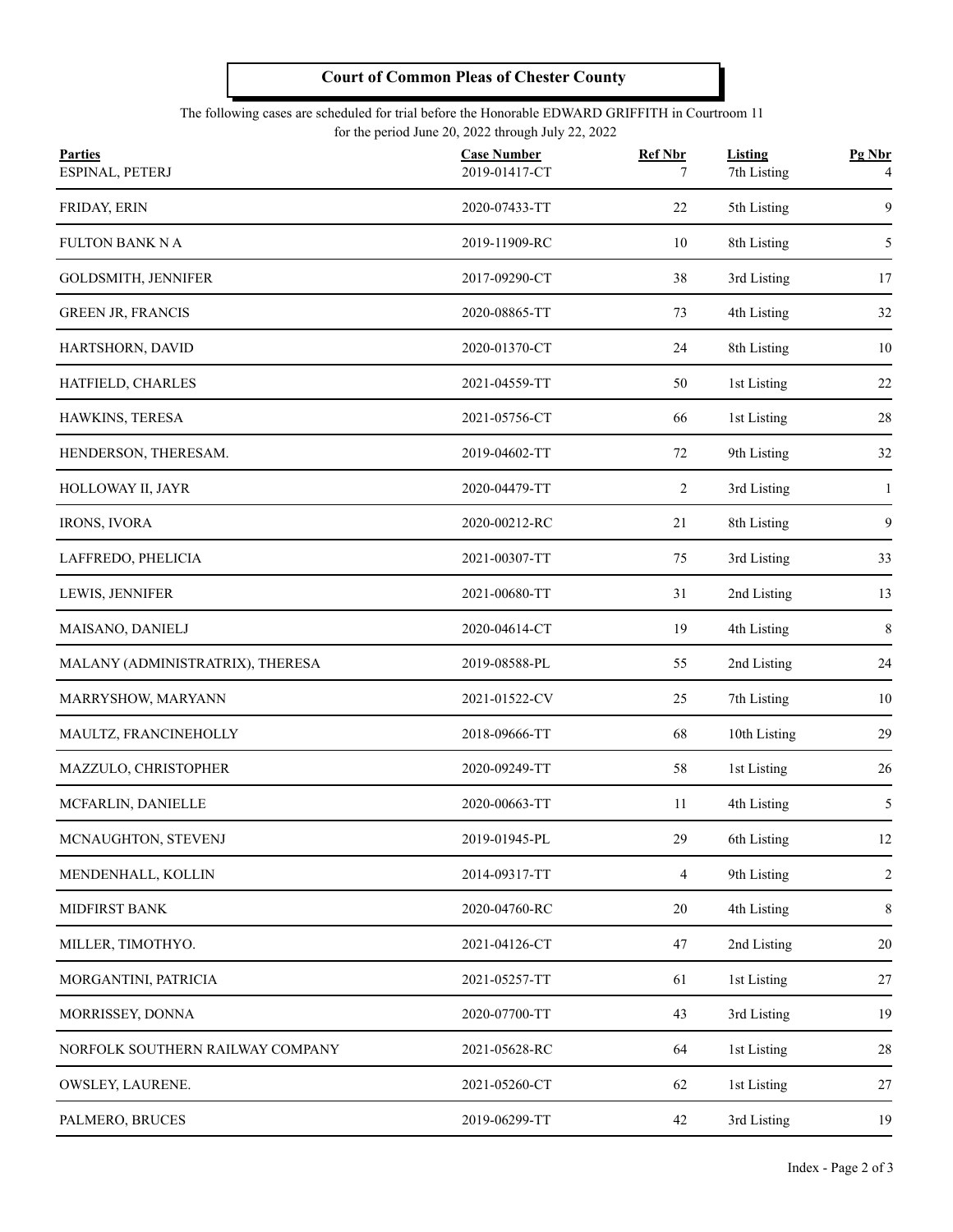#### The following cases are scheduled for trial before the Honorable EDWARD GRIFFITH in Courtroom 11 for the period June 20, 2022 through July 22, 2022

| <b>Parties</b>                         | <b>Case Number</b> | <b>Ref Nbr</b> | <b>Listing</b> | Pg Nbr |
|----------------------------------------|--------------------|----------------|----------------|--------|
| PIERRE, NATHALY                        | 2021-04600-TT      | 52             | 1st Listing    | 23     |
| PIPPIN, EMILY                          | 2020-07385-TT      | 60             | 1st Listing    | 27     |
| RAIO, ELIZABETH                        | 2021-04558-MT      | 49             | 1st Listing    | 22     |
| RAMIREZ-GONZALEZ, LUCIO                | 2021-05549-TT      | 63             | 1st Listing    | 28     |
| RIAD, JOSEPH                           | 2020-00746-MJ      | 12             | 6th Listing    | 5      |
| RIAD, JOSEPHEDWARD                     | 2014-12481-CV      | 67             | 25th Listing   | 29     |
| ROBERTS JR, RICKY                      | 2020-03266-TT      | 27             | 3rd Listing    | 11     |
| SALES, JOAN                            | 2020-04137-CT      | 16             | 2nd Listing    | 7      |
| SANDWIDI, ABDOULAYE                    | 2020-03509-TT      | 35             | 3rd Listing    | 16     |
| SHARPLER, MATTHEW                      | 2021-04578-TT      | 51             | 1st Listing    | 22     |
| STEWART, JONATHA                       | 2019-07667-PL      | 54             | 4th Listing    | 23     |
| STYLE MASTERS FOR HAIR AND NAILS       | 2021-02087-CT      | 37             | 3rd Listing    | 17     |
| SUMMERS, GARY                          | 2021-04551-PL      | $48\,$         | 1st Listing    | 21     |
| SYNERGY GLASS AND DOOR SERVICE, LLC    | 2020-09234-CT      | 77             | 3rd Listing    | 34     |
| TABAK, NANETTE                         | 2019-06550-TT      | $\mathbf{1}$   | 7th Listing    | -1     |
| THOMAS, MARYR.                         | 2020-07656-TT      | 44             | 3rd Listing    | 19     |
| TRACY JR, THOMAS                       | 2021-01497-TT      | 36             | 2nd Listing    | 16     |
| US BANK NATIONAL ASSOCIATION (TRUSTEE) | 2020-02314-RC      | 13             | 6th Listing    | 6      |
| VIKING FUNDS LP                        | 2019-09263-CT      | 34             | 2nd Listing    | 15     |
| WAGNER, ANTHONY                        | 2022-02339-RC      | 56             | 1st Listing    | $24\,$ |
| WERTZ III, RICHARDW                    | 2021-02280-TT      | 5              | 3rd Listing    | 3      |
| WEST CHESTER UNITED SOCCER CLUB INC    | 2017-07773-TT      | 6              | 1st Listing    | 3      |
| WRIGHT, DELAINA                        | 2021-00994-TT      | 33             | 2nd Listing    | 14     |
| YOUNG (ADMINISTRATOR), WILLIAMP        | 2020-06552-TT      | 46             | 3rd Listing    | 20     |
|                                        |                    |                |                |        |

**Total Cases Scheduled: 78**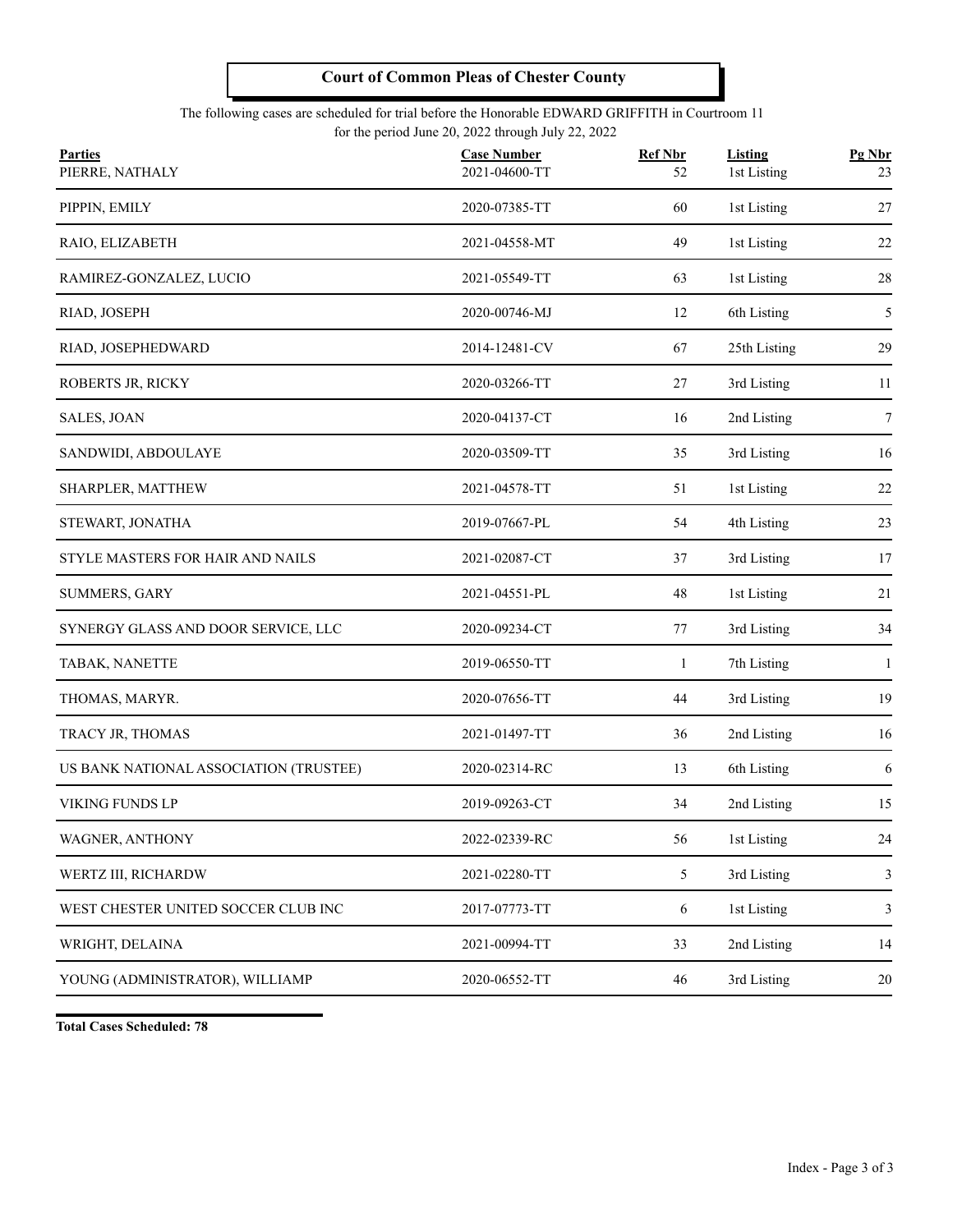#### The following cases are scheduled for trial before the Honorable EDWARD GRIFFITH in Courtroom 11

for the period June 20, 2022 through July 22, 2022

| <b>Attorneys</b>                           | For the period sune 20, 2022 unough sury 22, 2022<br><b>Parties</b> | <b>Trial Ready Date</b> |
|--------------------------------------------|---------------------------------------------------------------------|-------------------------|
|                                            | <b>MOTOR VEHICLE</b>                                                | 01/01/2022              |
|                                            | NANETTE TABAK                                                       |                         |
| JOEL W GOLDBERG                            |                                                                     |                         |
| $(610)$ 436-0628                           |                                                                     |                         |
| <b>CHARLES MALONEY</b>                     |                                                                     |                         |
| $(610)$ 436-6220                           | <b>JAMES TABAK</b>                                                  |                         |
| JOEL W GOLDBERG                            |                                                                     |                         |
| $(610)$ 436-0628                           |                                                                     |                         |
| <b>CHARLES MALONEY</b>                     |                                                                     |                         |
| $(610)$ 436-6220                           |                                                                     |                         |
|                                            | MICHAEL TABAK                                                       |                         |
| <b>JOEL W GOLDBERG</b>                     |                                                                     |                         |
| $(610)$ 436-0628                           |                                                                     |                         |
| <b>CHARLES MALONEY</b><br>$(610)$ 436-6220 |                                                                     |                         |
|                                            |                                                                     | <b>JURY</b>             |
|                                            |                                                                     | 2019-06550-TT           |
| $\mathbf{1}$                               | $\underline{\mathbf{VS}}$ .                                         | 7th Listing             |
|                                            | JENNIFER HADLER                                                     |                         |
| MEGHAN MCDONALD BISSELL                    |                                                                     |                         |
|                                            | <b>MOTOR VEHICLE</b>                                                | 01/01/2022              |
|                                            | JAYR HOLLOWAY II                                                    |                         |
| ZACHARY D. MORAHAN                         |                                                                     |                         |
| $(570)$ 432-0046                           |                                                                     |                         |
|                                            |                                                                     | <b>JURY</b>             |
|                                            |                                                                     | 2020-04479-TT           |
| $\overline{2}$                             | <b>VS.</b>                                                          | 3rd Listing             |
|                                            | ALLIED LANDSCAPE & CONTRACTOR SUPPLY INC                            |                         |
| JOSEPH B. MAYERS                           |                                                                     |                         |
| $(610)$ 825-0300                           |                                                                     |                         |
|                                            | JOHNE MCINTYRE                                                      |                         |
| JOSEPH B. MAYERS<br>$(610)$ 825-0300       |                                                                     |                         |
|                                            | <b>SAIGEK YODER</b>                                                 |                         |
| KENNETH HARDIN                             |                                                                     |                         |
| $(412)$ 315-7195                           |                                                                     |                         |
| ASHLEY JESSICA GIANNETTI                   |                                                                     |                         |
| $(412)$ 315-7195                           |                                                                     |                         |
| STEVEN A. RILEY                            |                                                                     |                         |
| $(412)$ 315-7195                           |                                                                     |                         |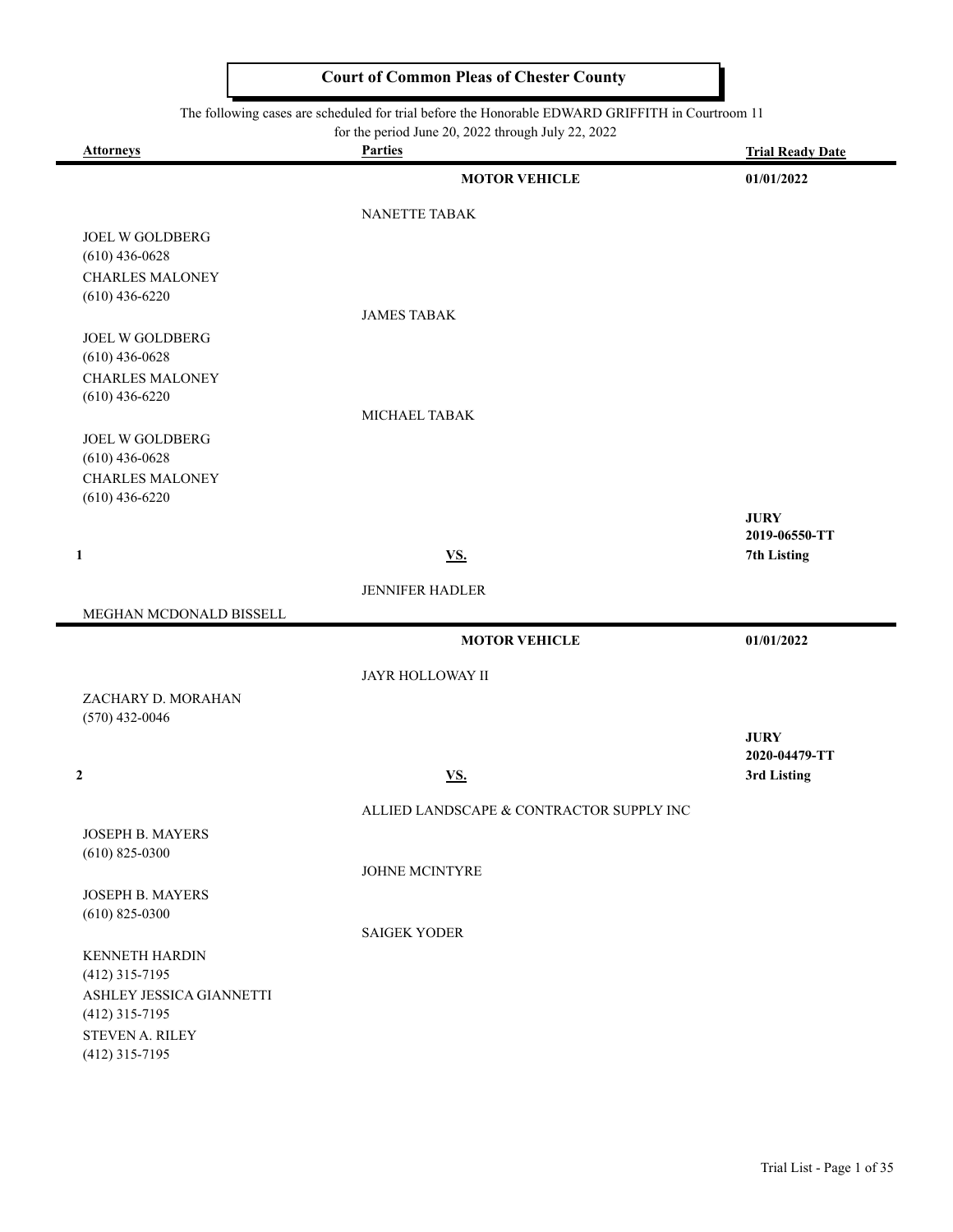|                                         | The following cases are scheduled for trial before the Honorable EDWARD GRIFFITH in Courtroom 11<br>for the period June 20, 2022 through July 22, 2022 |                         |
|-----------------------------------------|--------------------------------------------------------------------------------------------------------------------------------------------------------|-------------------------|
| <b>Attorneys</b>                        | <b>Parties</b>                                                                                                                                         | <b>Trial Ready Date</b> |
|                                         | <b>MEDICAL PROFESSIONAL LIABILITY</b>                                                                                                                  | 06/01/2021              |
|                                         | <b>ACTION</b>                                                                                                                                          |                         |
|                                         | <b>KERRI DOWNES</b>                                                                                                                                    |                         |
| MATTHEW A. CASEY                        |                                                                                                                                                        |                         |
| $(215) 574 - 2000$                      |                                                                                                                                                        |                         |
| <b>GREGORY N. HAROUTOUNIAN</b>          |                                                                                                                                                        | <b>JURY</b>             |
|                                         |                                                                                                                                                        | 2019-12863-PL           |
| 3                                       | <u>VS.</u>                                                                                                                                             | 3rd Listing             |
|                                         |                                                                                                                                                        |                         |
|                                         | RADHIKA KAKARLA, MD                                                                                                                                    |                         |
| CAROLYN B. SOLLECITO                    |                                                                                                                                                        |                         |
| $(610) 644 - 9005$<br>NANCY KAHL RAYNOR |                                                                                                                                                        |                         |
| $(610) 644 - 9005$                      |                                                                                                                                                        |                         |
|                                         | EILEEN CARPENTER, CRNP                                                                                                                                 |                         |
| CAROLYN B. SOLLECITO                    |                                                                                                                                                        |                         |
| $(610) 644 - 9005$                      |                                                                                                                                                        |                         |
| NANCY KAHL RAYNOR                       |                                                                                                                                                        |                         |
| $(610) 644 - 9005$                      |                                                                                                                                                        |                         |
|                                         | WOMEN'S HEALTH CARE GROUP OF PENNSYLVANIA LLC                                                                                                          |                         |
| CAROLYN B. SOLLECITO                    |                                                                                                                                                        |                         |
| $(610) 644 - 9005$<br>NANCY KAHL RAYNOR |                                                                                                                                                        |                         |
| $(610) 644 - 9005$                      |                                                                                                                                                        |                         |
|                                         | WOMEN'S HEALTH CARE GROUP                                                                                                                              |                         |
|                                         | <b>INTENTIONAL</b>                                                                                                                                     | 09/17/2015              |
|                                         |                                                                                                                                                        |                         |
|                                         | KOLLIN MENDENHALL                                                                                                                                      |                         |
| ROBERT KERRY KALMBACH                   |                                                                                                                                                        | 2014-09317-TT           |
| 4                                       | <u>VS.</u>                                                                                                                                             | 9th Listing             |
|                                         |                                                                                                                                                        |                         |
|                                         | <b>RYAN YERKES</b>                                                                                                                                     |                         |
| THOMAS EDWIN MARTIN JR                  |                                                                                                                                                        |                         |
| $(610)$ 444-0285                        |                                                                                                                                                        |                         |
|                                         | <b>DONALD KUMPF</b>                                                                                                                                    |                         |
| JOHN W. CRAYNOCK<br>$(610) 696 - 5185$  |                                                                                                                                                        |                         |
|                                         | <b>JAMES CURUSO</b>                                                                                                                                    |                         |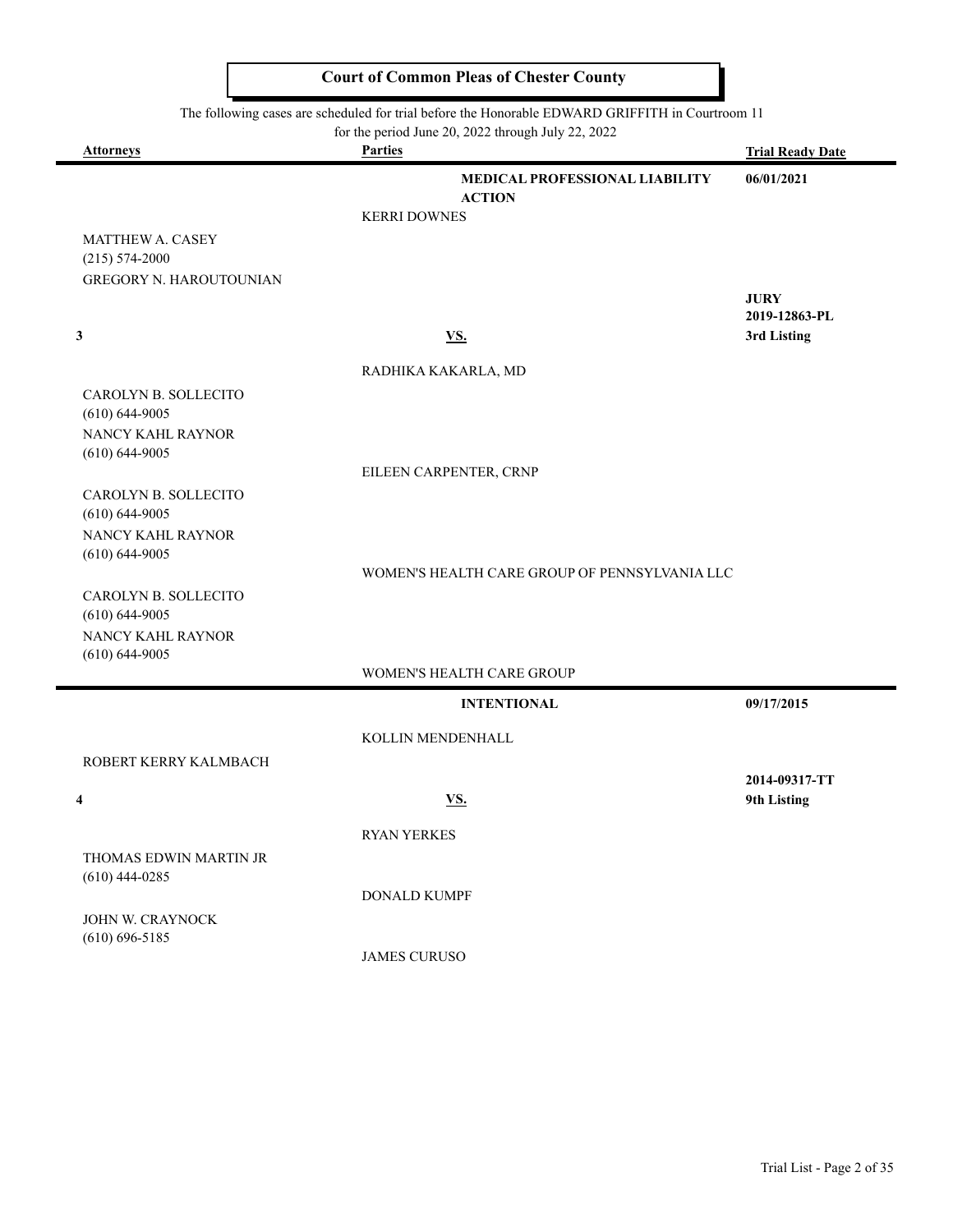The following cases are scheduled for trial before the Honorable EDWARD GRIFFITH in Courtroom 11

|                                           | The following cases are scheduled for trial before the Honorable EDWARD GRIFFITH in Courtroom II<br>for the period June 20, 2022 through July 22, 2022 |                              |
|-------------------------------------------|--------------------------------------------------------------------------------------------------------------------------------------------------------|------------------------------|
| <b>Attorneys</b>                          | <b>Parties</b>                                                                                                                                         | <b>Trial Ready Date</b>      |
|                                           | <b>INTENTIONAL</b>                                                                                                                                     | 04/08/2022                   |
|                                           | RICHARDW WERTZ III                                                                                                                                     |                              |
| THOMAS EDWIN MARTIN JR                    |                                                                                                                                                        |                              |
| $(610)$ 444-0285                          |                                                                                                                                                        |                              |
| MELISSA A. KRISHOCK                       |                                                                                                                                                        |                              |
| $(610)$ 374-8377                          | MARYJOYCE WERTZ                                                                                                                                        |                              |
| THOMAS EDWIN MARTIN JR                    |                                                                                                                                                        |                              |
| $(610)$ 444-0285                          |                                                                                                                                                        |                              |
| MELISSA A. KRISHOCK                       |                                                                                                                                                        |                              |
| $(610)$ 374-8377                          |                                                                                                                                                        |                              |
|                                           |                                                                                                                                                        | <b>JURY</b><br>2021-02280-TT |
| 5                                         | <b>VS.</b>                                                                                                                                             | 3rd Listing                  |
|                                           |                                                                                                                                                        |                              |
|                                           | <b>CHRISTIEO MOUSAW</b>                                                                                                                                |                              |
| DAVID P. HEIM<br>$(215) 735 - 3900$       |                                                                                                                                                        |                              |
| <b>KEAN P MAYNARD</b>                     |                                                                                                                                                        |                              |
| $(215) 735 - 3900$                        |                                                                                                                                                        |                              |
|                                           | DOUGLASP MOUSAW                                                                                                                                        |                              |
| DAVID P. HEIM<br>$(215)$ 735-3900         |                                                                                                                                                        |                              |
| <b>KEAN P MAYNARD</b>                     |                                                                                                                                                        |                              |
| $(215) 735 - 3900$                        |                                                                                                                                                        |                              |
|                                           | <b>OTHER TORT</b>                                                                                                                                      |                              |
|                                           | WEST CHESTER UNITED SOCCER CLUB INC                                                                                                                    |                              |
| <b>SCOT R WITHERS</b>                     |                                                                                                                                                        |                              |
| $(610)$ 430-8000                          |                                                                                                                                                        |                              |
|                                           |                                                                                                                                                        | 2017-07773-TT                |
| 6                                         | <u>VS.</u>                                                                                                                                             | 1st Listing                  |
|                                           | THORNBURY TOWNSHIP                                                                                                                                     |                              |
| MICHAEL G CROTTY                          |                                                                                                                                                        |                              |
| $(610)$ 321-5500                          |                                                                                                                                                        |                              |
| LEONARD B ALTIERI III<br>$(610)$ 321-5500 |                                                                                                                                                        |                              |
|                                           | THORNBURY TOWNSHIP BOARD OF SUPERVISORS                                                                                                                |                              |
| JOHN J. MAHONEY                           |                                                                                                                                                        |                              |
| MICHAEL G CROTTY                          |                                                                                                                                                        |                              |
| $(610)$ 321-5500                          |                                                                                                                                                        |                              |

(610) 321-5500 LEONARD B ALTIERI III (610) 321-5500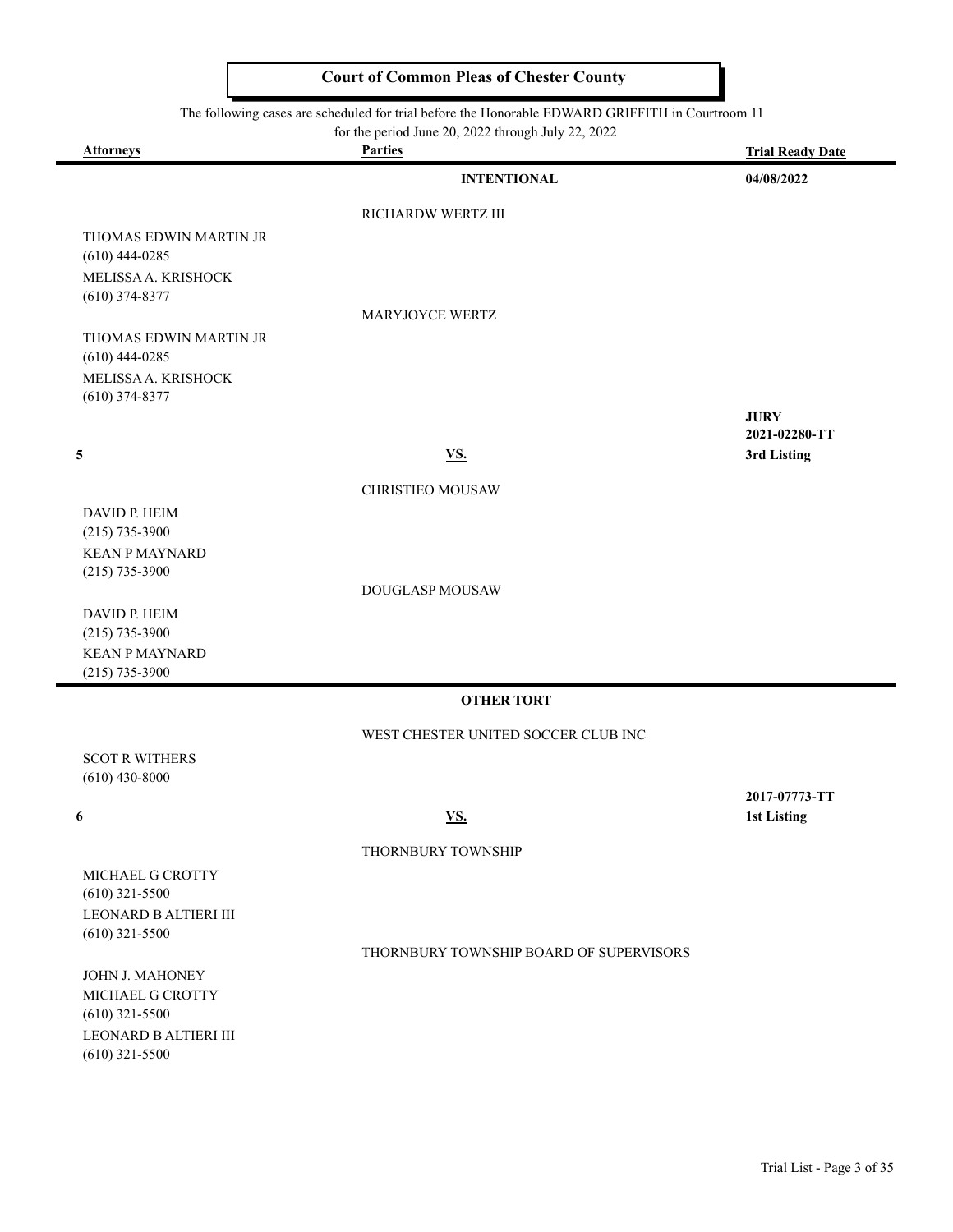|                                        | The following cases are scheduled for trial before the Honorable EDWARD GRIFFITH in Courtroom 11<br>for the period June 20, 2022 through July 22, 2022 |                              |
|----------------------------------------|--------------------------------------------------------------------------------------------------------------------------------------------------------|------------------------------|
| <b>Attorneys</b>                       | <b>Parties</b>                                                                                                                                         | <b>Trial Ready Date</b>      |
|                                        | <b>BUYER PLAINTIFF</b>                                                                                                                                 |                              |
|                                        | PETERJ ESPINAL                                                                                                                                         |                              |
| DENISE ANNE KUESTNER                   |                                                                                                                                                        |                              |
| $(215) 732 - 3255$                     | <b>APPEAL FROM ARBITRATION</b>                                                                                                                         | <b>JURY</b>                  |
|                                        |                                                                                                                                                        | 2019-01417-CT                |
| 7                                      | <b>VS.</b>                                                                                                                                             | 7th Listing                  |
|                                        | DAVIDM HEYBURN JR                                                                                                                                      |                              |
| ERIC D. STRAND                         |                                                                                                                                                        |                              |
| $(610)$ 436-5615                       | NEVADA KALER                                                                                                                                           |                              |
| ERIC D. STRAND                         |                                                                                                                                                        |                              |
| $(610)$ 436-5615                       |                                                                                                                                                        |                              |
|                                        | <b>OTHER TORT</b>                                                                                                                                      | 05/07/2020                   |
|                                        | BRANDYWINE FAMILY FOOT CARE P C                                                                                                                        |                              |
| SAMUEL WOODCOCK CORTES                 |                                                                                                                                                        |                              |
| $(610)$ 458-7500                       |                                                                                                                                                        | <b>JURY</b>                  |
|                                        |                                                                                                                                                        | 2019-04544-TT                |
| $\bf 8$                                | <b>VS.</b>                                                                                                                                             | 3rd Listing                  |
|                                        | HEALTHMARK FOOT & ANKLE ASSOCIATES P C                                                                                                                 |                              |
| PAUL DONALD WERNER<br>$(609)$ 799-5150 |                                                                                                                                                        |                              |
|                                        | STEPHENS SOONDAR (D P M)                                                                                                                               |                              |
| RODNEY FLUCK                           |                                                                                                                                                        |                              |
| $(610)$ 265-0800                       |                                                                                                                                                        |                              |
|                                        | <b>DEBT COLLECTION: OTHER</b>                                                                                                                          | 08/28/2020                   |
|                                        | EAGLE CONTRACTING INC                                                                                                                                  |                              |
| ERIC D. STRAND<br>$(610)$ 436-5615     |                                                                                                                                                        |                              |
| <b>BARRY A. KRONTHAL</b>               |                                                                                                                                                        |                              |
| $(717)$ 975-8114                       |                                                                                                                                                        |                              |
|                                        |                                                                                                                                                        | <b>JURY</b><br>2019-08740-CT |
| 9                                      | <b>VS.</b>                                                                                                                                             | 9th Listing                  |
|                                        | <b>JAMESD MILLER</b>                                                                                                                                   |                              |
| JOHN JOSEPH RENDEMONTI II              |                                                                                                                                                        |                              |
| $(610)$ 358-6000                       |                                                                                                                                                        |                              |
| JOHN JOSEPH RENDEMONTI II              | <b>MARIEA MILLER</b>                                                                                                                                   |                              |
| $(610)$ 358-6000                       |                                                                                                                                                        |                              |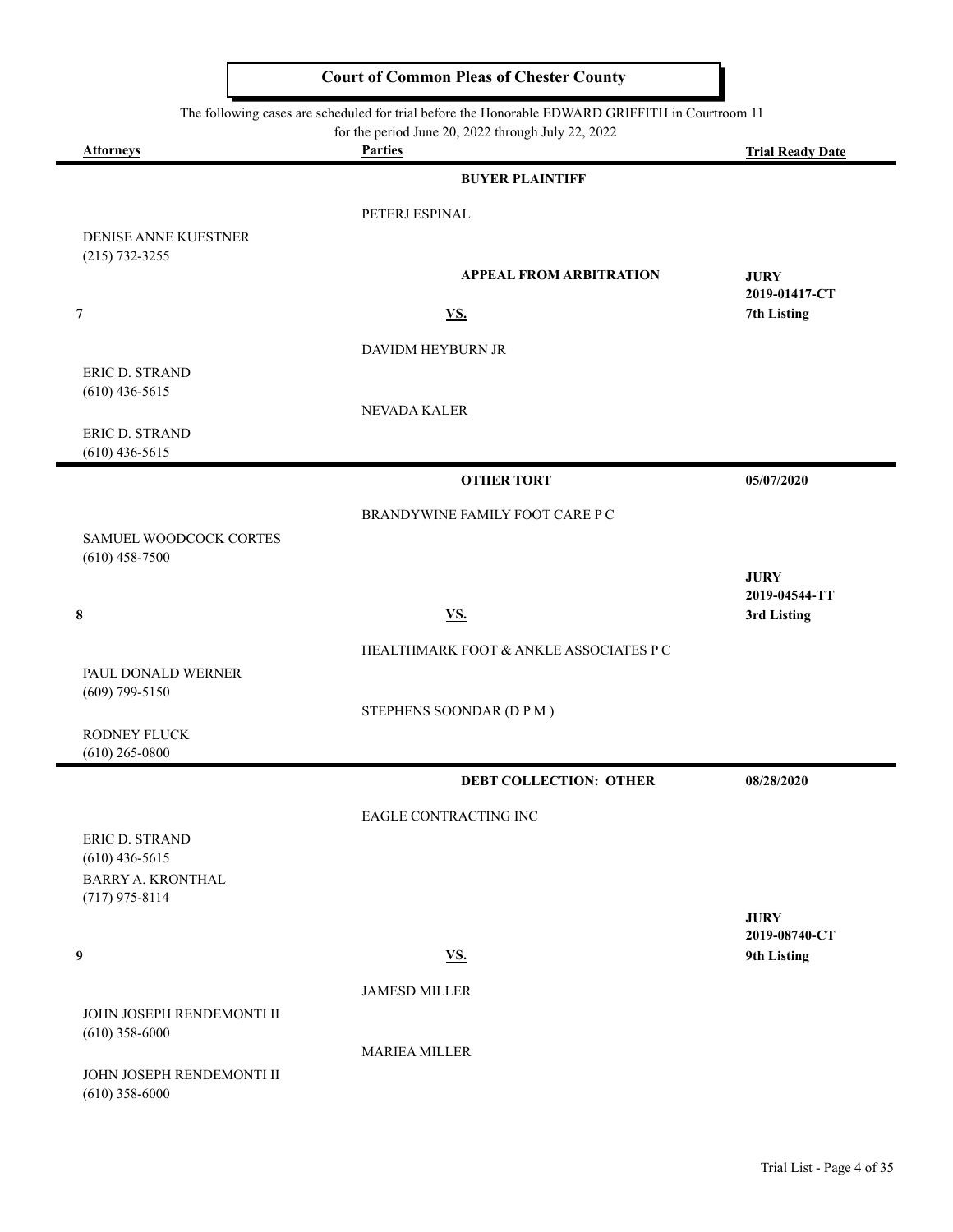|                                       | The following cases are scheduled for trial before the Honorable EDWARD GRIFFITH in Courtroom TT<br>for the period June 20, 2022 through July 22, 2022 |                                     |
|---------------------------------------|--------------------------------------------------------------------------------------------------------------------------------------------------------|-------------------------------------|
| <b>Attorneys</b>                      | <b>Parties</b>                                                                                                                                         | <b>Trial Ready Date</b>             |
|                                       | <b>MORTGAGE FORECLOSURE:</b>                                                                                                                           | 11/25/2020                          |
|                                       | <b>RESIDENTIAL</b><br><b>FULTON BANK N A</b>                                                                                                           |                                     |
| PETER WAPNER                          |                                                                                                                                                        |                                     |
| $(215) 563 - 7000$                    |                                                                                                                                                        |                                     |
| <b>CHELSEA A NIXON</b>                |                                                                                                                                                        |                                     |
| $(215) 790 - 1010$                    |                                                                                                                                                        | <b>NON-JURY</b>                     |
|                                       |                                                                                                                                                        | 2019-11909-RC                       |
| 10                                    | <b>VS.</b>                                                                                                                                             | <b>8th Listing</b>                  |
|                                       | DANIELP BURGER                                                                                                                                         |                                     |
|                                       | VIRGINIAA BURGER                                                                                                                                       |                                     |
|                                       | <b>INTENTIONAL</b>                                                                                                                                     | 01/20/2021                          |
|                                       | DANIELLE MCFARLIN                                                                                                                                      |                                     |
| MARC ALAN WEINBERG                    |                                                                                                                                                        |                                     |
| $(215) 576 - 0100$                    |                                                                                                                                                        | <b>NON-JURY</b>                     |
|                                       |                                                                                                                                                        | 2020-00663-TT                       |
| 11                                    | <b>VS.</b>                                                                                                                                             | <b>4th Listing</b>                  |
|                                       | KFJ ENTERPRISES LLC                                                                                                                                    |                                     |
| KANDICE KERWIN HULL                   |                                                                                                                                                        |                                     |
| $(717)$ 237-5452                      |                                                                                                                                                        |                                     |
| <b>CASEY HUNT</b><br>$(717)$ 237-5202 |                                                                                                                                                        |                                     |
|                                       | AARON'S SALES & LEASING                                                                                                                                |                                     |
| KANDICE KERWIN HULL                   |                                                                                                                                                        |                                     |
| $(717)$ 237-5452                      |                                                                                                                                                        |                                     |
| <b>CASEY HUNT</b><br>$(717)$ 237-5202 |                                                                                                                                                        |                                     |
|                                       | RAHEEM DONALDSON                                                                                                                                       |                                     |
|                                       | <b>OTHER MISCELLANOUS</b>                                                                                                                              | 01/21/2021                          |
|                                       | <b>JOSEPH RIAD</b>                                                                                                                                     |                                     |
|                                       |                                                                                                                                                        | <b>JURY</b>                         |
| 12                                    | <b>VS.</b>                                                                                                                                             | 2020-00746-MJ<br><b>6th Listing</b> |
|                                       |                                                                                                                                                        |                                     |
|                                       | <b>ROBERT WATKINS</b>                                                                                                                                  |                                     |
|                                       | <b>SCOTT WATKINS</b><br><b>EVELYN GONDEK</b>                                                                                                           |                                     |
|                                       | REBECCA BECKENSTRATOR                                                                                                                                  |                                     |
|                                       | <b>ISLA WATKINS</b>                                                                                                                                    |                                     |
|                                       |                                                                                                                                                        |                                     |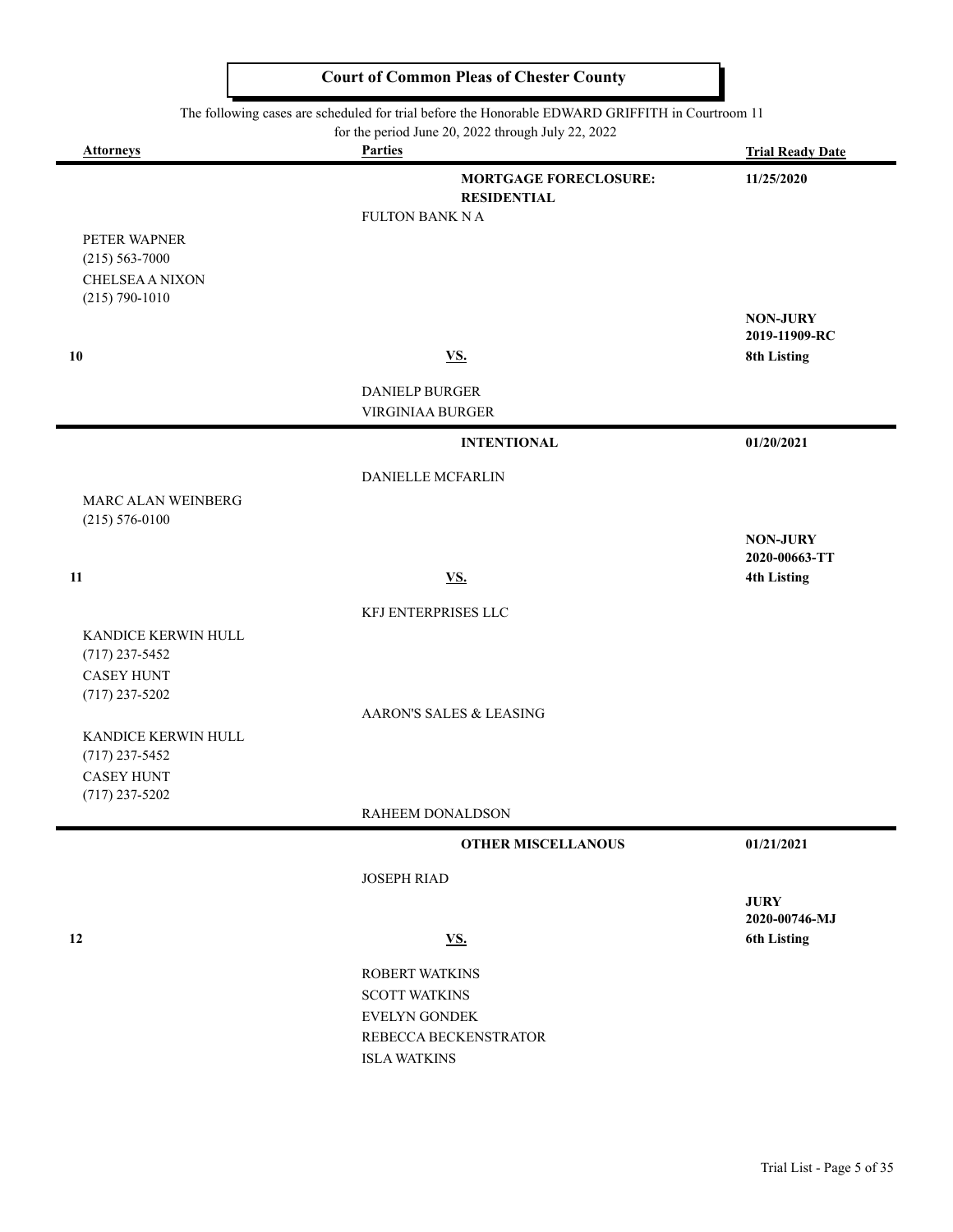I

 $\blacksquare$ 

 $\blacksquare$ 

ı

|                                                | The following cases are scheduled for trial before the Honorable EDWARD GRIFFITH in Courtroom 11 |                                     |
|------------------------------------------------|--------------------------------------------------------------------------------------------------|-------------------------------------|
|                                                | for the period June 20, 2022 through July 22, 2022                                               |                                     |
| <b>Attorneys</b>                               | <b>Parties</b>                                                                                   | <b>Trial Ready Date</b>             |
|                                                | <b>MORTGAGE FORECLOSURE:</b>                                                                     |                                     |
|                                                | <b>RESIDENTIAL</b>                                                                               |                                     |
|                                                | US BANK NATIONAL ASSOCIATION (TRUSTEE)                                                           |                                     |
| CHRISTOPHER ARTHUR DENARDO<br>$(610)$ 278-6800 |                                                                                                  |                                     |
| <b>LESLIE J RASE</b>                           |                                                                                                  |                                     |
| $(610)$ 278-6800                               |                                                                                                  |                                     |
|                                                |                                                                                                  | 2020-02314-RC                       |
| 13                                             | <u>VS.</u>                                                                                       | <b>6th Listing</b>                  |
|                                                |                                                                                                  |                                     |
| JOHN ALEXANDER GAGLIARDI                       | JOSEPHL LEWIS JR                                                                                 |                                     |
| (484) 887-0779                                 |                                                                                                  |                                     |
|                                                | <b>JILL STETZ</b>                                                                                |                                     |
| JOHN ALEXANDER GAGLIARDI                       |                                                                                                  |                                     |
| (484) 887-0779                                 |                                                                                                  |                                     |
|                                                | <b>OTHER TORT</b>                                                                                | 03/19/2021                          |
|                                                |                                                                                                  |                                     |
|                                                | PAULA BLANFORD                                                                                   |                                     |
| <b>GARY R. KATZ</b><br>$(610)$ 357-1842        |                                                                                                  |                                     |
|                                                | <b>BARBARA BLANFORD</b>                                                                          |                                     |
| <b>GARY R. KATZ</b>                            |                                                                                                  |                                     |
| $(610)$ 357-1842                               |                                                                                                  |                                     |
|                                                |                                                                                                  | 2020-02854-TT                       |
| 14                                             | <u>VS.</u>                                                                                       | 5th Listing                         |
|                                                | <b>SAMTAY INC</b>                                                                                |                                     |
| <b>LOGAN KING</b>                              |                                                                                                  |                                     |
| $(215)$ 717-4033                               |                                                                                                  |                                     |
|                                                | ORTIZ CONSTRUCTION LLC                                                                           |                                     |
| CHRISTOPHER D. HILLSLEY                        |                                                                                                  |                                     |
| $(215) 557 - 1990$                             |                                                                                                  |                                     |
|                                                | <b>OTHER TORT</b>                                                                                |                                     |
|                                                | CAROLINA CASUALTY (A/S/O)                                                                        |                                     |
| MICHAEL J NEEDLEMAN                            |                                                                                                  |                                     |
| $(215)$ 495-6500                               |                                                                                                  |                                     |
|                                                | <b>LENNI ELECTRIC</b>                                                                            |                                     |
|                                                | <b>APPEAL FROM ARBITRATION</b>                                                                   | <b>JURY</b>                         |
| 15                                             | <u>VS.</u>                                                                                       | 2019-11546-TT<br><b>4th Listing</b> |
|                                                |                                                                                                  |                                     |
|                                                | <b>KRISTEN LEWIS</b>                                                                             |                                     |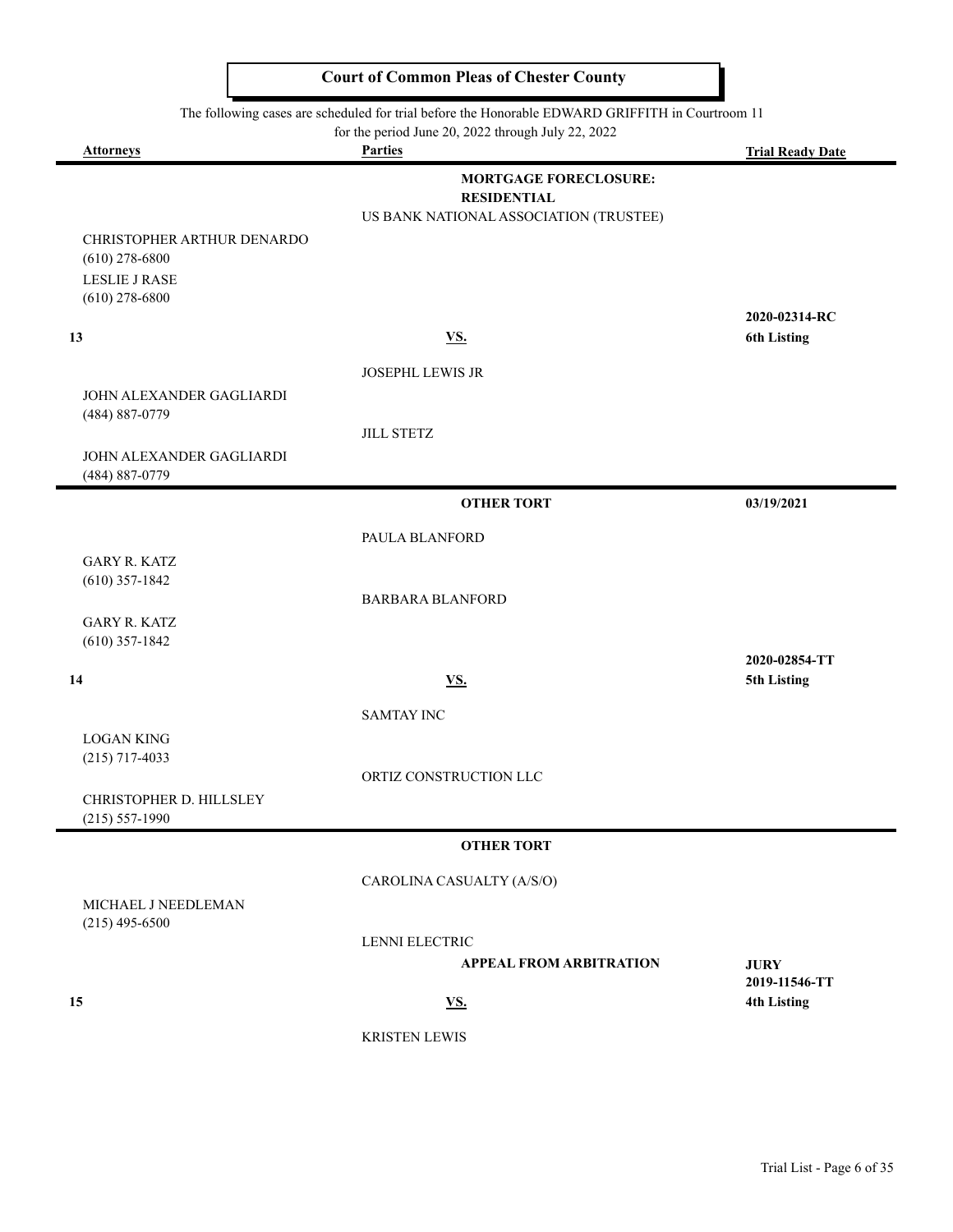The following cases are scheduled for trial before the Honorable EDWARD GRIFFITH in Courtroom 11

for the period June 20, 2022 through July 22, 2022

| <b>Attorneys</b>                           | <b>Parties</b>                                |                 |
|--------------------------------------------|-----------------------------------------------|-----------------|
|                                            | <b>OTHER CONTRACT</b>                         | 07/06/2021      |
|                                            | <b>JOAN SALES</b>                             |                 |
| PAUL BUCCO                                 |                                               |                 |
| $(610)$ 238-0880                           |                                               |                 |
| <b>DAVID S. MAKARA</b><br>$(610)$ 238-0880 |                                               |                 |
|                                            |                                               | <b>NON-JURY</b> |
|                                            |                                               | 2020-04137-CT   |
| 16                                         | <b>VS.</b>                                    | 2nd Listing     |
|                                            | PULTE HOMES OF PA, LP                         |                 |
|                                            | PULTE HOME CORPORATION OF THE DELAWARE VALLEY |                 |
|                                            | <b>MOTOR VEHICLE</b>                          | 07/07/2021      |
|                                            | SEVERINO CIAMILLO                             |                 |
| ANGELO ANTHONY PAPA JR<br>$(724)$ 316-3551 |                                               |                 |
|                                            |                                               | 2020-04163-TT   |
| 17                                         | <b>VS.</b>                                    | 2nd Listing     |
|                                            | HIRSCHBACH MOTOR LINES, INC                   |                 |
|                                            | <b>IOWA FINANCIAL LIABILITY</b>               |                 |
|                                            | POPE DEDRICK CAVON                            |                 |
|                                            | POPE LLC                                      |                 |
|                                            | FRONTIER ADJUSTERS                            |                 |
|                                            | MONEY JUDGMENT - DJ APPEAL                    |                 |
|                                            | <b>GREGORYA BORNEMAN</b>                      |                 |
|                                            | <b>APPEAL FROM ARBITRATION</b>                |                 |
|                                            |                                               | 2020-07485-CV   |
| 18                                         | <b>VS.</b>                                    | 2nd Listing     |
|                                            | EUGENE PASYMOWSKI                             |                 |

REAL STAT INC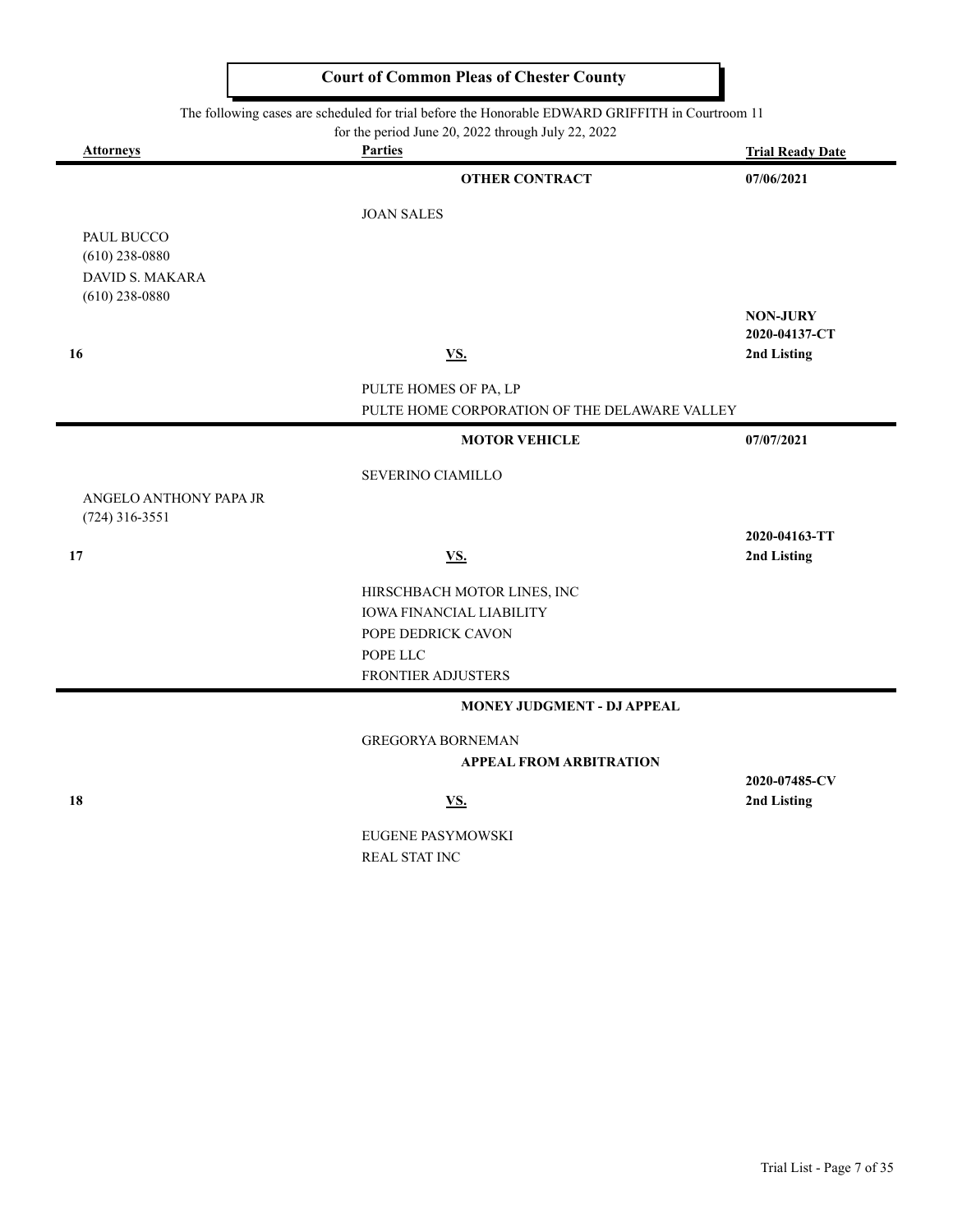The following cases are scheduled for trial before the Honorable EDWARD GRIFFITH in Courtroom 11

| for the period June 20, 2022 through July 22, 2022 |  |  |  |
|----------------------------------------------------|--|--|--|

| <b>Attorneys</b>                        | For the period state $20, 2022$ unough stay $22, 2022$<br><b>Parties</b> | <b>Trial Ready Date</b>          |
|-----------------------------------------|--------------------------------------------------------------------------|----------------------------------|
|                                         | <b>BUYER PLAINTIFF</b>                                                   |                                  |
|                                         | <b>DANIELJ MAISANO</b>                                                   |                                  |
| <b>JAMES S. TUPITZA</b>                 |                                                                          |                                  |
| $(610) 696 - 2600$                      | PATRICIAA MAISANO                                                        |                                  |
| <b>JAMES S. TUPITZA</b>                 |                                                                          |                                  |
| $(610) 696 - 2600$                      |                                                                          |                                  |
|                                         |                                                                          | <b>NON-JURY</b><br>2020-04614-CT |
| 19                                      | <u>VS.</u>                                                               | <b>4th Listing</b>               |
|                                         |                                                                          |                                  |
|                                         | MARSHAC AVERY<br><b>LEROYS AVERY</b>                                     |                                  |
|                                         | ROBERTW ALBRECHT                                                         |                                  |
| <b>SCOTT ROTHMAN</b>                    |                                                                          |                                  |
| $(610)$ 834-8819                        |                                                                          |                                  |
| BRIAN HOWARD SMITH                      | CELESTEE ALBRECHT                                                        |                                  |
| <b>SCOTT ROTHMAN</b>                    |                                                                          |                                  |
| $(610)$ 834-8819                        |                                                                          |                                  |
| EDWARD JOHN HAYES<br>$(215) 299 - 2092$ |                                                                          |                                  |
|                                         | <b>GEORGE MACKENZIE</b>                                                  |                                  |
| LINDSAY A. DUNN                         |                                                                          |                                  |
| $(610) 840 - 0202$                      |                                                                          |                                  |
| LINDSAY A. DUNN                         | <b>CAROL MACKENZIE</b>                                                   |                                  |
| $(610) 840 - 0202$                      |                                                                          |                                  |
|                                         | HAMLET VILLAS LLC THE                                                    |                                  |
|                                         | <b>MORTGAGE FORECLOSURE:</b>                                             | 07/26/2021                       |
|                                         | <b>RESIDENTIAL</b><br>MIDFIRST BANK                                      |                                  |
| <b>BROOKE WAISBORD</b>                  |                                                                          |                                  |
| $(215)$ 825-6488                        |                                                                          |                                  |
|                                         |                                                                          | <b>NON-JURY</b><br>2020-04760-RC |
| $20\,$                                  | <b>VS.</b>                                                               | <b>4th Listing</b>               |
|                                         |                                                                          |                                  |
|                                         | HALEIGH GILDERSLEEVE                                                     |                                  |
|                                         |                                                                          |                                  |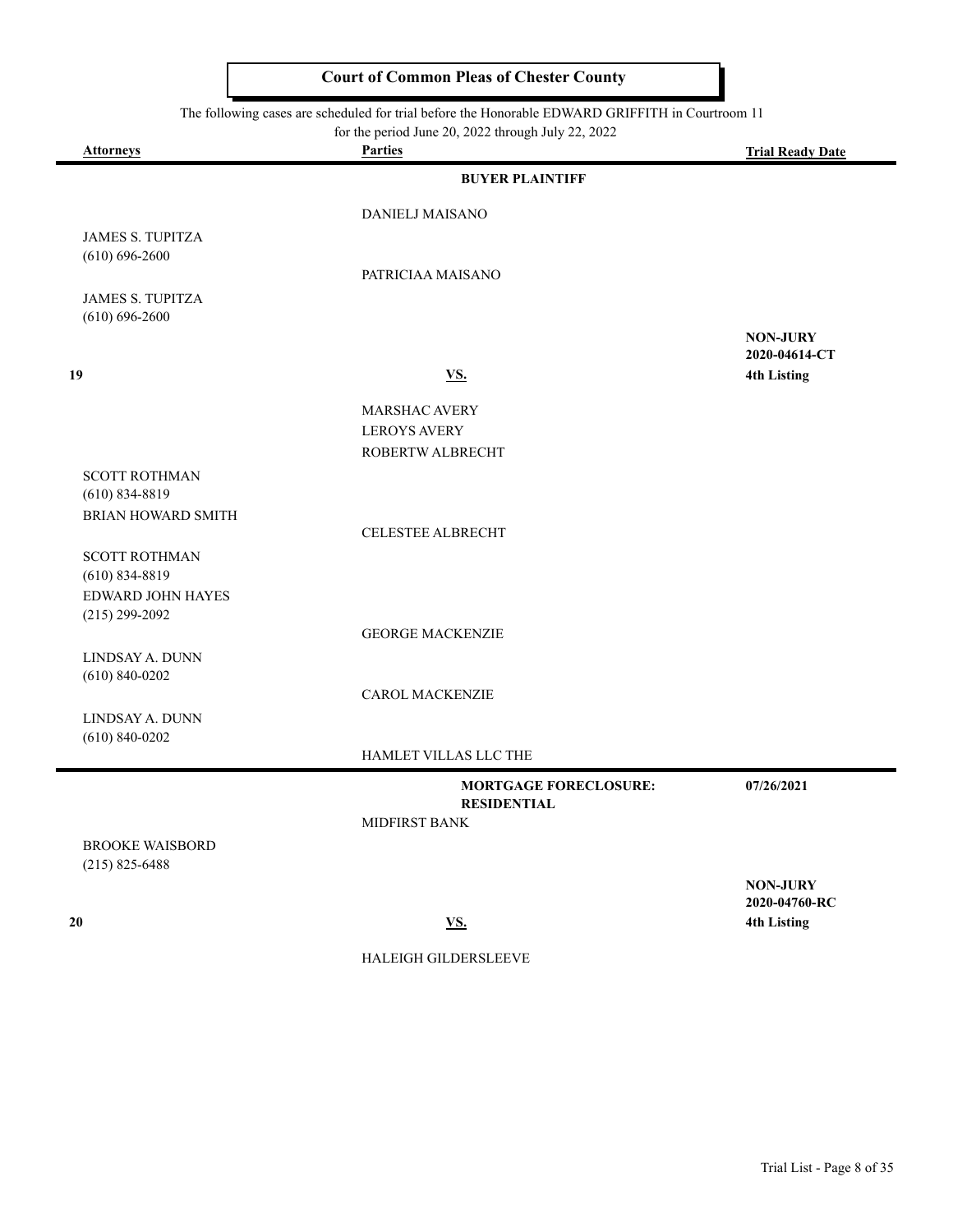| The following cases are scheduled for trial before the Honorable EDWARD GRIFFITH in Courtroom 11 |  |
|--------------------------------------------------------------------------------------------------|--|
|--------------------------------------------------------------------------------------------------|--|

for the period June 20, 2022 through July 22, 2022

| <b>Attorneys</b>                         | For the period sune 20, 2022 unough surf 22, 2022<br><b>Parties</b> | <b>Trial Ready Date</b>                         |
|------------------------------------------|---------------------------------------------------------------------|-------------------------------------------------|
|                                          | <b>QUIET TITLE</b>                                                  | 09/01/2021                                      |
|                                          | <b>IVORA IRONS</b>                                                  |                                                 |
| 21                                       | <b>VS.</b>                                                          | <b>NON-JURY</b><br>2020-00212-RC<br>8th Listing |
|                                          | MOSES KOLLIE                                                        |                                                 |
| JOHN S. CARNES JR<br>$(610)$ 857-5500    | VICTORIA KOLLIE                                                     |                                                 |
|                                          | HABITAT FOR HUMANITY                                                |                                                 |
| JACK DWAYNE WUERSTLE<br>$(610)$ 331-8894 |                                                                     |                                                 |
|                                          | <b>MOTOR VEHICLE</b>                                                | 10/06/2021                                      |
|                                          | <b>ERIN FRIDAY</b>                                                  |                                                 |
| EDITH A. PEARCE                          | <b>JERIC FRIDAY</b>                                                 |                                                 |
| EDITH A. PEARCE                          |                                                                     |                                                 |
| 22                                       | <b>VS.</b>                                                          | <b>JURY</b><br>2020-07433-TT<br>5th Listing     |
|                                          | ANN SPOONER                                                         |                                                 |
| ROBERT P GOOD II<br>$(215) 841 - 3006$   |                                                                     |                                                 |
|                                          | DEBT COLLECTION: CREDIT CARD                                        | 10/26/2021                                      |
|                                          | AMERICAN EXPRESS NATIONAL BANK                                      |                                                 |
| PAUL J KLEMM<br>$(855)$ 473-2550         |                                                                     |                                                 |
| 23                                       | <b>VS.</b>                                                          | 2020-07895-CT<br><b>6th Listing</b>             |
|                                          | ANTHONY DIECKHAUS JR<br>DIECKHAUS MOTORS INC                        |                                                 |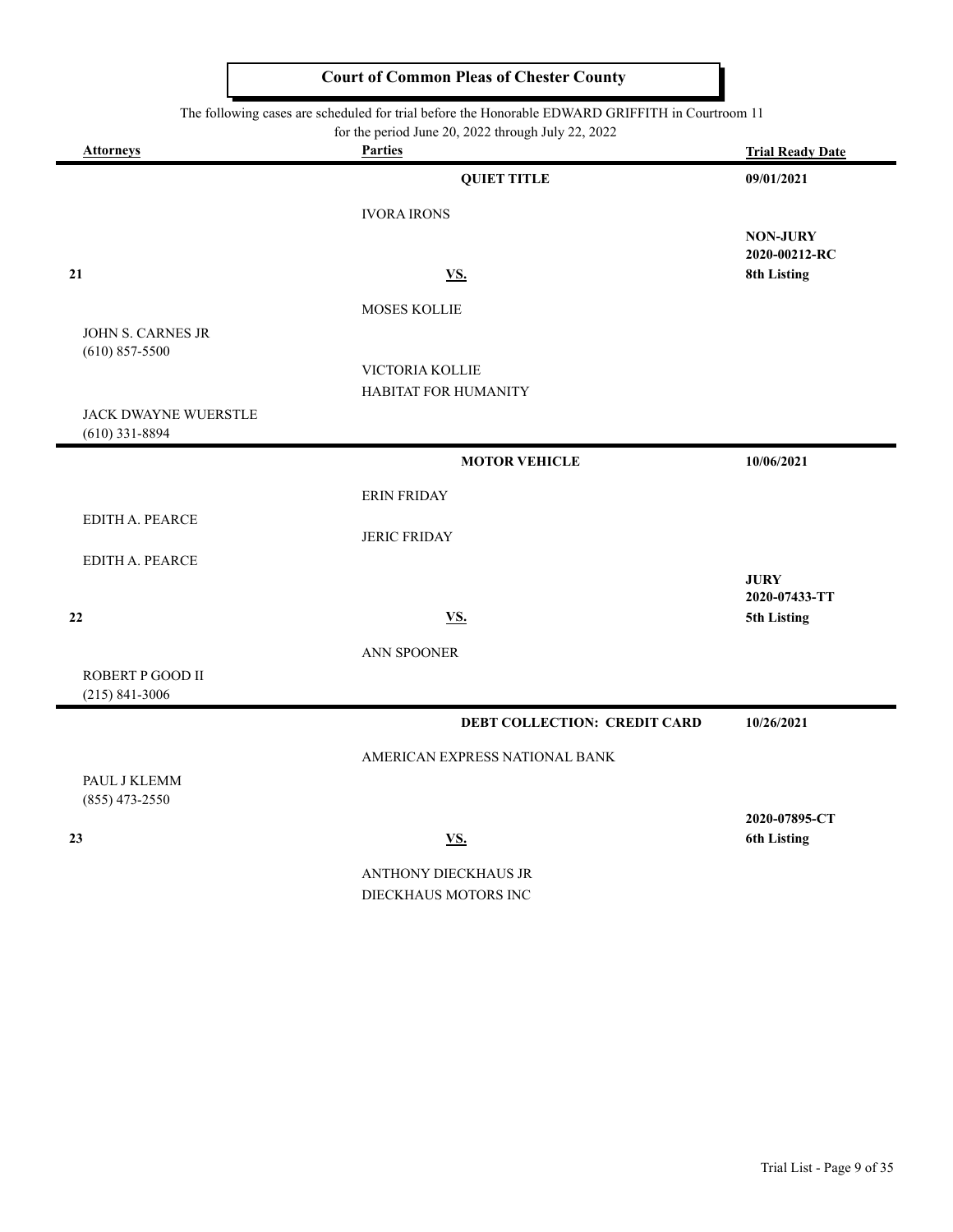The following cases are scheduled for trial before the Honorable EDWARD GRIFFITH in Courtroom 11

|                                              | for the period June 20, 2022 through July 22, 2022 |                              |
|----------------------------------------------|----------------------------------------------------|------------------------------|
| <b>Attorneys</b>                             | <b>Parties</b>                                     | <b>Trial Ready Date</b>      |
|                                              | <b>OTHER CONTRACT</b>                              | 12/01/2021                   |
|                                              | <b>DAVID HARTSHORN</b>                             |                              |
| <b>DENIS MATTHEW DUNN</b>                    |                                                    |                              |
| $(610)$ 892-1869                             | <b>ROCIO PASION</b>                                |                              |
| DENIS MATTHEW DUNN                           |                                                    |                              |
| $(610) 892 - 1869$                           |                                                    |                              |
|                                              |                                                    | <b>JURY</b><br>2020-01370-CT |
| 24                                           | <u>VS.</u>                                         | 8th Listing                  |
|                                              |                                                    |                              |
| MICHAEL GERARD LOUIS                         | BIG BAD WOLF CONSTRUCTION CO LLC                   |                              |
| $(610)$ 436-0100                             |                                                    |                              |
| MARY E. LAWRENCE                             |                                                    |                              |
| $(610) 840 - 0216$                           |                                                    |                              |
|                                              | <b>OTHER - DJ APPEAL</b>                           |                              |
|                                              | MARYANN MARRYSHOW                                  |                              |
| HILLARY SHERIDAN                             |                                                    |                              |
| (484) 653-0774                               | <b>APPEAL FROM ARBITRATION</b>                     | <b>JURY</b>                  |
| 25                                           | VS.                                                | 2021-01522-CV<br>7th Listing |
|                                              |                                                    |                              |
|                                              | <b>FRANK PARISI</b>                                |                              |
| STEPHEN VINCENT BOTTIGLIERI                  |                                                    |                              |
|                                              | <b>MOTOR VEHICLE</b>                               | 12/22/2021                   |
|                                              | <b>EMILY BURGESS</b>                               |                              |
| ALISON JADE RUSSELL                          |                                                    |                              |
| $(215) 864 - 6835$<br>DANIEL J. O'BRIEN      |                                                    |                              |
| $(610)$ 897-2558                             |                                                    |                              |
|                                              |                                                    | 2020-09358-TT                |
| 26                                           | $\underline{\mathbf{V}}\underline{\mathbf{S}}$ .   | <b>1st Listing</b>           |
|                                              | MACKENZIEPAGE HARPER                               |                              |
| DENNIS C COYNE                               |                                                    |                              |
| <b>ALEXANDER N LEVIN</b><br>$(610)$ 480-6094 |                                                    |                              |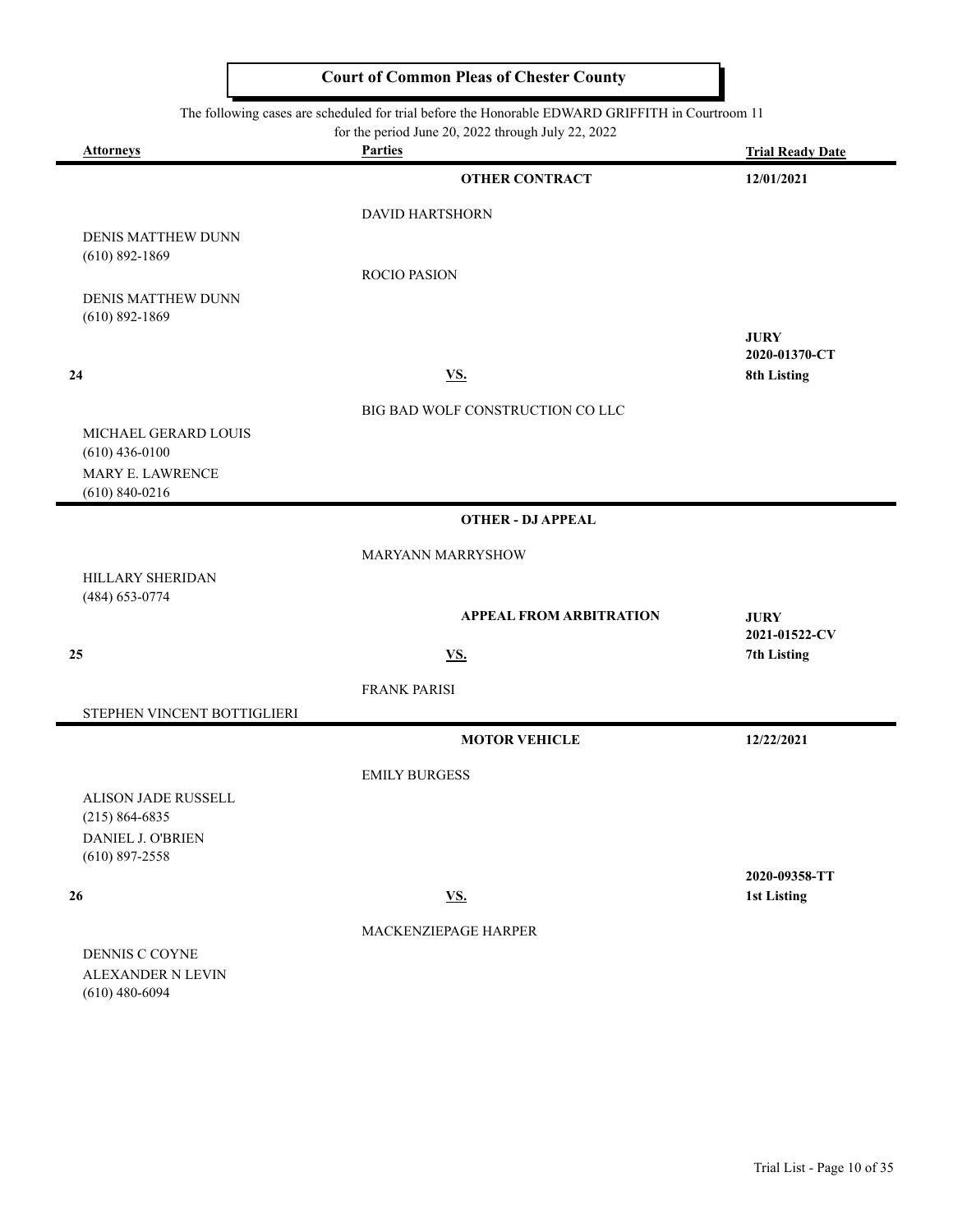$\blacksquare$ 

| The following cases are scheduled for trial before the Honorable EDWARD GRIFFITH in Courtroom 11 |                                                                      |                                  |
|--------------------------------------------------------------------------------------------------|----------------------------------------------------------------------|----------------------------------|
| <b>Attorneys</b>                                                                                 | for the period June 20, 2022 through July 22, 2022<br><b>Parties</b> | <b>Trial Ready Date</b>          |
|                                                                                                  | <b>MOTOR VEHICLE</b>                                                 |                                  |
|                                                                                                  | <b>RICKY ROBERTS JR</b>                                              |                                  |
| ALEXANDER M KROUPA<br>$(215) 561 - 7100$                                                         |                                                                      |                                  |
| DOUGLAS G. AARON<br>$(215) 561 - 7000$                                                           |                                                                      |                                  |
|                                                                                                  |                                                                      | <b>NON-JURY</b><br>2020-03266-TT |
| 27                                                                                               | <u>VS.</u>                                                           | 3rd Listing                      |
|                                                                                                  | RICHARD BOWMAN                                                       |                                  |
| MATTHEW LAWRENCE QUINN<br>$(267)$ 951-3161                                                       |                                                                      |                                  |
|                                                                                                  | <b>DANIEL RAFTER</b>                                                 |                                  |
| <b>ANDREW C ECKERT</b>                                                                           |                                                                      |                                  |
| $(610)$ 755-3301<br>ANDREW JOSEPH EDELBERG                                                       |                                                                      |                                  |
| $(610)$ 733-4390                                                                                 |                                                                      |                                  |
| PATRICK J BRENNAN                                                                                |                                                                      |                                  |
| $(267) 861 - 5330$                                                                               |                                                                      |                                  |
|                                                                                                  | <b>MARY RAFTER</b>                                                   |                                  |
| ANDREW JOSEPH EDELBERG<br>$(610)$ 733-4390                                                       |                                                                      |                                  |
|                                                                                                  | <b>MORTGAGE FORECLOSURE:</b><br><b>RESIDENTIAL</b>                   | 01/19/2022                       |
|                                                                                                  | DEUTSCHE BANK NATIONAL TRUST COMPANY (TRUSTEE)                       |                                  |
| <b>BROOKE WAISBORD</b><br>$(215)$ 825-6488                                                       |                                                                      |                                  |
| CAITLIN MOLLY DONNELLY                                                                           |                                                                      |                                  |
| $(215) 627 - 1322$                                                                               |                                                                      |                                  |
|                                                                                                  |                                                                      | <b>NON-JURY</b><br>2021-00391-RC |
| 28                                                                                               | VS.                                                                  | 2nd Listing                      |

GERARDP EGAN LOISM EGAN THE UNITED STATES OF AMERICA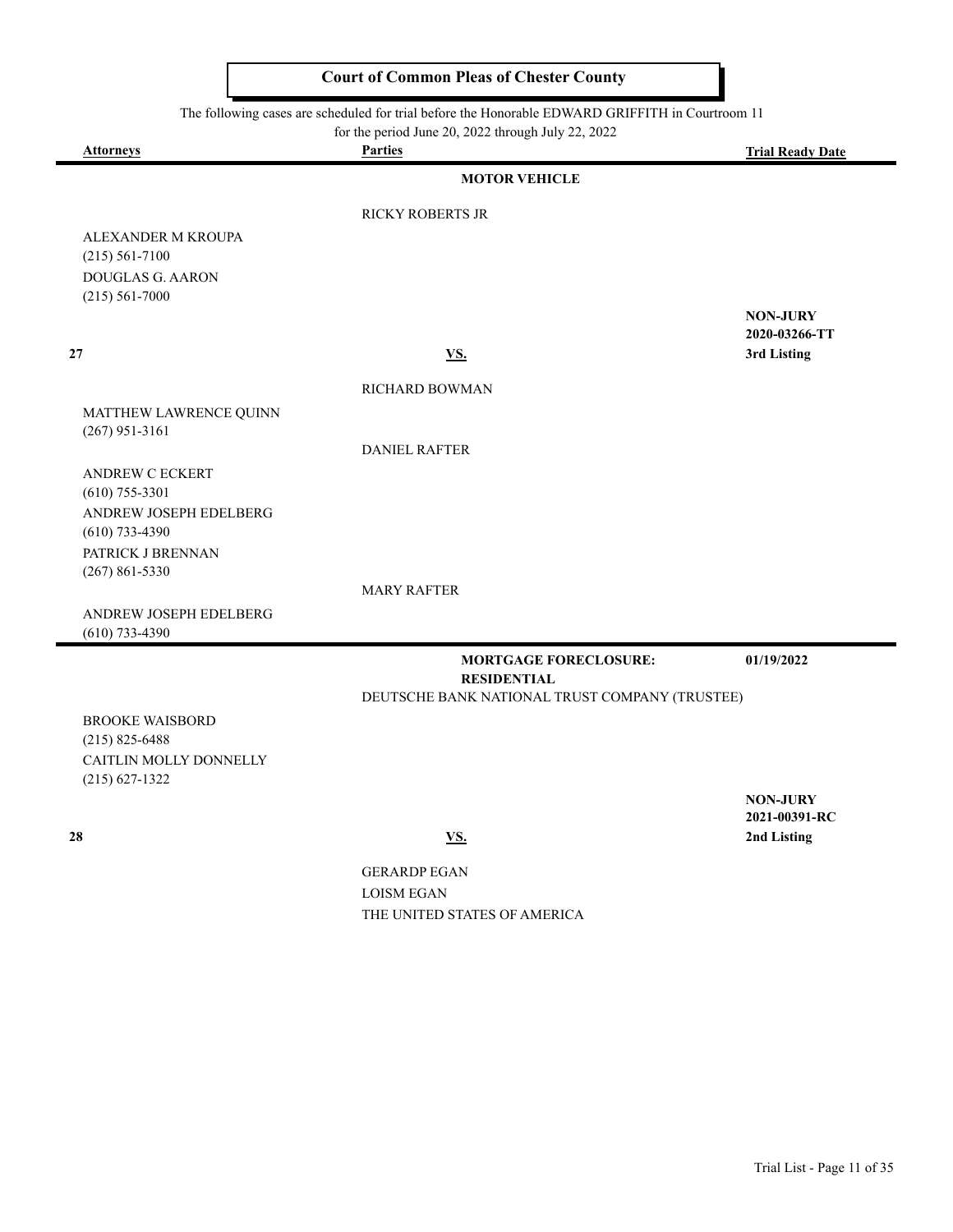The following cases are scheduled for trial before the Honorable EDWARD GRIFFITH in Courtroom 11

for the period June 20, 2022 through July 22, 2022 **Attorneys Parties Trial Ready Date LEGAL PROFESSIONAL LIABILITY 02/01/2022 ACTION** STEVENJ MCNAUGHTON EDWARD ROBSON (610) 825-3009 CAMERON QUINT LANG (610) 825-3009 JOANNES MCNAUGHTON EDWARD ROBSON (610) 825-3009 CAMERON QUINT LANG (610) 825-3009 **JURY 2019-01945-PL 29 VS. 6th Listing** KILKENNY LAW LLC LAUREN M BANTON (215) 893-8753 MATTHEW S MARRONE (267) 519-6800 **MOTOR VEHICLE** MARIA CORTES-HERRERA BRANDON A SWARTZ (215) 550-6553 SARAH R NAYEEM (215) 550-6553 MIGUEL SORIO MORA BRANDON A SWARTZ (215) 550-6553 SARAH R NAYEEM (215) 550-6553 **APPEAL FROM ARBITRATION JURY 2020-08076-TT 30 VS. 5th Listing** MA LOPEZ DE BEDOLLA THOMAS J GIARDINA (215) 789-4848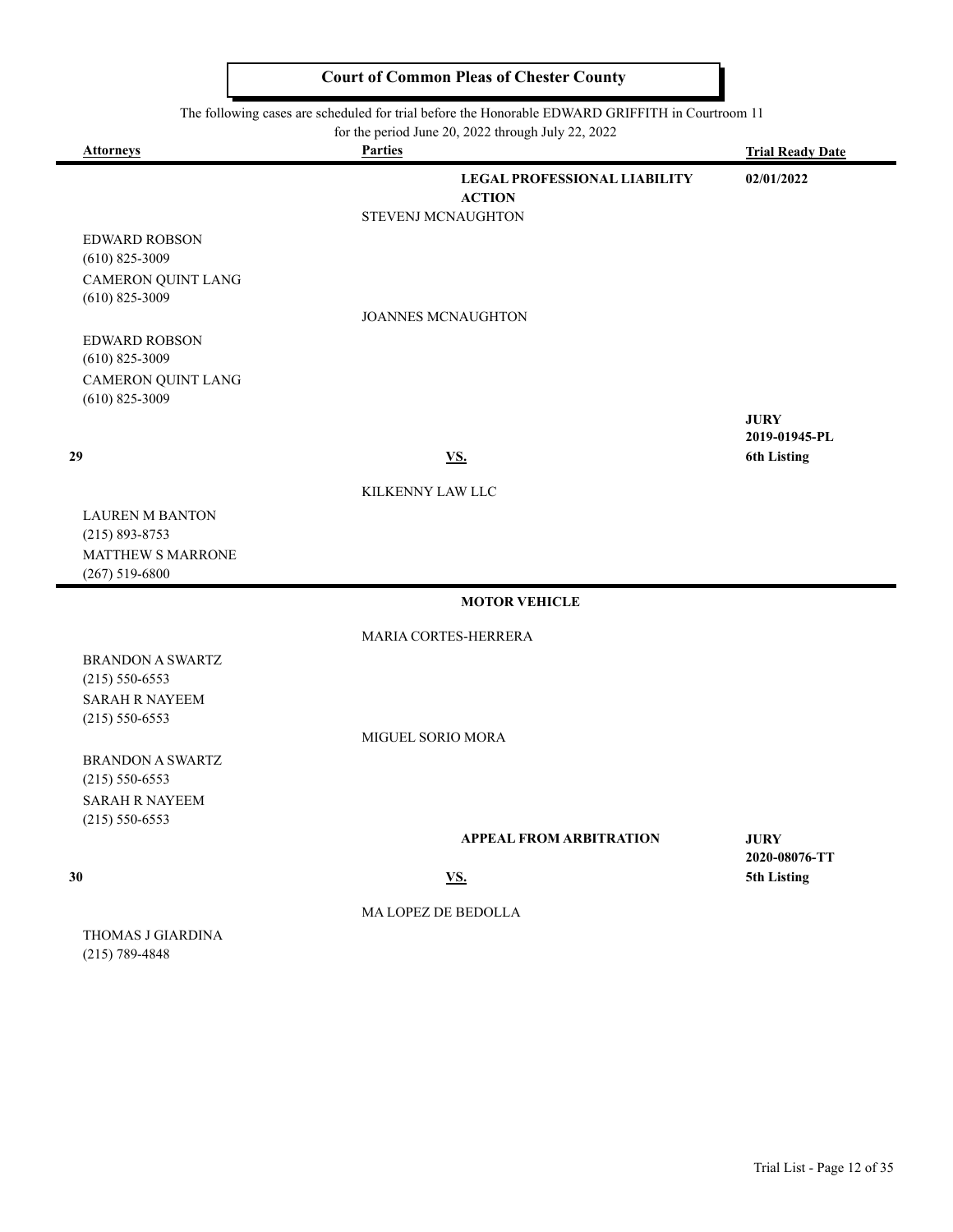The following cases are scheduled for trial before the Honorable EDWARD GRIFFITH in Courtroom 11

| <b>Attorneys</b>                           | <b>Parties</b>                                     | <b>Trial Ready Date</b>      |
|--------------------------------------------|----------------------------------------------------|------------------------------|
|                                            | <b>MOTOR VEHICLE</b>                               | 02/03/2022                   |
|                                            | <b>JENNIFER LEWIS</b>                              |                              |
| WILLIAM M. CARLITZ                         | <b>STEVEN LEWIS</b>                                |                              |
| WILLIAM M. CARLITZ                         |                                                    |                              |
|                                            |                                                    | <b>JURY</b><br>2021-00680-TT |
| 31                                         | <u>VS.</u>                                         | 2nd Listing                  |
|                                            | BERNARDOPARAMO CRUZ                                |                              |
|                                            | DONALD J EVANS EROSION CONTROL                     |                              |
| FREDERICK T. LACHAT JR<br>$(215)$ 931-5850 |                                                    |                              |
|                                            | EROSION CONTROL AND LANDSCAPING LLC                |                              |
| FREDERICK T. LACHAT JR<br>$(215)$ 931-5850 |                                                    |                              |
|                                            | DONALD J EVANS II EROSION CONTROL & LANDSCAPING LL |                              |
| FREDERICK T. LACHAT JR<br>$(215)$ 931-5850 |                                                    |                              |
|                                            | <b>OTHER - DJ APPEAL</b>                           |                              |
|                                            | DAVIS MODERN HEATING & COOLING                     |                              |
| <b>ROWAN KEENAN</b><br>$(610)$ 489-6170    |                                                    |                              |
|                                            | <b>APPEAL FROM ARBITRATION</b>                     | <b>JURY</b><br>2021-03260-CV |
| 32                                         | VS.                                                | 3rd Listing                  |

JOAN HARLEY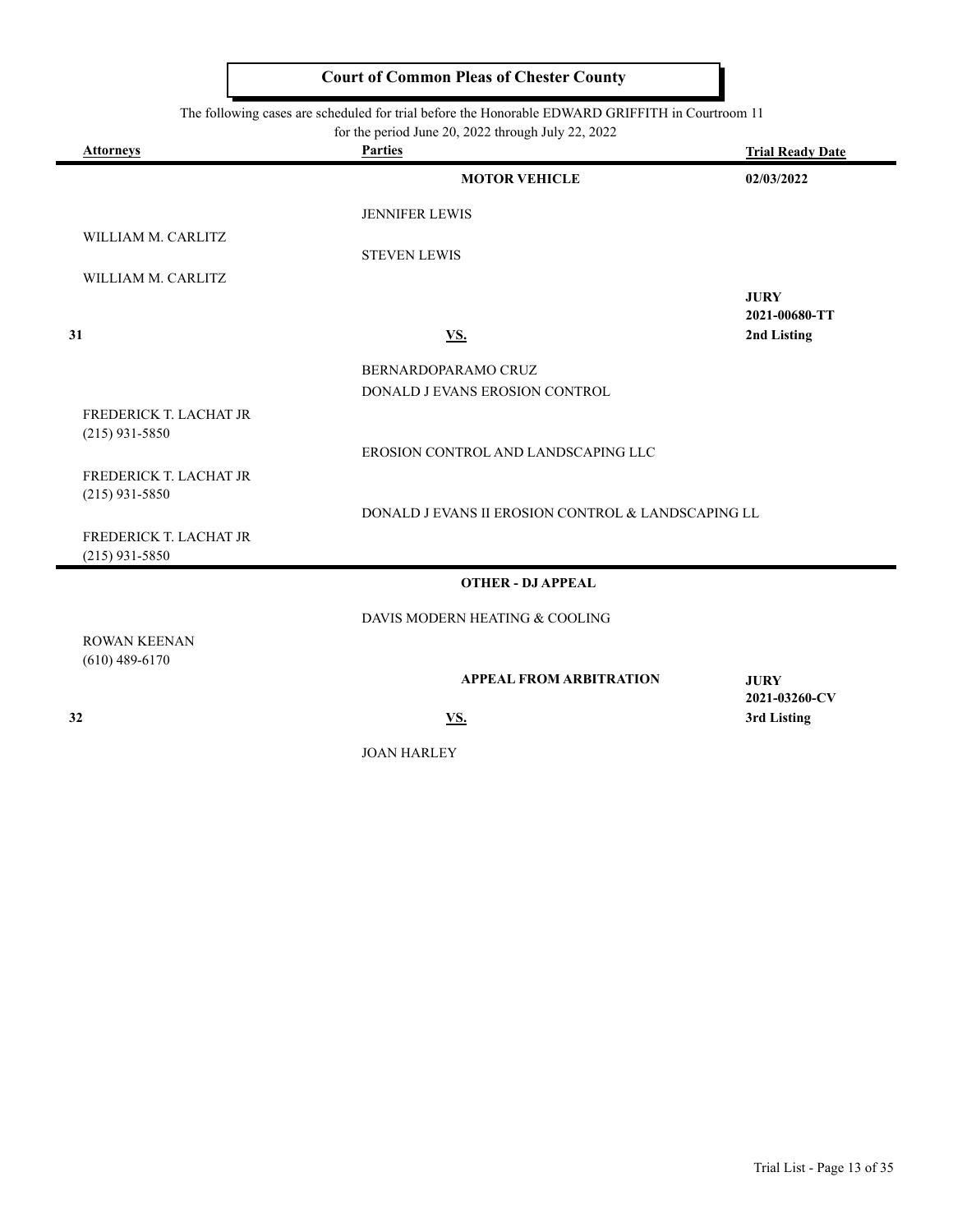|  |  |  | The following cases are scheduled for trial before the Honorable EDWARD GRIFFITH in Courtroom 11 |
|--|--|--|--------------------------------------------------------------------------------------------------|
|--|--|--|--------------------------------------------------------------------------------------------------|

 $\equiv$ 

| <b>Attorneys</b>                                   | <b>Parties</b>                  | <b>Trial Ready Date</b>          |
|----------------------------------------------------|---------------------------------|----------------------------------|
|                                                    | PREMISES LIABILITY              | 02/16/2022                       |
|                                                    | <b>DELAINA WRIGHT</b>           |                                  |
| <b>ADAM E GRUTZMACHER</b>                          |                                 |                                  |
|                                                    |                                 | <b>NON-JURY</b><br>2021-00994-TT |
| 33                                                 | <b>VS.</b>                      | 2nd Listing                      |
|                                                    | AIRPORT VILLAGE SHOPPING CENTER |                                  |
| <b>GERARD FRANCIS LIPSKI</b><br>$(215) 861 - 6711$ |                                 |                                  |
|                                                    | AIRPORT VILLAGE LP              |                                  |
| <b>GERARD FRANCIS LIPSKI</b><br>$(215) 861 - 6711$ |                                 |                                  |
|                                                    | <b>NASSIMI REALTY LLC</b>       |                                  |
| <b>GERARD FRANCIS LIPSKI</b><br>$(215) 861 - 6711$ |                                 |                                  |
|                                                    | AIRPORT VILLAGE GP, LLC.        |                                  |
| <b>GERARD FRANCIS LIPSKI</b><br>$(215) 861 - 6711$ |                                 |                                  |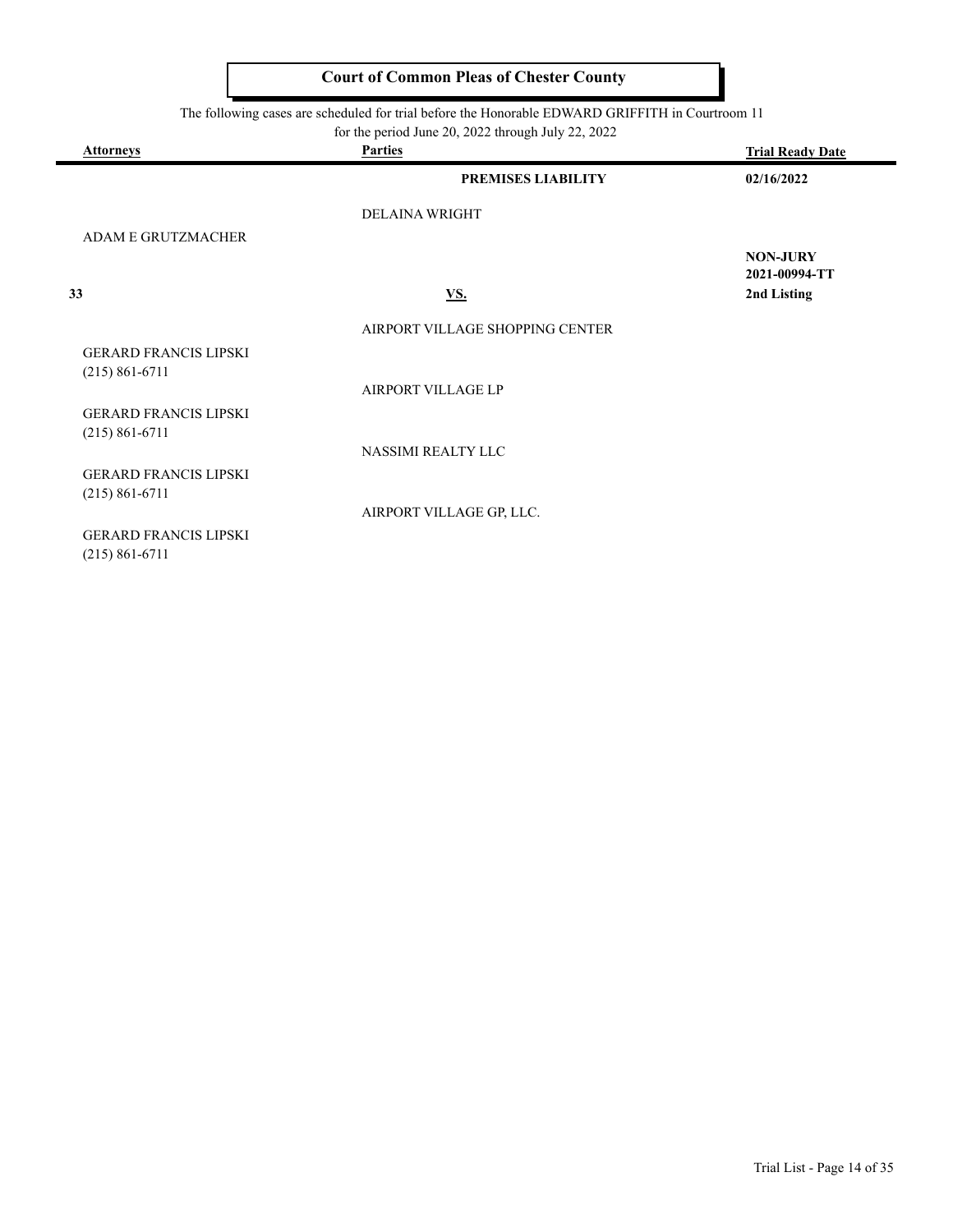The following cases are scheduled for trial before the Honorable EDWARD GRIFFITH in Courtroom 11

for the period June 20, 2022 through July 22, 2022

|                                                | for the period June 20, 2022 through July 22, 2022<br><b>Parties</b> |                         |
|------------------------------------------------|----------------------------------------------------------------------|-------------------------|
| <u>Attorneys</u>                               |                                                                      | <b>Trial Ready Date</b> |
|                                                | <b>OTHER CONTRACT</b>                                                |                         |
|                                                | VIKING FUNDS LP                                                      |                         |
| DYLAN FREDERICK HENRY                          |                                                                      |                         |
| KIMBERLY LAUREN SACHS                          |                                                                      |                         |
| $(215)$ 772-7350                               |                                                                      |                         |
| PATRICK CONNER CAMPBELL JR                     |                                                                      |                         |
| $(215)$ 772-7550                               |                                                                      | <b>NON-JURY</b>         |
|                                                |                                                                      | 2019-09263-CT           |
| 34                                             | <b>VS.</b>                                                           | 2nd Listing             |
|                                                |                                                                      |                         |
|                                                | DELTA ORGANIZATION INC THE                                           |                         |
| <b>GERALD F. MCCORMICK</b><br>$(610)$ 316-9702 |                                                                      |                         |
|                                                | DELTA ALLIANCE LLC THE                                               |                         |
| <b>GERALD F. MCCORMICK</b>                     |                                                                      |                         |
| $(610)$ 316-9702                               |                                                                      |                         |
|                                                | DELTA PROPERTIES GROUP L P                                           |                         |
| <b>GERALD F. MCCORMICK</b>                     |                                                                      |                         |
| $(610)$ 316-9702                               | DELTA PARTNERSHIPS LLC THE                                           |                         |
| <b>GERALD F. MCCORMICK</b>                     |                                                                      |                         |
| $(610)$ 316-9702                               |                                                                      |                         |
|                                                | PHOENIX PROPERTY GROUP GP                                            |                         |
| <b>GERALD F. MCCORMICK</b>                     |                                                                      |                         |
| $(610)$ 316-9702                               |                                                                      |                         |
|                                                | PHOENIX CAPITAL CORPORATION                                          |                         |
| <b>GERALD F. MCCORMICK</b><br>$(610)$ 316-9702 |                                                                      |                         |
|                                                | LANDMARK INFRASTRUCTURE HOLDING COMPANY LLC                          |                         |
| <b>KIERSTIN M LANGE</b>                        |                                                                      |                         |
| $(215) 569 - 2800$                             |                                                                      |                         |
| <b>JAMES A. WILLHITE JR</b>                    |                                                                      |                         |
| $(267)$ 608-1726                               |                                                                      |                         |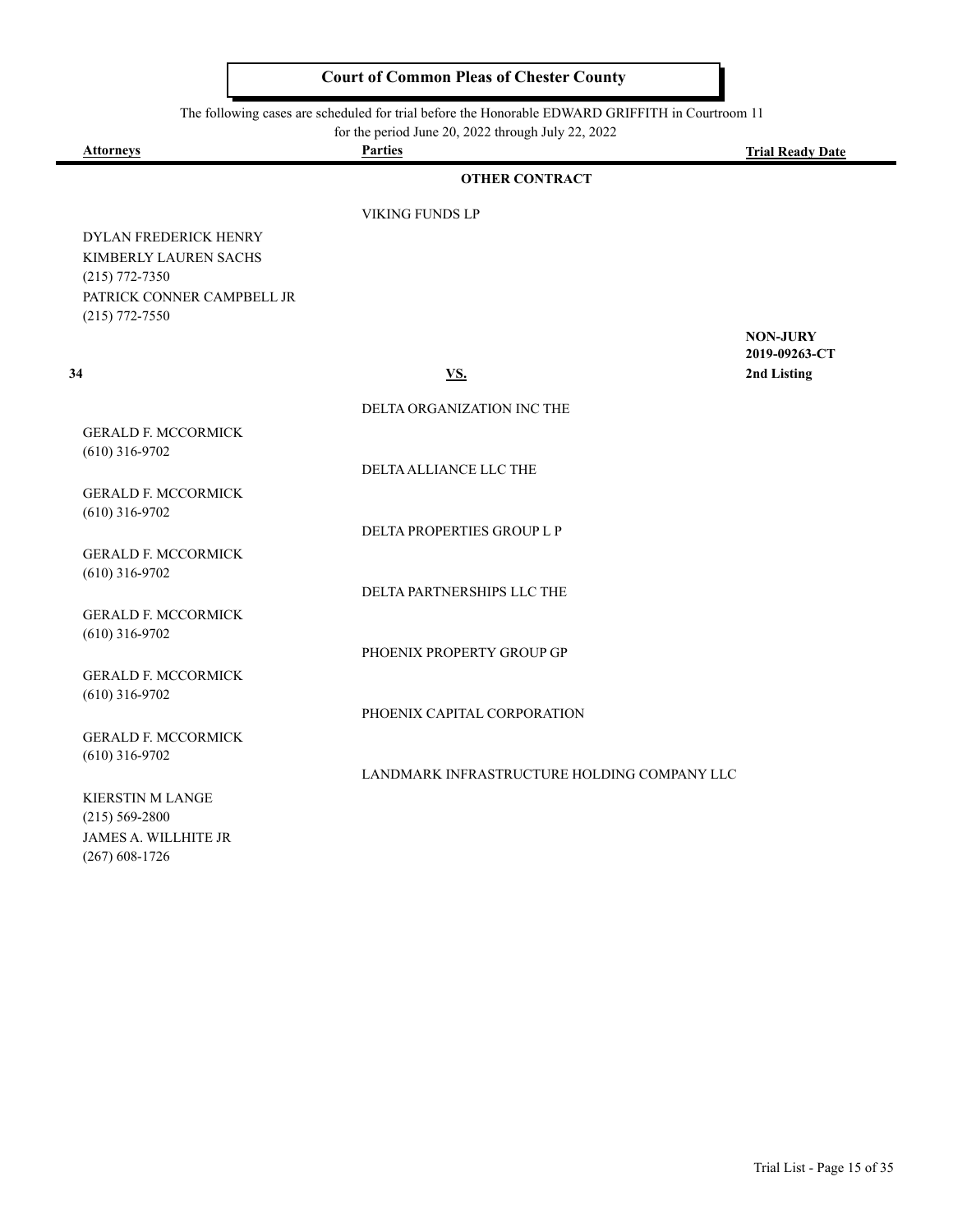The following cases are scheduled for trial before the Honorable EDWARD GRIFFITH in Courtroom 11

| <b>Attorneys</b>                           | for the period June 20, 2022 through July 22, 2022<br><b>Parties</b> |                         |
|--------------------------------------------|----------------------------------------------------------------------|-------------------------|
|                                            |                                                                      | <b>Trial Ready Date</b> |
|                                            | <b>MOTOR VEHICLE</b>                                                 | 03/07/2022              |
|                                            | ABDOULAYE SANDWIDI                                                   |                         |
| LEE DAVID ROSENFELD                        |                                                                      |                         |
| $(215) 568 - 3500$                         |                                                                      |                         |
|                                            |                                                                      | <b>JURY</b>             |
|                                            |                                                                      | 2020-03509-TT           |
| 35                                         | <b>VS.</b>                                                           | 3rd Listing             |
|                                            | CHRISTINAM. GOLLON                                                   |                         |
| <b>KRISTEN M ABATO</b>                     |                                                                      |                         |
| $(215)$ 627-3087                           |                                                                      |                         |
| WILLIAM S STEIGER                          |                                                                      |                         |
| $(215)$ 446-8187                           |                                                                      |                         |
| JOHN R. SEREDA                             |                                                                      |                         |
| $(215)$ 446-8667                           | RICHARDM. LUSSE                                                      |                         |
|                                            |                                                                      |                         |
| ANTHONY F ZABICKI JR<br>$(215) 845 - 8863$ |                                                                      |                         |
| WILLIAM S STEIGER                          |                                                                      |                         |
| $(215)$ 446-8187                           |                                                                      |                         |
| JOHN R. SEREDA                             |                                                                      |                         |
| $(215)$ 446-8667                           |                                                                      |                         |
|                                            | <b>MOTOR VEHICLE</b>                                                 | 03/09/2022              |
|                                            |                                                                      |                         |
|                                            | THOMAS TRACY JR                                                      |                         |
| EDWARD J GILSON III<br>$(215) 569 - 0200$  |                                                                      |                         |
|                                            | MARY JO TRACY                                                        |                         |
| EDWARD J GILSON III                        |                                                                      |                         |
| $(215) 569 - 0200$                         |                                                                      |                         |
|                                            |                                                                      | <b>JURY</b>             |
|                                            |                                                                      | 2021-01497-TT           |
| 36                                         | <b>VS.</b>                                                           | 2nd Listing             |
|                                            | <b>BRYAN SMITH</b>                                                   |                         |
| DANIEL S. DOYLE                            |                                                                      |                         |
| $(610)$ 565-4800                           |                                                                      |                         |
|                                            | <b>BRUCE SMITH</b>                                                   |                         |
| DANIEL S. DOYLE                            |                                                                      |                         |
| $(610)$ 565-4800                           |                                                                      |                         |
|                                            | <b>BARBARA SMITH</b>                                                 |                         |
| <b>DANIEL S. DOYLE</b>                     |                                                                      |                         |
|                                            |                                                                      |                         |
| $(610)$ 565-4800                           | JOHN DOE I                                                           |                         |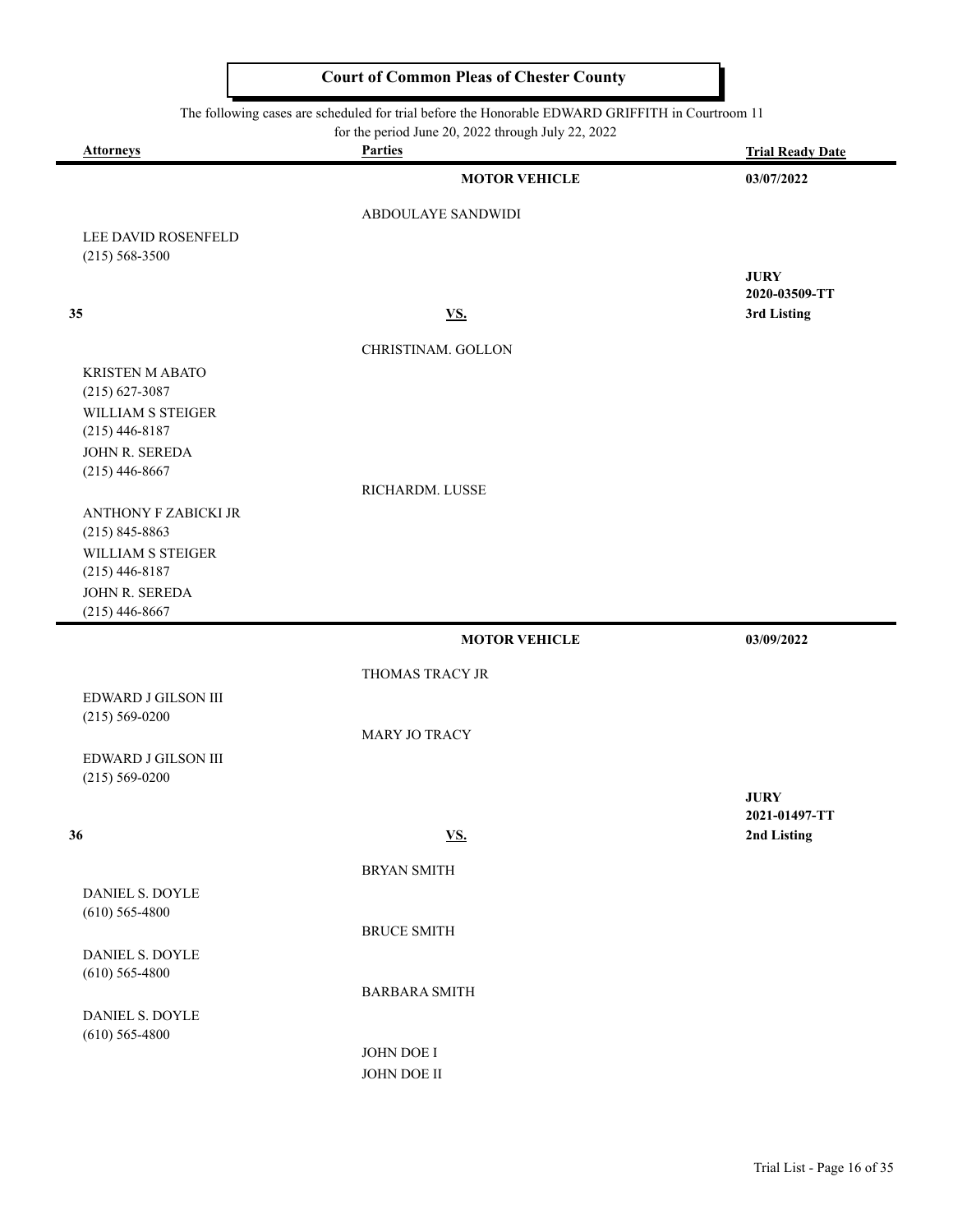| <b>Parties</b><br><b>Attorneys</b><br><b>OTHER CONTRACT</b><br><b>STYLE MASTERS FOR HAIR AND NAILS</b><br><b>MARY ELLEN H ALLEN</b><br>$(610)$ 701-4420<br><b>JAKE D BECKER</b><br>$(610)$ 430-8000<br><u>VS.</u><br><b>GINA CAVALLO</b><br>FRANK J. RIZZO III<br>$(610)$ 322-7526<br>SANDRAHARMS ROBINSON<br>FRANK J. RIZZO III<br>$(610)$ 322-7526<br><b>STUDIO PEAR LLC</b><br>FRANK J. RIZZO III<br>$(610)$ 322-7526<br><b>OTHER CONTRACT</b> | <b>Trial Ready Date</b><br>03/30/2022 |
|---------------------------------------------------------------------------------------------------------------------------------------------------------------------------------------------------------------------------------------------------------------------------------------------------------------------------------------------------------------------------------------------------------------------------------------------------|---------------------------------------|
|                                                                                                                                                                                                                                                                                                                                                                                                                                                   |                                       |
|                                                                                                                                                                                                                                                                                                                                                                                                                                                   |                                       |
|                                                                                                                                                                                                                                                                                                                                                                                                                                                   |                                       |
|                                                                                                                                                                                                                                                                                                                                                                                                                                                   |                                       |
|                                                                                                                                                                                                                                                                                                                                                                                                                                                   |                                       |
| 37                                                                                                                                                                                                                                                                                                                                                                                                                                                |                                       |
|                                                                                                                                                                                                                                                                                                                                                                                                                                                   |                                       |
|                                                                                                                                                                                                                                                                                                                                                                                                                                                   | 2021-02087-CT                         |
|                                                                                                                                                                                                                                                                                                                                                                                                                                                   | 3rd Listing                           |
|                                                                                                                                                                                                                                                                                                                                                                                                                                                   |                                       |
|                                                                                                                                                                                                                                                                                                                                                                                                                                                   |                                       |
|                                                                                                                                                                                                                                                                                                                                                                                                                                                   |                                       |
|                                                                                                                                                                                                                                                                                                                                                                                                                                                   |                                       |
|                                                                                                                                                                                                                                                                                                                                                                                                                                                   |                                       |
|                                                                                                                                                                                                                                                                                                                                                                                                                                                   |                                       |
|                                                                                                                                                                                                                                                                                                                                                                                                                                                   |                                       |
|                                                                                                                                                                                                                                                                                                                                                                                                                                                   |                                       |
|                                                                                                                                                                                                                                                                                                                                                                                                                                                   | 03/31/2022                            |
|                                                                                                                                                                                                                                                                                                                                                                                                                                                   |                                       |
| JENNIFER GOLDSMITH                                                                                                                                                                                                                                                                                                                                                                                                                                |                                       |
| <b>ANDREW P. HOPPES</b>                                                                                                                                                                                                                                                                                                                                                                                                                           |                                       |
| $(610) 783 - 1471$                                                                                                                                                                                                                                                                                                                                                                                                                                |                                       |
| 38<br><b>VS.</b>                                                                                                                                                                                                                                                                                                                                                                                                                                  | 2017-09290-CT<br>3rd Listing          |
|                                                                                                                                                                                                                                                                                                                                                                                                                                                   |                                       |
| DIAMENT BUILDING CORP                                                                                                                                                                                                                                                                                                                                                                                                                             |                                       |
| <b>BLAIR H GRANGER</b>                                                                                                                                                                                                                                                                                                                                                                                                                            |                                       |
| $(610) 640 - 7500$                                                                                                                                                                                                                                                                                                                                                                                                                                |                                       |
| <b>CLAUDIA E KRIZA</b>                                                                                                                                                                                                                                                                                                                                                                                                                            |                                       |
| $(610) 640 - 7500$                                                                                                                                                                                                                                                                                                                                                                                                                                |                                       |
| JAMES MOORE PAINTING INC                                                                                                                                                                                                                                                                                                                                                                                                                          |                                       |
| LOUIS B. KUPPERMAN<br><b>CARMELA JACKSON</b>                                                                                                                                                                                                                                                                                                                                                                                                      |                                       |
| SMUCKER MECHANICAL LLC                                                                                                                                                                                                                                                                                                                                                                                                                            |                                       |
| <b>MARK LOVETT</b>                                                                                                                                                                                                                                                                                                                                                                                                                                |                                       |

(717) 945-5745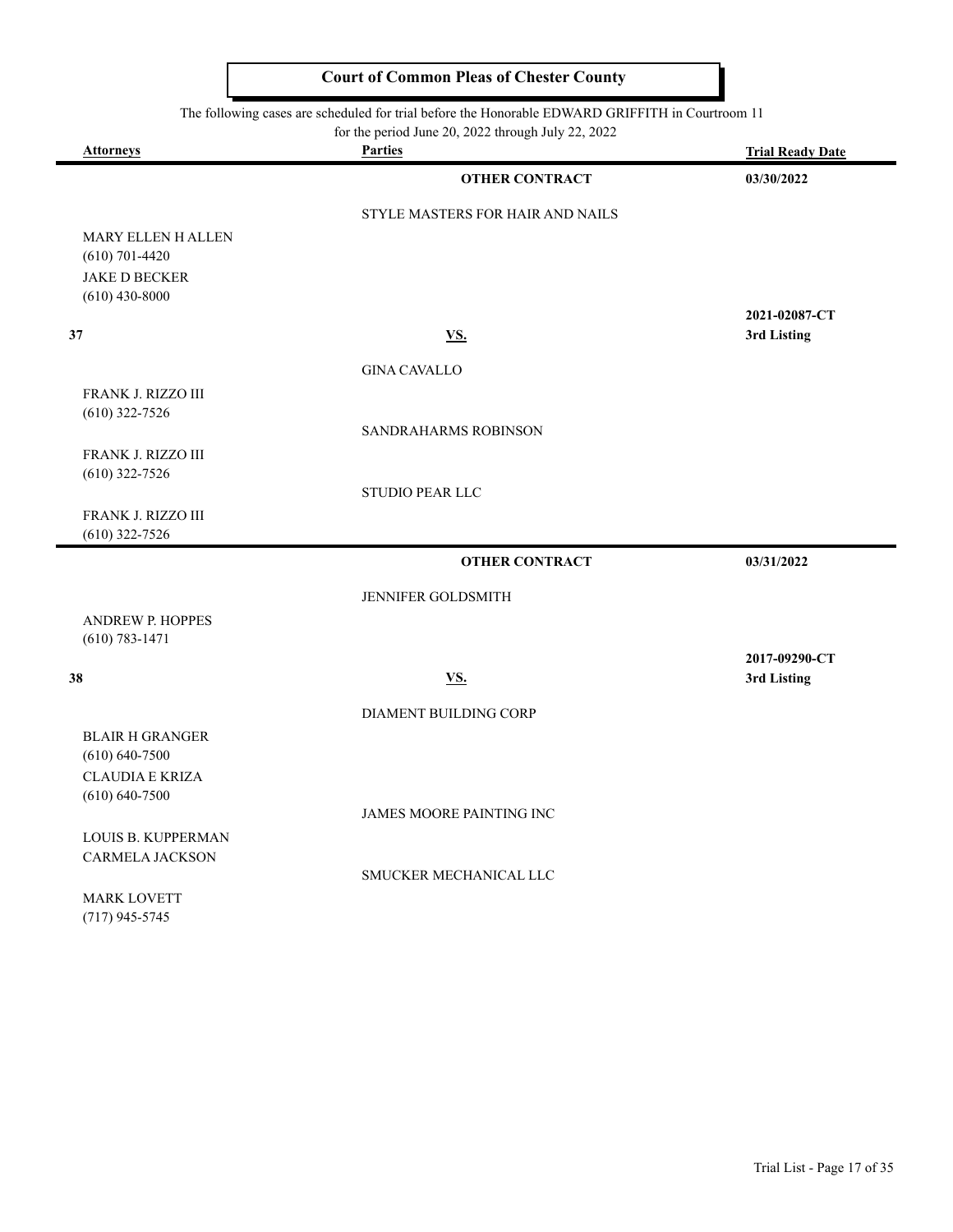|                                                 | The following cases are scheduled for trial before the Honorable EDWARD GRIFFITH in Courtroom 11<br>for the period June 20, 2022 through July 22, 2022 |                                  |
|-------------------------------------------------|--------------------------------------------------------------------------------------------------------------------------------------------------------|----------------------------------|
| <b>Attorneys</b>                                | <b>Parties</b>                                                                                                                                         | <b>Trial Ready Date</b>          |
|                                                 | <b>MOTOR VEHICLE</b>                                                                                                                                   | 04/01/2022                       |
|                                                 | DONALD COLLIER JR                                                                                                                                      |                                  |
| JOEL WAYNE GARBER<br>(866) 838-9121             |                                                                                                                                                        |                                  |
| 39                                              | <b>VS.</b>                                                                                                                                             | 2020-01792-TT<br>1st Listing     |
|                                                 | <b>MATTHEWM DAVIS</b>                                                                                                                                  |                                  |
| <b>JAMES DAVID PALMER</b><br>$(215) 659 - 2200$ | MERCEDES BENZ OF WEST CHESTER                                                                                                                          |                                  |
| JOSEPH MICHAEL DEMARCO<br>$(610)$ 565-3952      |                                                                                                                                                        |                                  |
| <b>KRISTEN E LIZZANO</b><br>$(610)$ 565-3953    | PARK AVENUE MOTOR CARS FORT WASHINGTON LP                                                                                                              |                                  |
| JOSEPH MICHAEL DEMARCO<br>$(610)$ 565-3952      |                                                                                                                                                        |                                  |
| KRISTEN E LIZZANO<br>$(610)$ 565-3953           |                                                                                                                                                        |                                  |
|                                                 | <b>PREMISES LIABILITY</b>                                                                                                                              | 04/01/2022                       |
|                                                 | DOROTHY BUCHERT                                                                                                                                        |                                  |
| <b>TODD M SAILER</b>                            |                                                                                                                                                        | <b>JURY</b>                      |
|                                                 |                                                                                                                                                        | 2020-05277-TT                    |
| 40                                              | <u>VS.</u>                                                                                                                                             | <b>4th Listing</b>               |
|                                                 | <b>GEOFFRY AYRES</b>                                                                                                                                   |                                  |
| <b>MATTHEW P VENEMA</b><br>$(215)$ 627-2797     |                                                                                                                                                        |                                  |
|                                                 | <b>OTHER CONTRACT</b>                                                                                                                                  | 04/28/2022                       |
|                                                 | 412 MINER ASSOCIATES, LLC                                                                                                                              |                                  |
| ADAM PAUL BARSKY                                |                                                                                                                                                        |                                  |
|                                                 |                                                                                                                                                        | <b>NON-JURY</b><br>2021-02923-CT |
| 41                                              | <b>VS.</b>                                                                                                                                             | 2nd Listing                      |
|                                                 | GARNET MINE CONSTRUCTION, INC.                                                                                                                         |                                  |
| JOHN K. COSTALAS<br>$(610)$ 359-9033            |                                                                                                                                                        |                                  |
|                                                 | CHRISTOPHER WEINBRECHT                                                                                                                                 |                                  |
| JOHN K. COSTALAS<br>$(610)$ 359-9033            |                                                                                                                                                        |                                  |
|                                                 | HILARY WEINBRECHT                                                                                                                                      |                                  |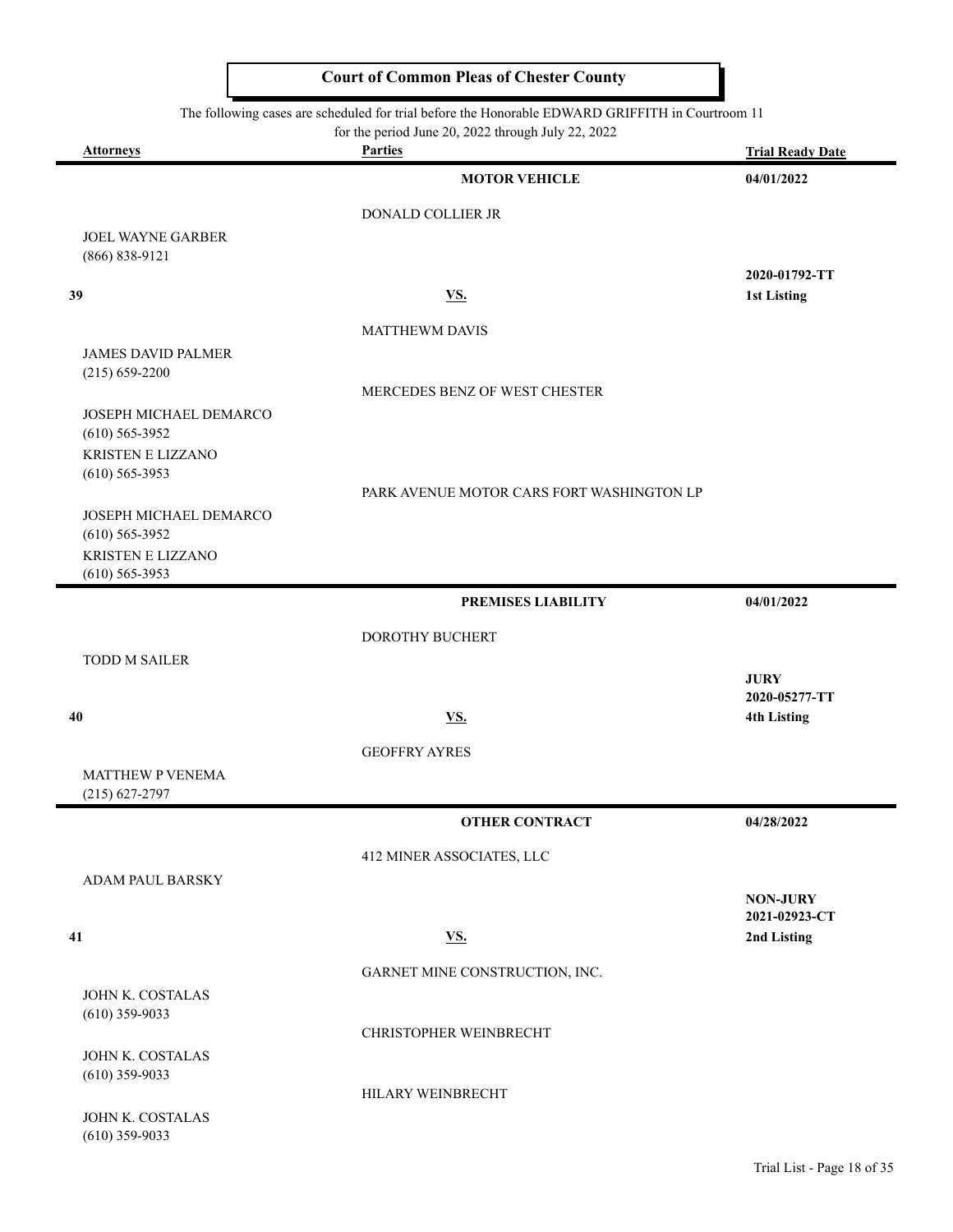|  |  |  | The following cases are scheduled for trial before the Honorable EDWARD GRIFFITH in Courtroom 11 |
|--|--|--|--------------------------------------------------------------------------------------------------|
|--|--|--|--------------------------------------------------------------------------------------------------|

| <b>Attorneys</b>                            | for the period June 20, 2022 through July 22, 2022<br><b>Parties</b> | <b>Trial Ready Date</b>      |
|---------------------------------------------|----------------------------------------------------------------------|------------------------------|
|                                             | <b>PREMISES LIABILITY</b>                                            | 05/01/2022                   |
|                                             | <b>BRUCES PALMERO</b>                                                |                              |
| STEPHEN J. KELLY                            |                                                                      |                              |
| $(610)$ 444-4848                            |                                                                      |                              |
| ROBERT M ABERNETHY<br>$(610)$ 444-4848      |                                                                      |                              |
|                                             |                                                                      | 2019-06299-TT                |
| 42                                          | <b>VS.</b>                                                           | 3rd Listing                  |
|                                             | FRAN KELLER'S EATERY INC                                             |                              |
| JOHN R. SEREDA                              |                                                                      |                              |
| $(215)$ 446-8667                            |                                                                      |                              |
|                                             | <b>MOTOR VEHICLE</b>                                                 | 05/01/2022                   |
|                                             | DONNA MORRISSEY                                                      |                              |
| MICHAEL O. PANSINI<br><b>ADAM C DAVIS</b>   |                                                                      |                              |
|                                             |                                                                      | 2020-07700-TT                |
| 43                                          | <b>VS.</b>                                                           | 3rd Listing                  |
|                                             | <b>ISABELLAH ASTOLFI</b>                                             |                              |
| CHRISTINA L PITCHFORD                       |                                                                      |                              |
| $(610) 783 - 3514$                          | DANIEL ASTOLFI JR                                                    |                              |
| CHRISTINA L PITCHFORD                       |                                                                      |                              |
| $(610) 783 - 3514$                          |                                                                      |                              |
|                                             | <b>HELENA ASTOLFI</b>                                                |                              |
| CHRISTINA L PITCHFORD<br>$(610) 783 - 3514$ |                                                                      |                              |
|                                             | <b>MOTOR VEHICLE</b>                                                 | 05/02/2022                   |
|                                             | MARYR. THOMAS                                                        |                              |
| MICHAEL ANTHONY PASTINO                     |                                                                      |                              |
| $(610)$ 436-8000<br>DAVID S BERGSTRALH      |                                                                      |                              |
| $(610)$ 382-8100                            |                                                                      |                              |
|                                             | <b>ZOE THOMAS</b>                                                    |                              |
| MICHAEL ANTHONY PASTINO<br>$(610)$ 436-8000 |                                                                      |                              |
|                                             |                                                                      | <b>NON-JURY</b>              |
| 44                                          | <b>VS.</b>                                                           | 2020-07656-TT<br>3rd Listing |
|                                             |                                                                      |                              |
|                                             | ALLEN MENDENHALL                                                     |                              |
| KENNETH REED HAYWOOD                        |                                                                      |                              |

(215) 841-3000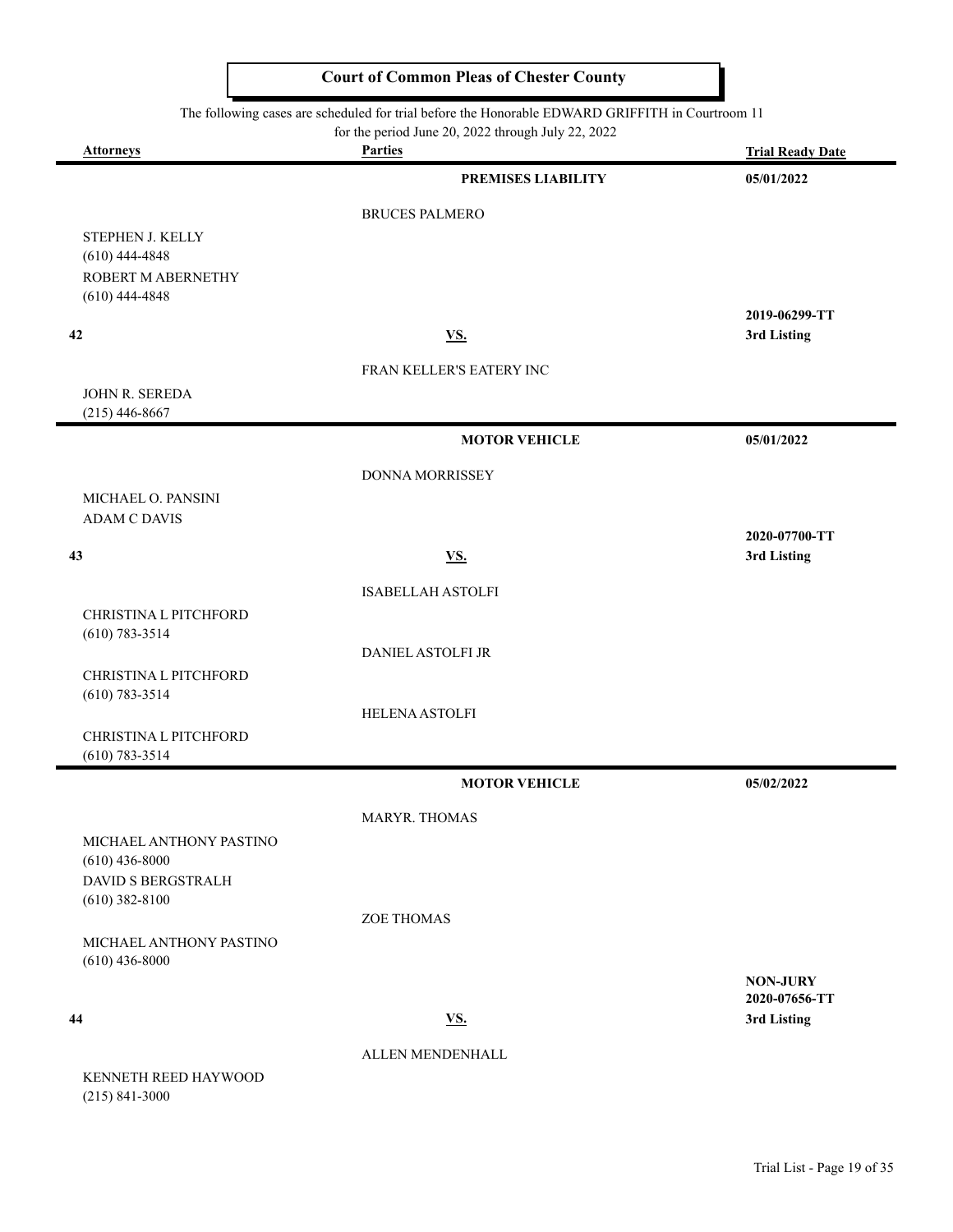The following cases are scheduled for trial before the Honorable EDWARD GRIFFITH in Courtroom 11

for the period June 20, 2022 through July 22, 2022

|                                             | for the period June 20, 2022 through July $22$ , $2022$ |                              |
|---------------------------------------------|---------------------------------------------------------|------------------------------|
| Attorneys                                   | <b>Parties</b>                                          | <b>Trial Ready Date</b>      |
|                                             | <b>MOTOR VEHICLE</b>                                    | 05/02/2022                   |
|                                             | MELANID DEVERIKOS                                       |                              |
| ANDREW VAN WAGNER                           |                                                         |                              |
| $(215)$ 246-9265                            |                                                         |                              |
| 45                                          | <b>VS.</b>                                              | 2020-08383-TT<br>3rd Listing |
|                                             |                                                         |                              |
|                                             | VICTORIA DEPASCALE                                      |                              |
| <b>ANDREW C ECKERT</b><br>$(610)$ 755-3301  |                                                         |                              |
|                                             | <b>MOTOR VEHICLE</b>                                    | 06/01/2022                   |
|                                             |                                                         |                              |
| <b>ADAM S GETSON</b>                        | WILLIAMP YOUNG (ADMINISTRATOR)                          |                              |
| $(215) 569 - 0900$                          |                                                         |                              |
|                                             | MARTHAE YOUNG (DEC) (ESTATE OF)                         |                              |
|                                             |                                                         | <b>JURY</b><br>2020-06552-TT |
| 46                                          | <b>VS.</b>                                              | 3rd Listing                  |
|                                             | TARGET CORPORATION                                      |                              |
| <b>GERARD X SMITH</b>                       |                                                         |                              |
| $(215) 568 - 5116$                          |                                                         |                              |
|                                             | <b>SHIPT INC</b>                                        |                              |
| <b>GERARD X SMITH</b><br>$(215) 568 - 5116$ |                                                         |                              |
|                                             | <b>ANDREW KOBAK</b>                                     |                              |
| <b>SEAN V. KEMETHER</b>                     |                                                         |                              |
| $(484)$ 351-0650                            | JOHN DOE                                                |                              |
|                                             | <b>DEBT COLLECTION: OTHER</b>                           | 06/10/2022                   |
|                                             |                                                         |                              |
|                                             | TIMOTHYO. MILLER                                        |                              |
| PAUL R SHEEHAN<br>$(215) 579 - 9246$        |                                                         |                              |
|                                             |                                                         | 2021-04126-CT                |
| 47                                          | <b>VS.</b>                                              | 2nd Listing                  |
|                                             | HAIKH. SOOKIAS JR                                       |                              |
|                                             | CRESWELL TRADING COMPANY INCORPORATED                   |                              |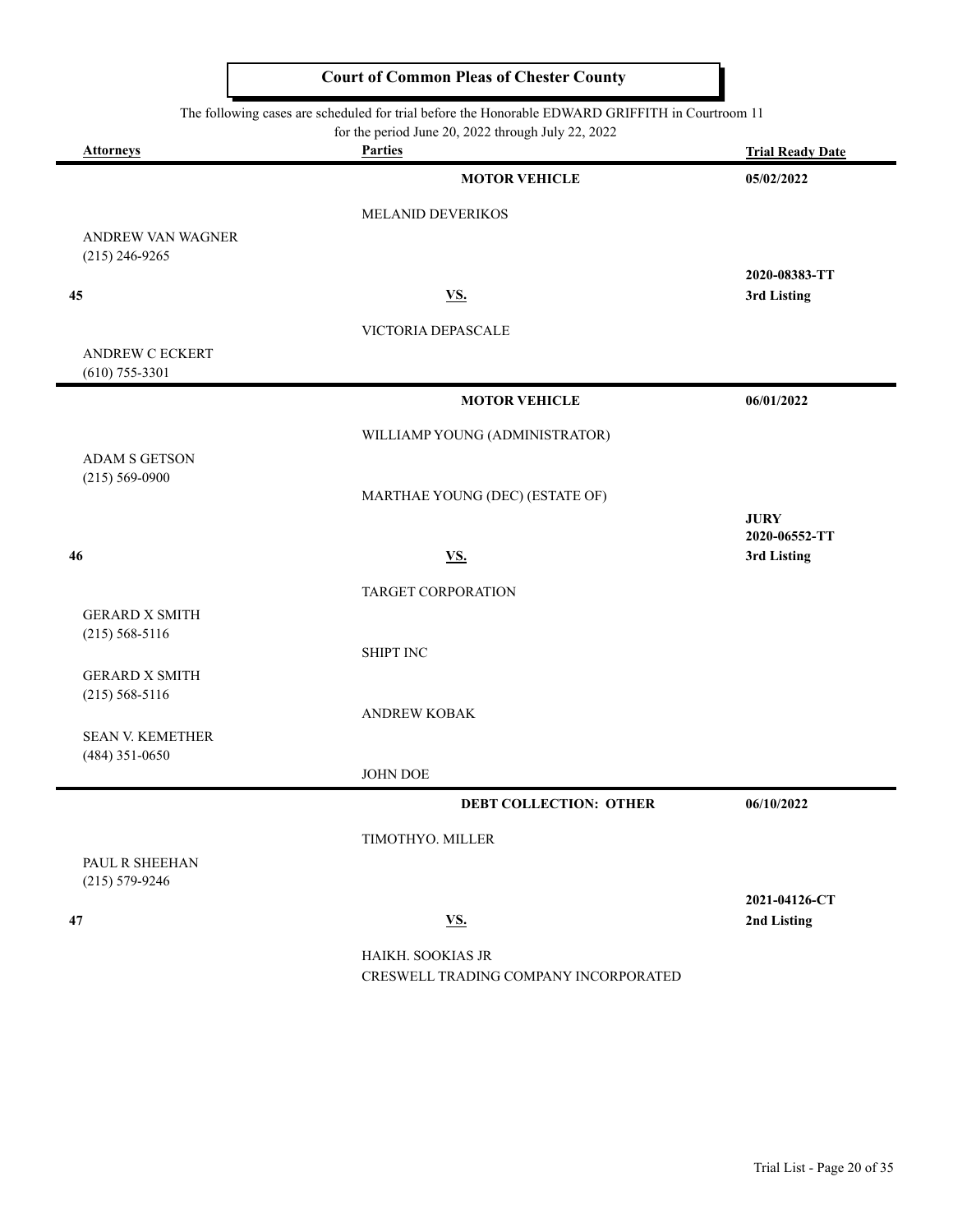The following cases are scheduled for trial before the Honorable EDWARD GRIFFITH in Courtroom 11

۰

| <u>Attorneys</u>                          | <b>Parties</b>         | for the period June 20, 2022 through July 22, 2022 | <b>Trial Ready Date</b>      |
|-------------------------------------------|------------------------|----------------------------------------------------|------------------------------|
|                                           |                        | MEDICAL PROFESSIONAL LIABILITY                     | 06/21/2022                   |
|                                           |                        | <b>ACTION</b>                                      |                              |
|                                           | <b>GARY SUMMERS</b>    |                                                    |                              |
| THOMAS F. SACCHETTA<br>$(610) 891 - 9212$ |                        |                                                    |                              |
|                                           | <b>ANNE SUMMERS</b>    |                                                    |                              |
| THOMAS F. SACCHETTA                       |                        |                                                    |                              |
| $(610) 891 - 9212$                        |                        |                                                    |                              |
|                                           |                        |                                                    | <b>JURY</b><br>2021-04551-PL |
| 48                                        |                        | <b>VS.</b>                                         | 1st Listing                  |
|                                           |                        |                                                    |                              |
|                                           |                        | PREMIER ORTHOPAEDIC AND SPORTS MEDICINE ASSOCIATES |                              |
| <b>GARY M. SAMMS</b>                      |                        |                                                    |                              |
| $(215)$ 665-3054                          |                        |                                                    |                              |
| DAVID FELDERMAN<br>$(215) 665 - 3092$     |                        |                                                    |                              |
| VAISHNAVI ARSHANAPALLY                    |                        |                                                    |                              |
| $(215)$ 665-3000                          |                        |                                                    |                              |
|                                           | PREMIER ORTHOPAEDIC    |                                                    |                              |
| MICHAEL JOSEPH RYAN                       |                        |                                                    |                              |
|                                           | MAIN LINE HEALTH, INC. |                                                    |                              |
| CAITLIN J GOODRICH                        |                        |                                                    |                              |
| $(215)$ 972-7900<br>KENNETH D. POWELL JR  |                        |                                                    |                              |
| $(215)$ 972-7900                          |                        |                                                    |                              |
|                                           |                        | MAIN LINE HOSPITALS, INC.                          |                              |
| CAITLIN J GOODRICH                        |                        |                                                    |                              |
| $(215)$ 972-7900                          |                        |                                                    |                              |
| KENNETH D. POWELL JR                      |                        |                                                    |                              |
| $(215)$ 972-7900                          |                        | MAIN LINE HOSPITALS INC                            |                              |
| CAITLIN J GOODRICH                        |                        |                                                    |                              |
| $(215)$ 972-7900                          |                        |                                                    |                              |
| KENNETH D. POWELL JR                      |                        |                                                    |                              |
| $(215)$ 972-7900                          |                        |                                                    |                              |
|                                           |                        | MAIN LINE HEALTH SYSTEM                            |                              |
| CAITLIN J GOODRICH                        |                        |                                                    |                              |
| $(215)$ 972-7900<br>KENNETH D. POWELL JR  |                        |                                                    |                              |
| $(215)$ 972-7900                          |                        |                                                    |                              |
|                                           | KENAN AKSU, DO         |                                                    |                              |
| <b>GEORGE H. KNOELL III</b>               |                        |                                                    |                              |
| $(610)$ 275-2000                          |                        |                                                    |                              |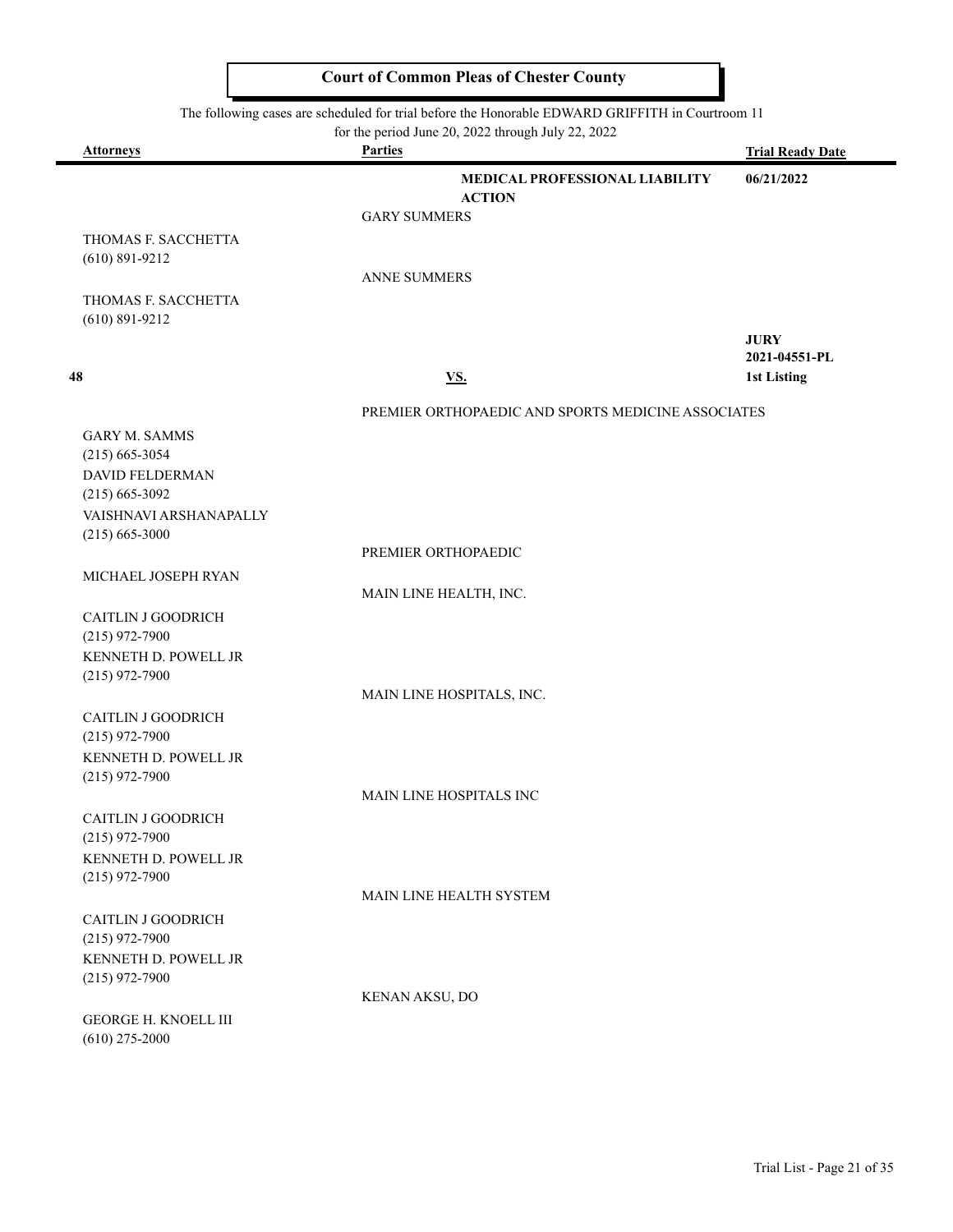The following cases are scheduled for trial before the Honorable EDWARD GRIFFITH in Courtroom 11

for the period June 20, 2022 through July 22, 2022

|                                             | TOT the performance $20, 2022$ unough $\frac{1}{4}$ and $\frac{22}{4}$ , $\frac{2022}{4}$ |                                     |
|---------------------------------------------|-------------------------------------------------------------------------------------------|-------------------------------------|
| <b>Attorneys</b>                            | <b>Parties</b>                                                                            | <b>Trial Ready Date</b>             |
|                                             | <b>ASBESTOS RELATED</b>                                                                   | 06/21/2022                          |
|                                             | ELIZABETH RAIO                                                                            |                                     |
| MARC FREDRIC GREENFIELD                     |                                                                                           |                                     |
| $(215)$ 985-2424                            |                                                                                           | <b>NON-JURY</b>                     |
|                                             |                                                                                           | 2021-04558-MT                       |
| 49                                          | <b>VS.</b>                                                                                | <b>1st Listing</b>                  |
|                                             | <b>SCOTT NEIMAN</b>                                                                       |                                     |
| HEATHER ANN CICALESE                        |                                                                                           |                                     |
|                                             | <b>OTHER TORT</b>                                                                         | 06/21/2022                          |
|                                             | <b>CHARLES HATFIELD</b>                                                                   |                                     |
| <b>JOEL W GOLDBERG</b>                      |                                                                                           |                                     |
| $(610)$ 436-0628<br><b>BASIL GEORGE JOY</b> |                                                                                           |                                     |
| $(610)$ 436-6220                            |                                                                                           |                                     |
|                                             |                                                                                           | <b>JURY</b>                         |
| 50                                          | <u>VS.</u>                                                                                | 2021-04559-TT<br><b>1st Listing</b> |
|                                             | D. KENDO, INC.                                                                            |                                     |
| HENRY JAMES NOYE                            |                                                                                           |                                     |
| $(215)$ 665-3196                            |                                                                                           |                                     |
| MICHAEL R. HARDING                          |                                                                                           |                                     |
| $(215) 845 - 6150$                          | MURONDE, INC.                                                                             |                                     |
|                                             | <b>OTHER TORT</b>                                                                         | 06/21/2022                          |
|                                             | MATTHEW SHARPLER                                                                          |                                     |
| HENRY FINTAN MCHUGH                         |                                                                                           |                                     |
| $(610)$ 565-2670                            |                                                                                           |                                     |
|                                             |                                                                                           | <b>JURY</b><br>2021-04578-TT        |
| 51                                          | <b>VS.</b>                                                                                | <b>1st Listing</b>                  |
|                                             | <b>BRANDONC. MARGERA</b>                                                                  |                                     |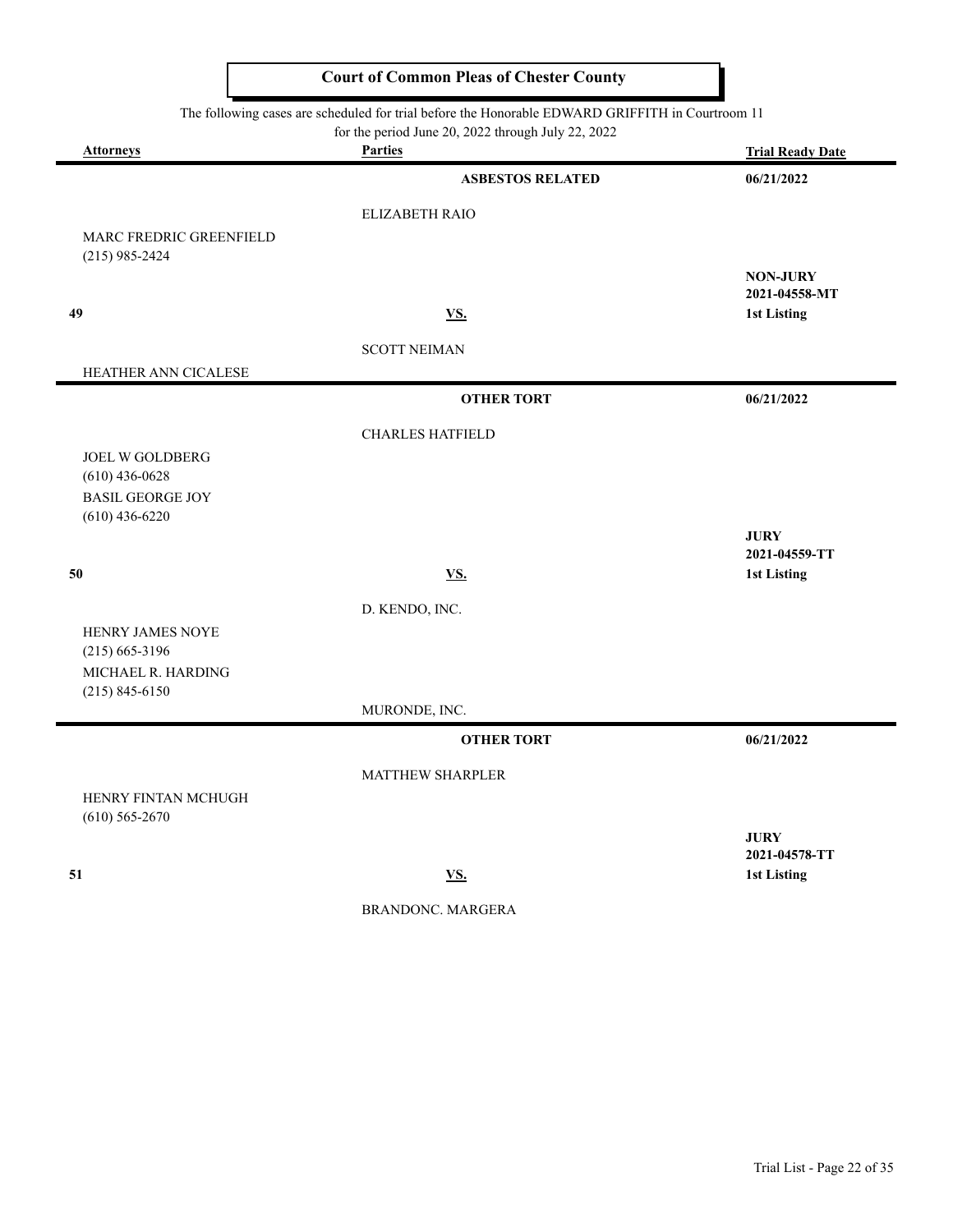#### The following cases are scheduled for trial before the Honorable EDWARD GRIFFITH in Courtroom 11

for the period June 20, 2022 through July 22, 2022

| <b>Attorneys</b>                               | for the period june 20, $2022$ through july 22, $2022$<br><b>Parties</b> | <b>Trial Ready Date</b>      |
|------------------------------------------------|--------------------------------------------------------------------------|------------------------------|
|                                                | PREMISES LIABILITY                                                       | 06/21/2022                   |
|                                                |                                                                          |                              |
|                                                | NATHALY PIERRE                                                           |                              |
| <b>ADAM BARRIST</b>                            |                                                                          |                              |
| $(215)$ 432-8829                               |                                                                          |                              |
|                                                |                                                                          | <b>JURY</b><br>2021-04600-TT |
| 52                                             | <b>VS.</b>                                                               | 1st Listing                  |
|                                                |                                                                          |                              |
|                                                | VITO SATIRO                                                              |                              |
| JOHN LIVINGOOD JR                              |                                                                          |                              |
| $(215)$ 931-5868<br><b>JORDAN ROSE</b>         |                                                                          |                              |
| $(215)$ 931-5823                               |                                                                          |                              |
|                                                | <b>ANTONINA SATIRO</b>                                                   |                              |
| <b>JOHN LIVINGOOD JR</b>                       |                                                                          |                              |
| $(215)$ 931-5868                               |                                                                          |                              |
| <b>JORDAN ROSE</b>                             |                                                                          |                              |
| $(215)$ 931-5823                               |                                                                          |                              |
|                                                | <b>MOTOR VEHICLE</b>                                                     | 06/28/2022                   |
|                                                | <b>MARIO D'ORSANEO</b>                                                   |                              |
| STUART ALEXANDER WINEGRAD                      |                                                                          |                              |
| $(215)$ 735-5599                               |                                                                          |                              |
|                                                |                                                                          | <b>JURY</b>                  |
| 53                                             | <b>VS.</b>                                                               | 2021-04901-TT                |
|                                                |                                                                          | 1st Listing                  |
|                                                | NOAHR SOLLENBERGER                                                       |                              |
| THOMAS F. KLOSINSKI                            |                                                                          |                              |
| $(267) 654 - 1100$                             |                                                                          |                              |
|                                                | OTHER PROFESSIONAL LIABILITY                                             | 06/30/2022                   |
|                                                | <b>ACTION</b><br><b>JONATHA STEWART</b>                                  |                              |
|                                                |                                                                          |                              |
| <b>JAMES R ROSATO JR</b><br>$(610) 873 - 1819$ |                                                                          |                              |
|                                                |                                                                          | 2019-07667-PL                |
| 54                                             | <u>VS.</u>                                                               | <b>4th Listing</b>           |
|                                                | DONNA ALEXANDER                                                          |                              |
| CHRISTINE M MUNION                             |                                                                          |                              |
| $(215) 274 - 1731$                             |                                                                          |                              |
|                                                | MORGAN ALEXANDER                                                         |                              |
| <b>CHRISTINE M MUNION</b>                      |                                                                          |                              |
| $(215) 274 - 1731$                             |                                                                          |                              |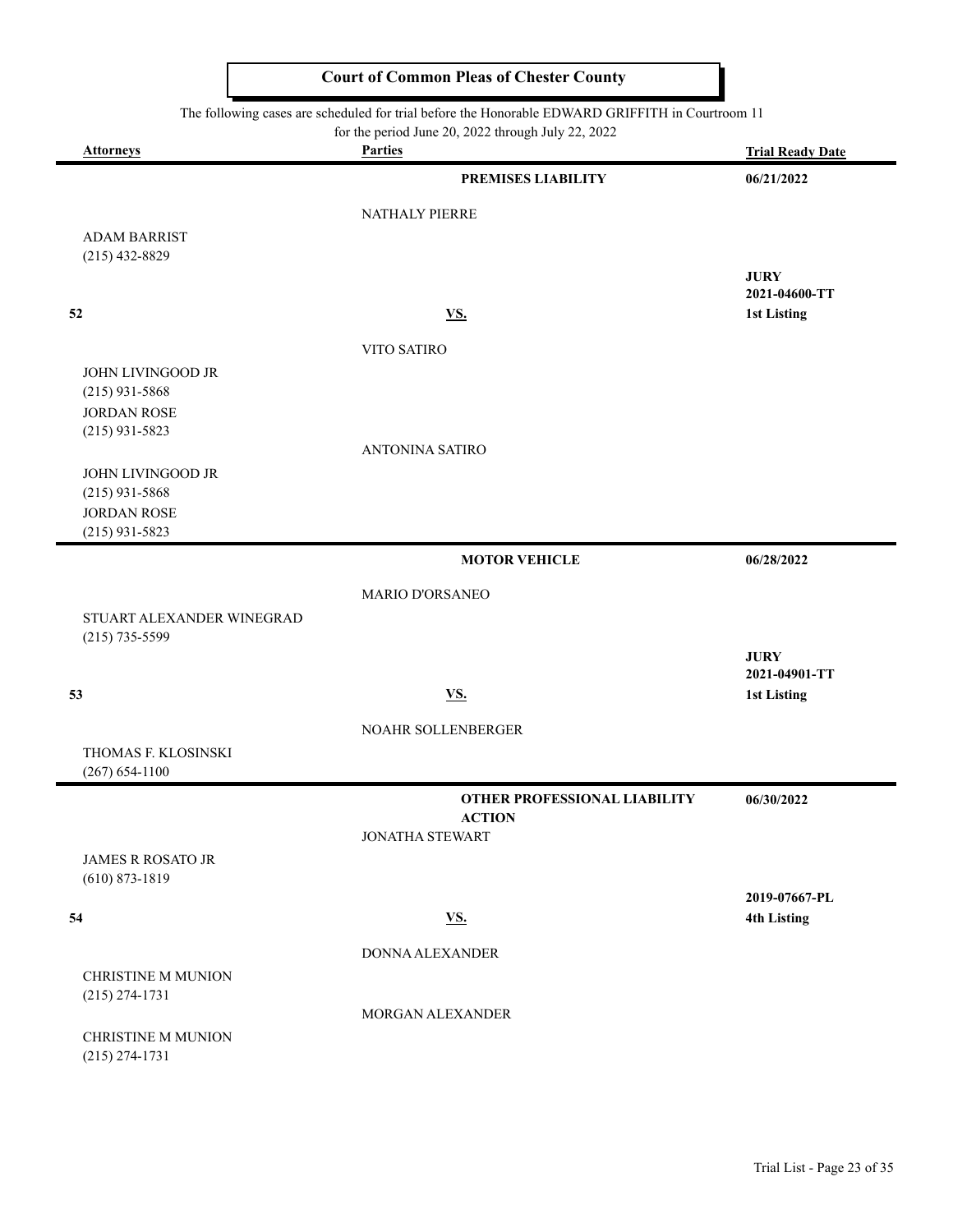|                                             | The following cases are scheduled for trial before the Honorable EDWARD GRIFFITH in Courtroom 11<br>for the period June 20, 2022 through July 22, 2022 |                         |
|---------------------------------------------|--------------------------------------------------------------------------------------------------------------------------------------------------------|-------------------------|
| <b>Attorneys</b>                            | <b>Parties</b>                                                                                                                                         | <b>Trial Ready Date</b> |
|                                             | MEDICAL PROFESSIONAL LIABILITY                                                                                                                         | 07/01/2022              |
|                                             | <b>ACTION</b>                                                                                                                                          |                         |
|                                             | THERESA MALANY (ADMINISTRATRIX)                                                                                                                        |                         |
| MICHAEL DAVID SHAFFER<br>$(215) 751 - 0710$ |                                                                                                                                                        |                         |
|                                             | WILLIAM MALANY (ESTATE OF)                                                                                                                             |                         |
|                                             |                                                                                                                                                        | <b>JURY</b>             |
|                                             |                                                                                                                                                        | 2019-08588-PL           |
| 55                                          | <u>VS.</u>                                                                                                                                             | 2nd Listing             |
|                                             | HOPEB HELFELD (DO)                                                                                                                                     |                         |
| KEVIN H. WRIGHT                             |                                                                                                                                                        |                         |
| $(610)$ 940-2300                            |                                                                                                                                                        |                         |
|                                             | WEST CHESTER CARDIOLOGY                                                                                                                                |                         |
| <b>KYLE NORMAN THOMPSON</b>                 |                                                                                                                                                        |                         |
| $(610)$ 825-2833                            |                                                                                                                                                        |                         |
|                                             | <b>OTHER REAL PROPERTY</b>                                                                                                                             | 07/01/2022              |
|                                             | <b>ANTHONY WAGNER</b>                                                                                                                                  |                         |
| JAY G. FISCHER                              |                                                                                                                                                        |                         |
| $(610)$ 269-0900                            |                                                                                                                                                        |                         |
|                                             | <b>LARA WAGNER</b>                                                                                                                                     |                         |
| JAY G. FISCHER                              |                                                                                                                                                        |                         |
| $(610)$ 269-0900                            | <b>DAVID BOVELL</b>                                                                                                                                    |                         |
| JAY G. FISCHER                              |                                                                                                                                                        |                         |
| $(610)$ 269-0900                            |                                                                                                                                                        |                         |
|                                             | <b>SARA BOVELL</b>                                                                                                                                     |                         |
| JAY G. FISCHER                              |                                                                                                                                                        |                         |
| $(610)$ 269-0900                            |                                                                                                                                                        |                         |
|                                             |                                                                                                                                                        | 2022-02339-RC           |
| 56                                          | <u>VS.</u>                                                                                                                                             | <b>1st Listing</b>      |
|                                             | RICHARD SAMPEY                                                                                                                                         |                         |
| JAMES S. TUPITZA                            |                                                                                                                                                        |                         |
| $(610) 696 - 2600$                          |                                                                                                                                                        |                         |
|                                             | KIMBERLY SAMPEY                                                                                                                                        |                         |
| JAMES S. TUPITZA                            |                                                                                                                                                        |                         |
| $(610) 696 - 2600$                          |                                                                                                                                                        |                         |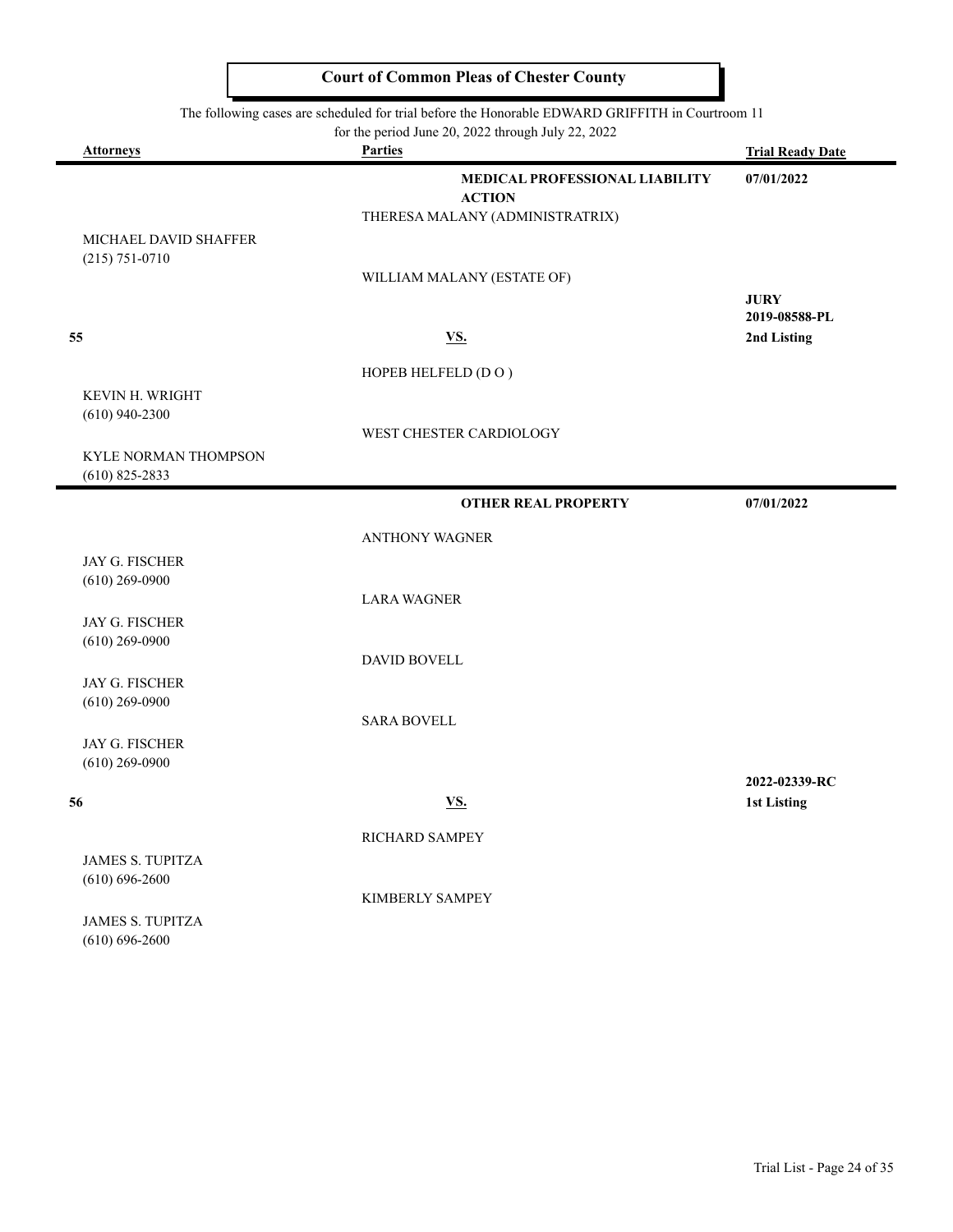|                                           | The following cases are scheduled for trial before the Honorable EDWARD GRIFFITH in Courtroom 11 |                         |
|-------------------------------------------|--------------------------------------------------------------------------------------------------|-------------------------|
|                                           | for the period June 20, 2022 through July 22, 2022                                               |                         |
| <b>Attorneys</b>                          | <b>Parties</b>                                                                                   | <b>Trial Ready Date</b> |
|                                           | PREMISES LIABILITY                                                                               | 07/05/2022              |
|                                           | <b>DAWN BYRD</b>                                                                                 |                         |
| RICHARD B. BATEMAN JR<br>$(610)$ 566-3322 |                                                                                                  |                         |
|                                           |                                                                                                  | <b>NON-JURY</b>         |
|                                           |                                                                                                  | 2021-05186-TT           |
| 57                                        | <u>VS.</u>                                                                                       | 1st Listing             |
|                                           | <b>HANKIN GROUP INC THE</b>                                                                      |                         |
| JOHN LIVINGOOD JR                         |                                                                                                  |                         |
| $(215)$ 931-5868                          |                                                                                                  |                         |

MERIDIAN AT EAGLEVIEW GP, INC.

MERIDIAN AT EAGLEVIEW, L.P.

JOHN LIVINGOOD JR (215) 931-5868 RYAN SMITH (215) 931-5860

RYAN SMITH (215) 931-5860

JOHN LIVINGOOD JR (215) 931-5868 RYAN SMITH (215) 931-5860

EAGLEVIEW SENIOR HOUSING GP, INC.

JOHN LIVINGOOD JR (215) 931-5868 RYAN SMITH (215) 931-5860

JOHN LIVINGOOD JR (215) 931-5868 RYAN SMITH (215) 931-5860

PLANNED BUILDING SERVICES INC

EAGLEVIEW SENIOR HOUSING, L.P.

DAMIAN M SAMMONS (856) 955-1552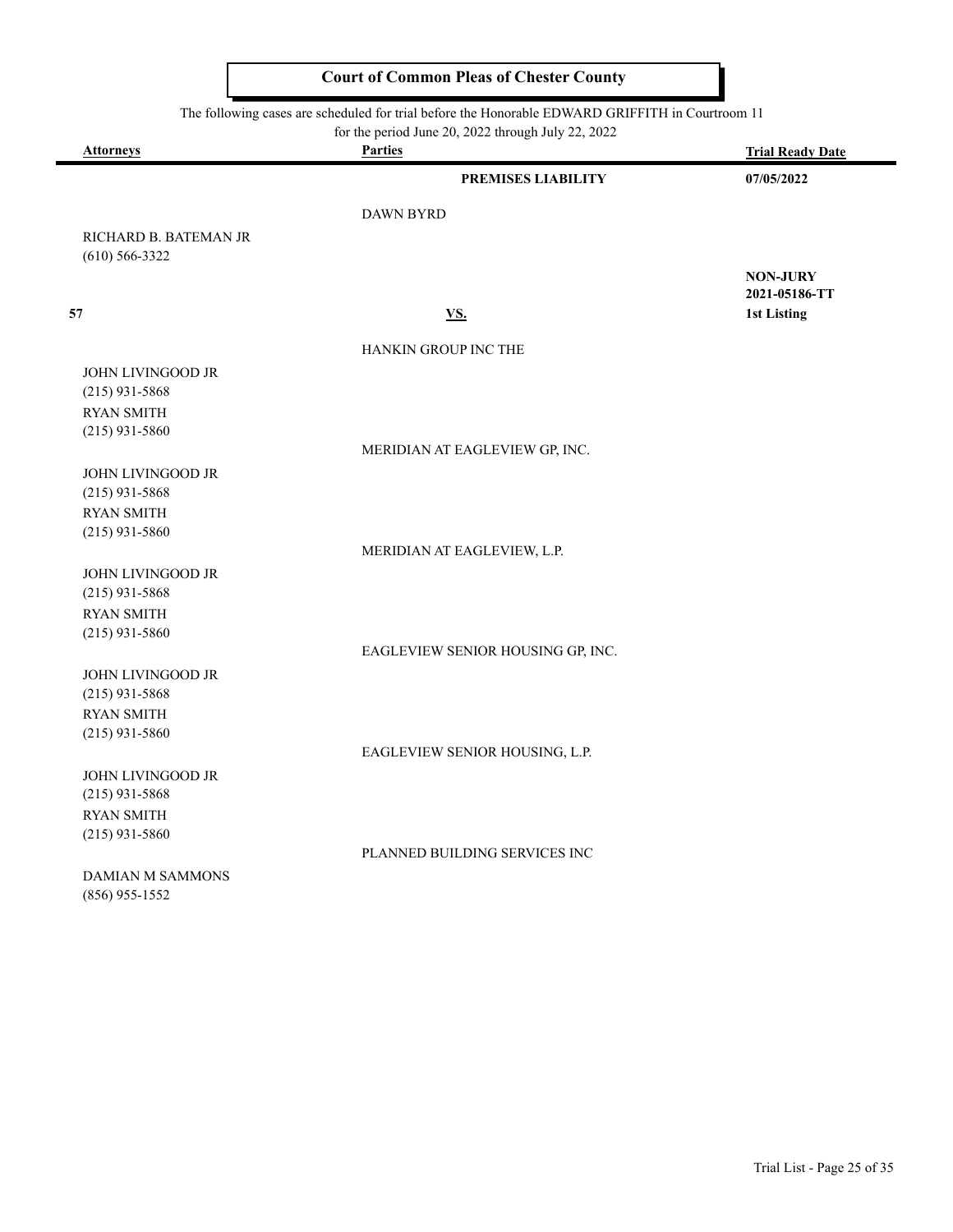| The following cases are scheduled for trial before the Honorable EDWARD GRIFFITH in Courtroom 11<br>for the period June 20, 2022 through July 22, 2022 |                                |                         |
|--------------------------------------------------------------------------------------------------------------------------------------------------------|--------------------------------|-------------------------|
| <b>Attorneys</b>                                                                                                                                       | <b>Parties</b>                 | <b>Trial Ready Date</b> |
|                                                                                                                                                        | <b>MOTOR VEHICLE</b>           |                         |
|                                                                                                                                                        | CHRISTOPHER MAZZULO            |                         |
| MICHAEL A. CANCELLIERE JR                                                                                                                              |                                |                         |
| $(215) 546 - 8200$                                                                                                                                     |                                |                         |
| <b>ANDREW ROSEN</b><br>$(215)$ 665-0100                                                                                                                |                                |                         |
|                                                                                                                                                        | CHRISTINE MAZZULO              |                         |
| MICHAEL A. CANCELLIERE JR                                                                                                                              |                                |                         |
| $(215) 546 - 8200$                                                                                                                                     |                                |                         |
| <b>ANDREW ROSEN</b><br>$(215)$ 665-0100                                                                                                                |                                |                         |
|                                                                                                                                                        | <b>APPEAL FROM ARBITRATION</b> | <b>JURY</b>             |
|                                                                                                                                                        |                                | 2020-09249-TT           |
| 58                                                                                                                                                     | VS.                            | <b>1st Listing</b>      |
|                                                                                                                                                        | <b>ALI POORANI</b>             |                         |
| MATTHEW LAWRENCE QUINN                                                                                                                                 |                                |                         |
| $(267)$ 951-3161                                                                                                                                       |                                |                         |
|                                                                                                                                                        | <b>MOTOR VEHICLE</b>           | 07/07/2022              |
|                                                                                                                                                        | JESSICA BARNHART (P / NG)      |                         |
| <b>FRANCIS E. BALDO</b>                                                                                                                                |                                |                         |
| <b>FRANCIS E. BALDO</b>                                                                                                                                | MELVIN BARNHART (P / NG)       |                         |
|                                                                                                                                                        | MEGHAN BARNHART (MINOR)        |                         |
| FRANCIS E. BALDO                                                                                                                                       |                                |                         |
|                                                                                                                                                        | <b>TINA BAYNUM</b>             |                         |
| <b>FRANCIS E. BALDO</b>                                                                                                                                |                                | <b>NON-JURY</b>         |
|                                                                                                                                                        |                                | 2021-05243-TT           |
| 59                                                                                                                                                     | VS.                            | 1st Listing             |
|                                                                                                                                                        | DO DINE, INC.                  |                         |
| ROSS J DIBONO                                                                                                                                          |                                |                         |
|                                                                                                                                                        | AMANJOT SINGH                  |                         |
| ROSS J DIBONO                                                                                                                                          | MULTANI LOGISTICS, INC.        |                         |
| ROSS J DIBONO                                                                                                                                          |                                |                         |
|                                                                                                                                                        |                                |                         |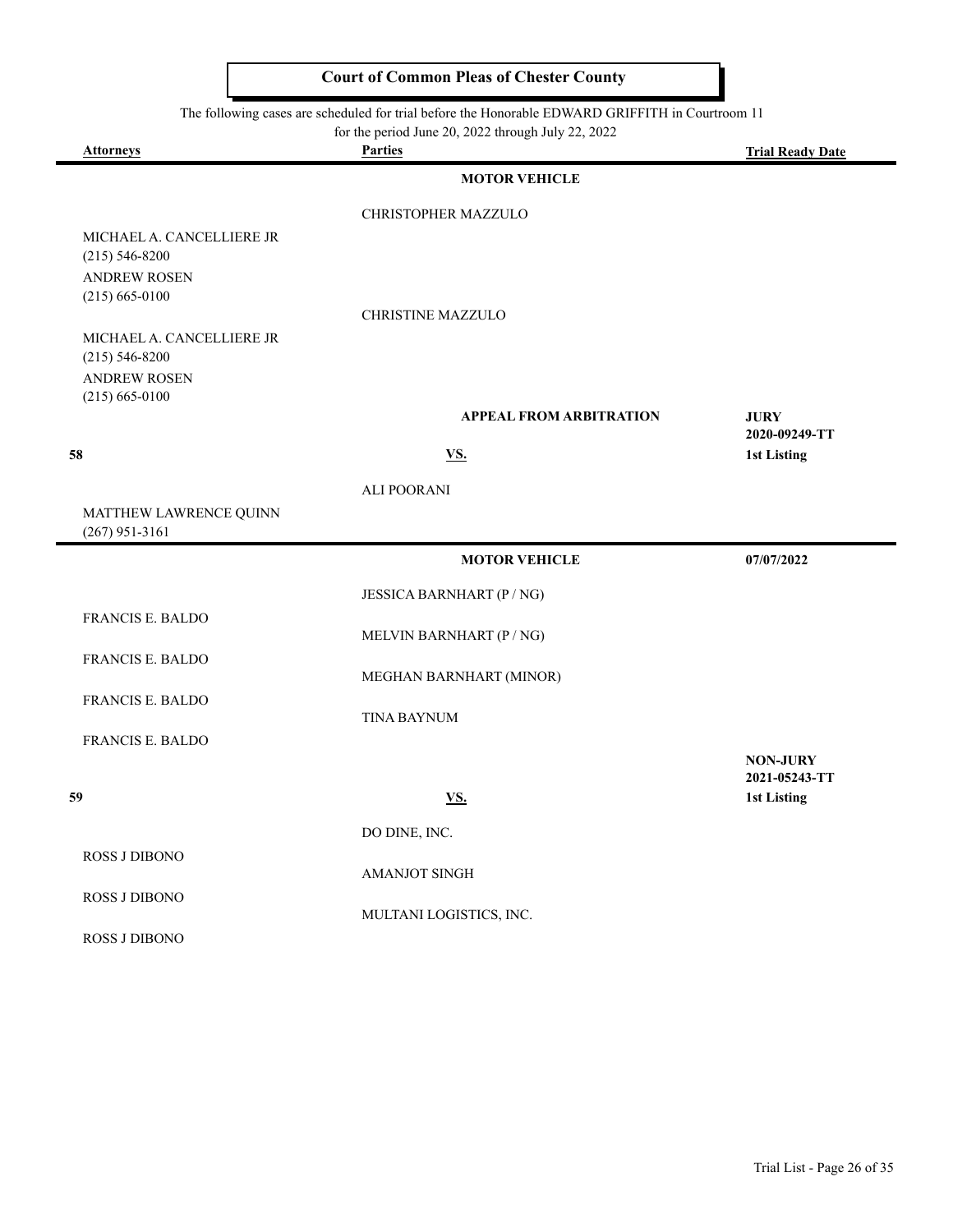| The following cases are scheduled for trial before the Honorable EDWARD GRIFFITH in Courtroom 11<br>for the period June 20, 2022 through July 22, 2022 |                                |                         |  |
|--------------------------------------------------------------------------------------------------------------------------------------------------------|--------------------------------|-------------------------|--|
| <b>Attorneys</b>                                                                                                                                       | <b>Parties</b>                 | <b>Trial Ready Date</b> |  |
|                                                                                                                                                        | <b>MOTOR VEHICLE</b>           |                         |  |
|                                                                                                                                                        | <b>EMILY PIPPIN</b>            |                         |  |
| <b>BRIAN JAY KREDO</b>                                                                                                                                 |                                |                         |  |
| $(215) 545 - 5220$                                                                                                                                     | <b>APPEAL FROM ARBITRATION</b> | <b>JURY</b>             |  |
|                                                                                                                                                        |                                | 2020-07385-TT           |  |
| 60                                                                                                                                                     | <b>VS.</b>                     | 1st Listing             |  |
|                                                                                                                                                        | STEPHEN KARIUKI                |                         |  |
| <b>ALYSSA DAVIS</b>                                                                                                                                    |                                |                         |  |
| <b>CHRISTOPHER HORN</b><br>$(215) 557 - 5676$                                                                                                          |                                |                         |  |
|                                                                                                                                                        | <b>GEORGE KARIUKI</b>          |                         |  |
|                                                                                                                                                        | <b>KEVIN GITAU</b>             |                         |  |
| <b>CHRISTOPHER HORN</b>                                                                                                                                |                                |                         |  |
| $(215)$ 557-5676                                                                                                                                       | <b>OTHER TORT</b>              | 07/08/2022              |  |
|                                                                                                                                                        |                                |                         |  |
|                                                                                                                                                        | PATRICIA MORGANTINI            |                         |  |
| JAY L. EDELSTEIN                                                                                                                                       |                                | <b>JURY</b>             |  |
|                                                                                                                                                        |                                | 2021-05257-TT           |  |
| 61                                                                                                                                                     | VS.                            | 1st Listing             |  |
|                                                                                                                                                        | <b>JANELLEM THOMAS</b>         |                         |  |
| DANIEL S. DOYLE                                                                                                                                        |                                |                         |  |
| $(610)$ 565-4800<br><b>AARON B GORODETZER</b>                                                                                                          |                                |                         |  |
| $(610)$ 344-7300                                                                                                                                       |                                |                         |  |
|                                                                                                                                                        | <b>OTHER CONTRACT</b>          | 07/08/2022              |  |
|                                                                                                                                                        | LAURENE. OWSLEY                |                         |  |
| SCOTT C. ROSENTRATER                                                                                                                                   |                                |                         |  |
| $(215)$ 665-5616                                                                                                                                       |                                | <b>JURY</b>             |  |
|                                                                                                                                                        |                                | 2021-05260-CT           |  |
| 62                                                                                                                                                     | <u>VS.</u>                     | 1st Listing             |  |
|                                                                                                                                                        | ALLSTATE INSURANCE COMPANY     |                         |  |
| KIMBERLY M FRASCELLA                                                                                                                                   |                                |                         |  |

(215) 557-5673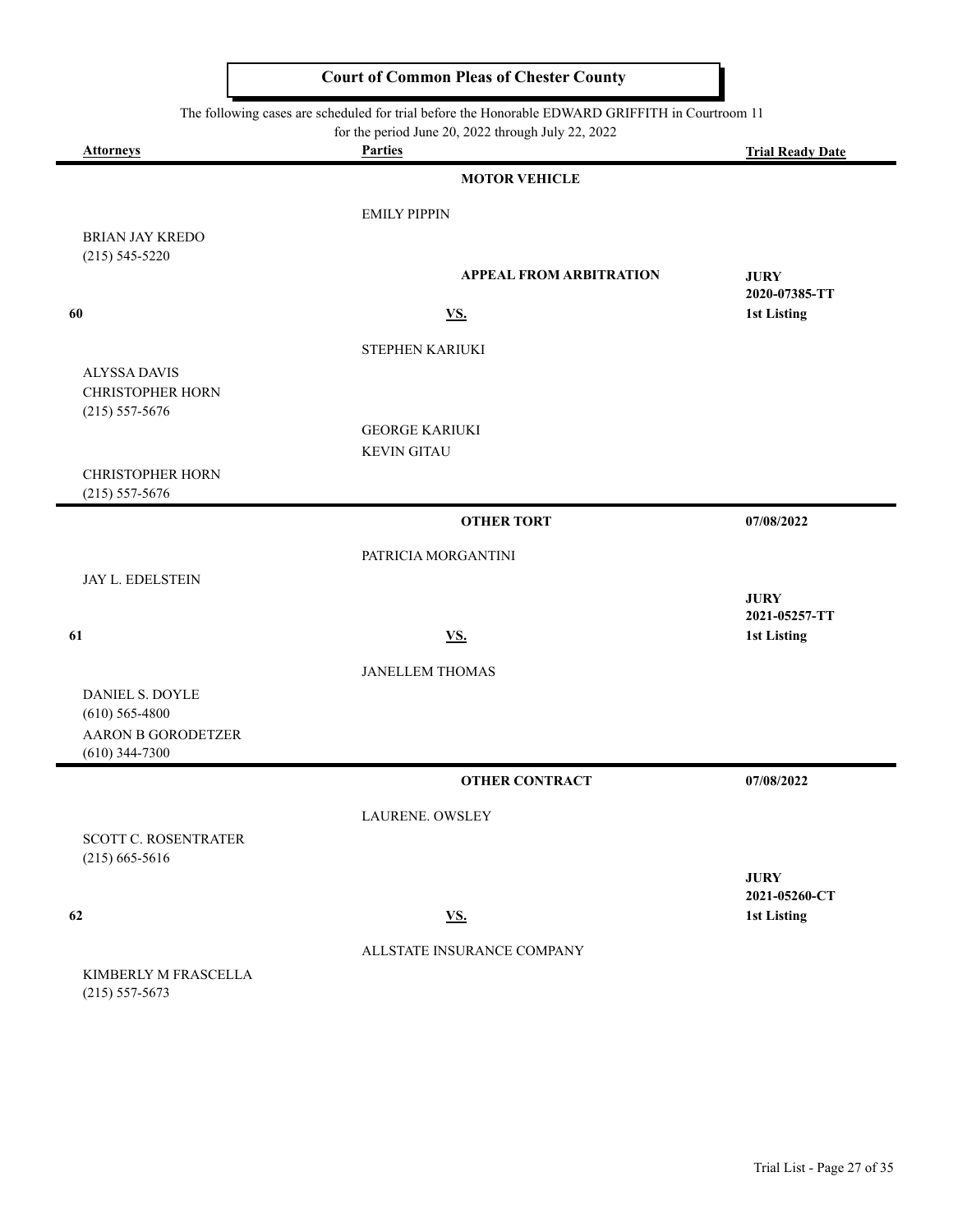The following cases are scheduled for trial before the Honorable EDWARD GRIFFITH in Courtroom 11

for the period June 20, 2022 through July 22, 2022

| <b>Attorneys</b>                                                     | For the period state 20, 2022 unough stay 22, 2022<br><b>Parties</b> | <b>Trial Ready Date</b>             |
|----------------------------------------------------------------------|----------------------------------------------------------------------|-------------------------------------|
|                                                                      | <b>MOTOR VEHICLE</b>                                                 | 07/15/2022                          |
|                                                                      | LUCIO RAMIREZ-GONZALEZ                                               |                                     |
| <b>GUY NICHOLAS PAOLINO</b>                                          |                                                                      | <b>JURY</b>                         |
|                                                                      |                                                                      | 2021-05549-TT                       |
| 63                                                                   | <u>VS.</u>                                                           | <b>1st Listing</b>                  |
|                                                                      | JOSE MAGANA-ZAVALA                                                   |                                     |
|                                                                      | <b>EJECTMENT</b>                                                     | 07/20/2022                          |
|                                                                      | NORFOLK SOUTHERN RAILWAY COMPANY                                     |                                     |
| J. STEPHEN FEINOUR<br>$(717)$ 236-3010                               |                                                                      |                                     |
|                                                                      |                                                                      | <b>NON-JURY</b><br>2021-05628-RC    |
| 64                                                                   | VS.                                                                  | <b>1st Listing</b>                  |
|                                                                      | VALLEY FORGE RAILWAYS, LTD.                                          |                                     |
| WILLIAM G ROARK                                                      |                                                                      |                                     |
|                                                                      | <b>MOTOR VEHICLE</b>                                                 | 07/20/2022                          |
|                                                                      | <b>LESLIE EHRIN</b>                                                  |                                     |
| <b>JASON I. MANUS</b><br>ALEXANDER H KIPPERMAN<br>$(203) 668 - 0727$ |                                                                      |                                     |
|                                                                      |                                                                      | <b>JURY</b>                         |
| 65                                                                   | <u>VS.</u>                                                           | 2021-05663-TT<br><b>1st Listing</b> |
|                                                                      | <b>LOIS ROBINSON</b>                                                 |                                     |
| KARLEEN KRENICKY                                                     |                                                                      |                                     |
|                                                                      | <b>BUYER PLAINTIFF</b>                                               | 07/21/2022                          |
|                                                                      | <b>TERESA HAWKINS</b>                                                |                                     |
| <b>GEORGE SAMUEL DONZE</b>                                           |                                                                      |                                     |
| $(610)$ 444-8018                                                     | <b>ERIC HAWKINS</b>                                                  |                                     |
| <b>GEORGE SAMUEL DONZE</b>                                           |                                                                      |                                     |
| $(610)$ 444-8018                                                     |                                                                      | <b>JURY</b>                         |
|                                                                      |                                                                      | 2021-05756-CT                       |
| 66                                                                   | <u>VS.</u>                                                           | 1st Listing                         |
|                                                                      | VMHI LLC                                                             |                                     |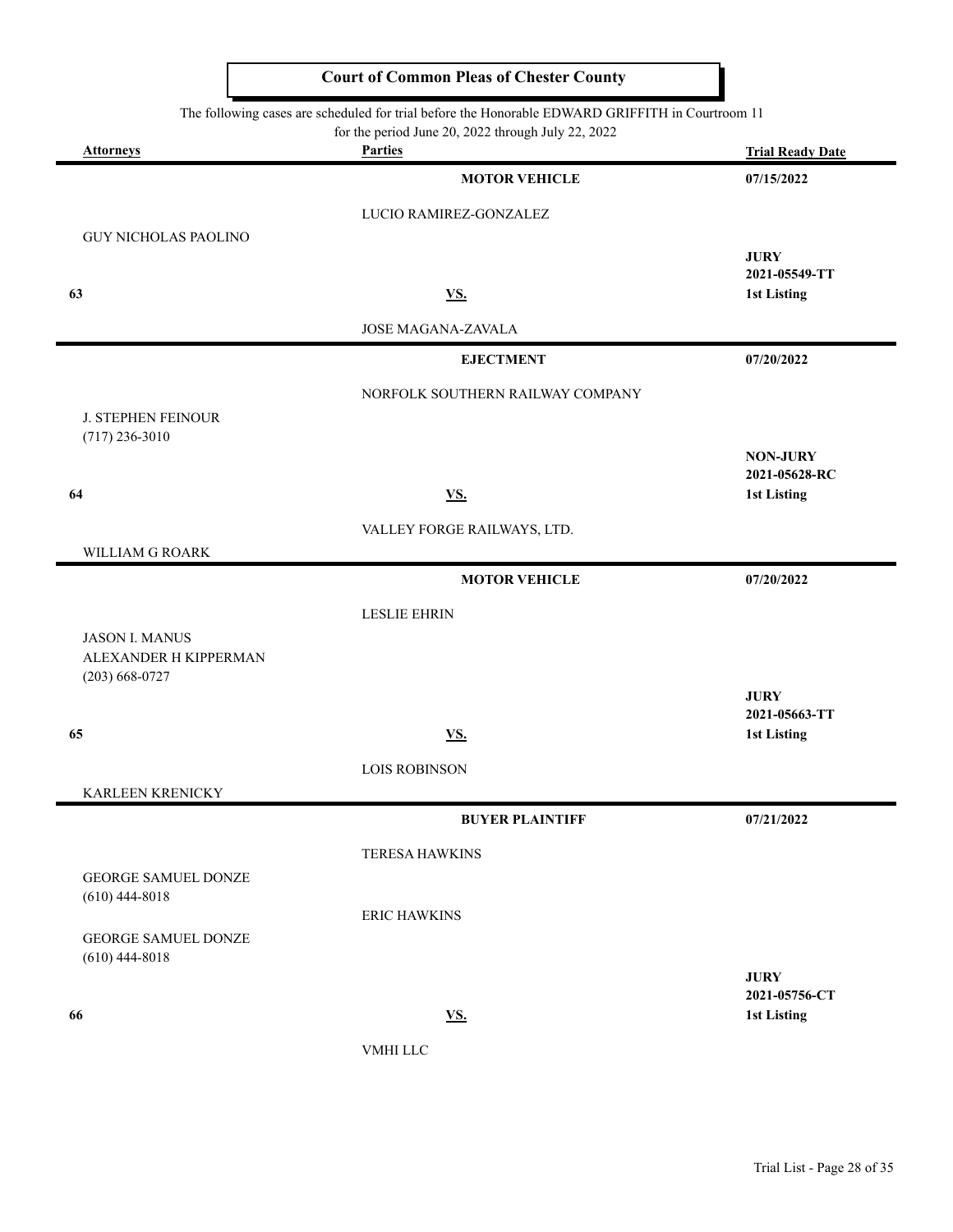The following cases are scheduled for trial before the Honorable EDWARD GRIFFITH in Courtroom 11

|                                               | for the period June 20, 2022 through July 22, 2022 |                              |
|-----------------------------------------------|----------------------------------------------------|------------------------------|
| <b>Attorneys</b>                              | <b>Parties</b>                                     | <b>Trial Ready Date</b>      |
|                                               | <b>OTHER - DJ APPEAL</b>                           | 04/01/2020                   |
|                                               | JOSEPHEDWARD RIAD                                  |                              |
| MICKALA LORRAINE RECTOR<br>$(484) 748 - 1423$ |                                                    |                              |
| <b>MARK L ROSENBERG</b>                       |                                                    |                              |
|                                               |                                                    | 2014-12481-CV                |
| 67                                            | VS.                                                | 25th Listing                 |
|                                               | <b>ROBERT WATKINS</b>                              |                              |
|                                               | REBECCA BECKENSTRATER                              |                              |
| JOHN LOUIS LACHALL                            |                                                    |                              |
|                                               | <b>ISLA (DEC) WATKINS</b>                          |                              |
| JOHN LOUIS LACHALL                            |                                                    |                              |
|                                               | <b>SCOTT WATKINS</b>                               |                              |
|                                               | EVELYN GONDEK                                      |                              |
| JOHN LOUIS LACHALL                            |                                                    |                              |
|                                               | <b>OTHER TORT</b>                                  | 09/19/2020                   |
|                                               | FRANCINEHOLLY MAULTZ                               |                              |
| <b>JASON J MOREIRA</b>                        |                                                    |                              |
| <b>ANTHONY BARTELL</b>                        |                                                    |                              |
| $(201)$ 208-4078                              |                                                    |                              |
| MATTHEW C O'CONNOR                            |                                                    |                              |
| $(856)$ 296-5905                              |                                                    |                              |
| NICOLE CORONA                                 |                                                    |                              |
|                                               |                                                    | <b>JURY</b><br>2018-09666-TT |
| 68                                            | $\underline{\mathbf{VS}}$ .                        | 10th Listing                 |
|                                               |                                                    |                              |
|                                               | CAVALLO AUTOMOTIVE INC                             |                              |
| <b>MATTHEW E MCGUIRE</b>                      |                                                    |                              |
| $(267)$ 319-1752                              |                                                    |                              |
|                                               | IN GREAT DETAIL INC                                |                              |
| JOHN H MCCARTHY                               |                                                    |                              |

(215) 575-4200 REID I. HOWELL (215) 575-4231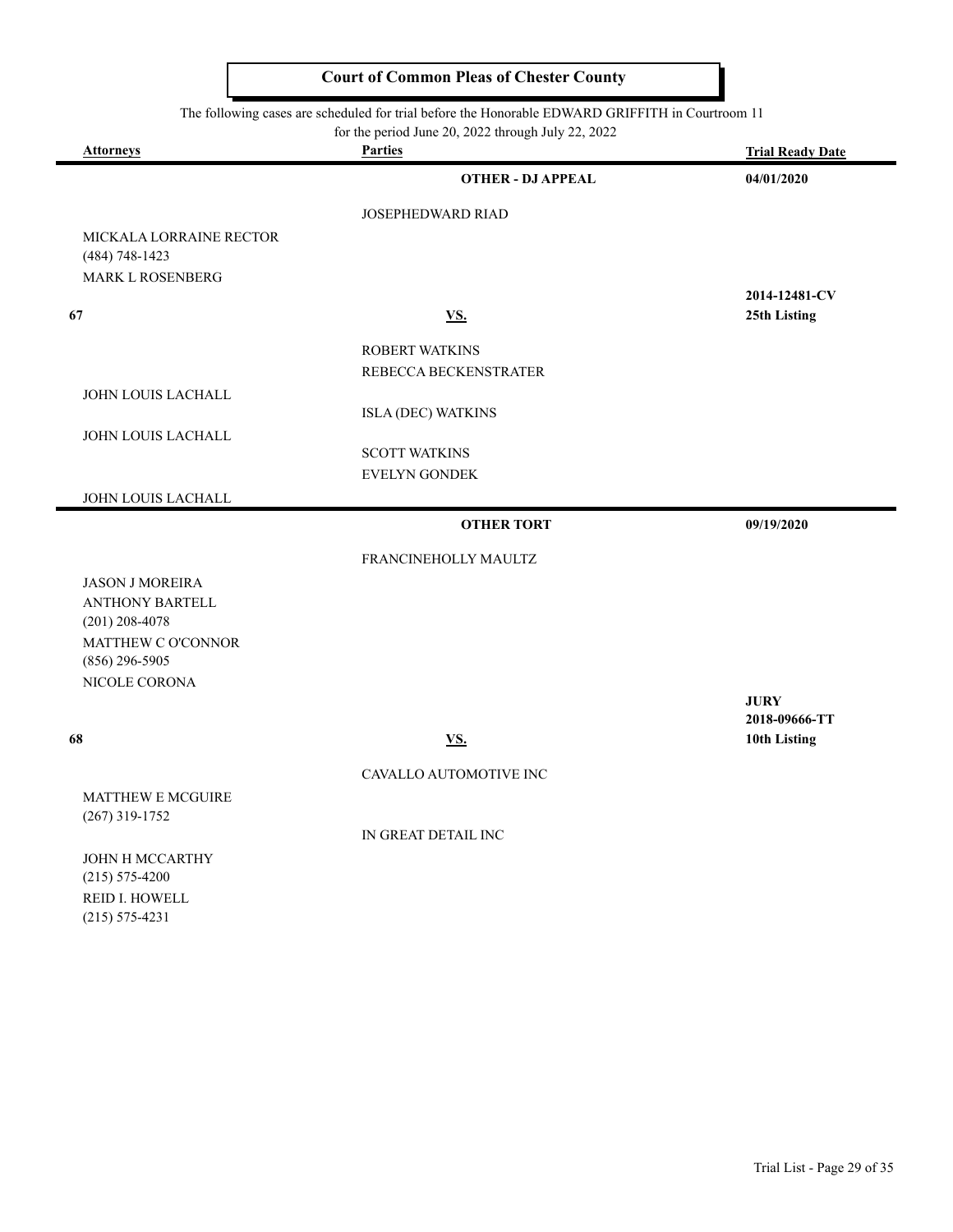The following cases are scheduled for trial before the Honorable EDWARD GRIFFITH in Courtroom 11

|                                            | for the period June 20, 2022 through July 22, 2022 |                                  |
|--------------------------------------------|----------------------------------------------------|----------------------------------|
| <b>Attorneys</b>                           | <b>Parties</b>                                     | <b>Trial Ready Date</b>          |
|                                            | <b>DEBT COLLECTION: OTHER</b>                      | 11/01/2020                       |
|                                            | <b>EASTERN CAISSON CORP</b>                        |                                  |
| ROBERT M. MORRIS                           |                                                    |                                  |
| $(215) 568 - 5621$                         |                                                    |                                  |
|                                            |                                                    | <b>NON-JURY</b><br>2018-08216-CT |
| 69                                         | VS.                                                | 16th Listing                     |
|                                            | TRI-M GROUP LLC THE                                |                                  |
| PAUL BUCCO                                 |                                                    |                                  |
| $(610)$ 238-0880                           |                                                    |                                  |
|                                            | PREMISES LIABILITY                                 | 11/01/2020                       |
|                                            | <b>SANTA DUDAS</b>                                 |                                  |
| LAWRENCE A. GOLDBERG                       |                                                    |                                  |
| $(610)$ 436-6220                           |                                                    |                                  |
| <b>CHARLES MALONEY</b><br>$(610)$ 436-6220 |                                                    |                                  |
| <b>BASIL GEORGE JOY</b>                    |                                                    |                                  |
| $(610)$ 436-6220                           |                                                    |                                  |
|                                            |                                                    | <b>JURY</b><br>2018-11588-TT     |
| 70                                         | <b>VS.</b>                                         | 12th Listing                     |
|                                            | COATESVILLE AREA SCHOOL DISTRICT                   |                                  |
| <b>GUY A DONATELLI</b>                     |                                                    |                                  |
| $(610)$ 430-8000                           |                                                    |                                  |
| RACHEL LUSK<br>$(610)$ 430-8000            |                                                    |                                  |
|                                            | <b>COUNTY OF CHESTER</b>                           |                                  |
|                                            |                                                    |                                  |

GUY A DONATELLI (610) 430-8000 RACHEL LUSK (610) 430-8000

 $\overline{\phantom{0}}$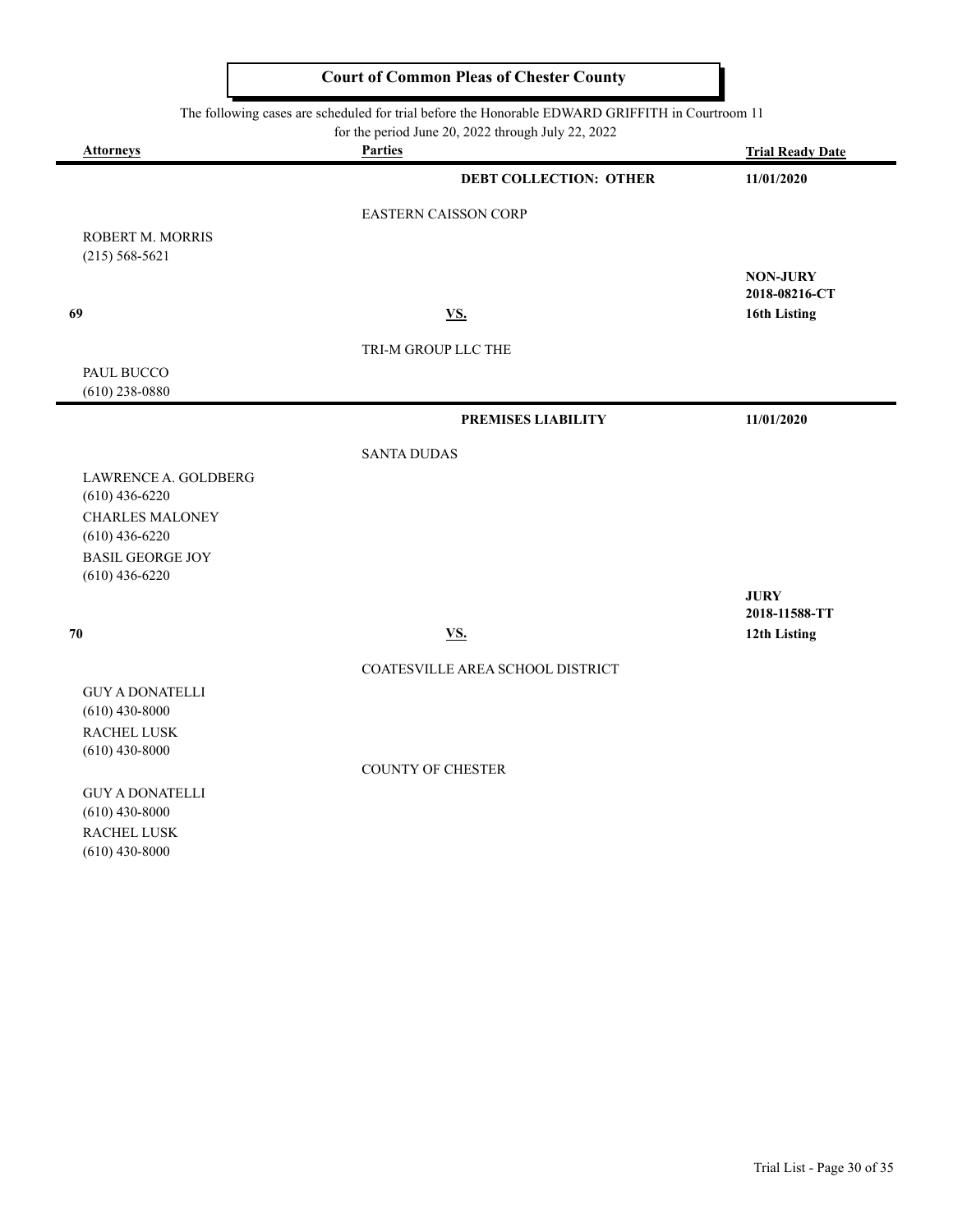The following cases are scheduled for trial before the Honorable EDWARD GRIFFITH in Courtroom 11

for the period June 20, 2022 through July 22, 2022

۰

| <b>Attorneys</b>          | <b>Parties</b>               | <b>Trial Ready Date</b> |
|---------------------------|------------------------------|-------------------------|
|                           | <b>BUYER PLAINTIFF</b>       |                         |
|                           | <b>THOMAS BEINE</b>          |                         |
| CARTER NEWBILL WILLIAMSON |                              |                         |
| $(215)$ 987-3800          |                              |                         |
|                           | <b>RUTH BEINE</b>            |                         |
| CARTER NEWBILL WILLIAMSON |                              |                         |
| $(215)$ 987-3800          | <b>KEVAN CLARKE</b>          |                         |
| CARTER NEWBILL WILLIAMSON |                              |                         |
| $(215)$ 987-3800          |                              |                         |
|                           | PATRICIA CLARKE              |                         |
| CARTER NEWBILL WILLIAMSON |                              |                         |
| $(215)$ 987-3800          | <b>MICHAEL HANSON</b>        |                         |
| CARTER NEWBILL WILLIAMSON |                              |                         |
| $(215)$ 987-3800          |                              |                         |
|                           | KATHLEEN HANSON              |                         |
| CARTER NEWBILL WILLIAMSON |                              |                         |
| $(215)$ 987-3800          | <b>BRUCE KATZ</b>            |                         |
| CARTER NEWBILL WILLIAMSON |                              |                         |
| $(215)$ 987-3800          |                              |                         |
|                           | VICKI KATZ                   |                         |
| CARTER NEWBILL WILLIAMSON |                              |                         |
| $(215)$ 987-3800          |                              | <b>JURY</b>             |
|                           |                              | 2017-04685-CT           |
| 71                        | <b>VS.</b>                   | 13th Listing            |
|                           | WILKINSON ENTERPRISES INC    |                         |
| MICHAEL A. BOOMSMA        |                              |                         |
| $(717)$ 391-4421          |                              |                         |
|                           | WILKINSON LEGACY LLC         |                         |
| MICHAEL A. BOOMSMA        |                              |                         |
| $(717)$ 391-4421          | MIKE ROSEN & ASSOCIATES PC   |                         |
|                           | MIKE ROSEN & ASSOCIATES LLC  |                         |
|                           | D M S STUCCO CONSTRUCTION CO |                         |
|                           | WILKINSON HERITAGE LLC       |                         |
| MICHAEL A. BOOMSMA        |                              |                         |
| $(717)$ 391-4421          | ADVANCED WINDOW SUPPLY       |                         |
|                           | MAR JOHN MASONRY INC         |                         |
| RICHARD NORMAN LIPOW      |                              |                         |
| $(610)$ 251-2500          |                              |                         |
|                           | D C SERVICES                 |                         |
|                           | <b>CHERRY LANE BUILDERS</b>  |                         |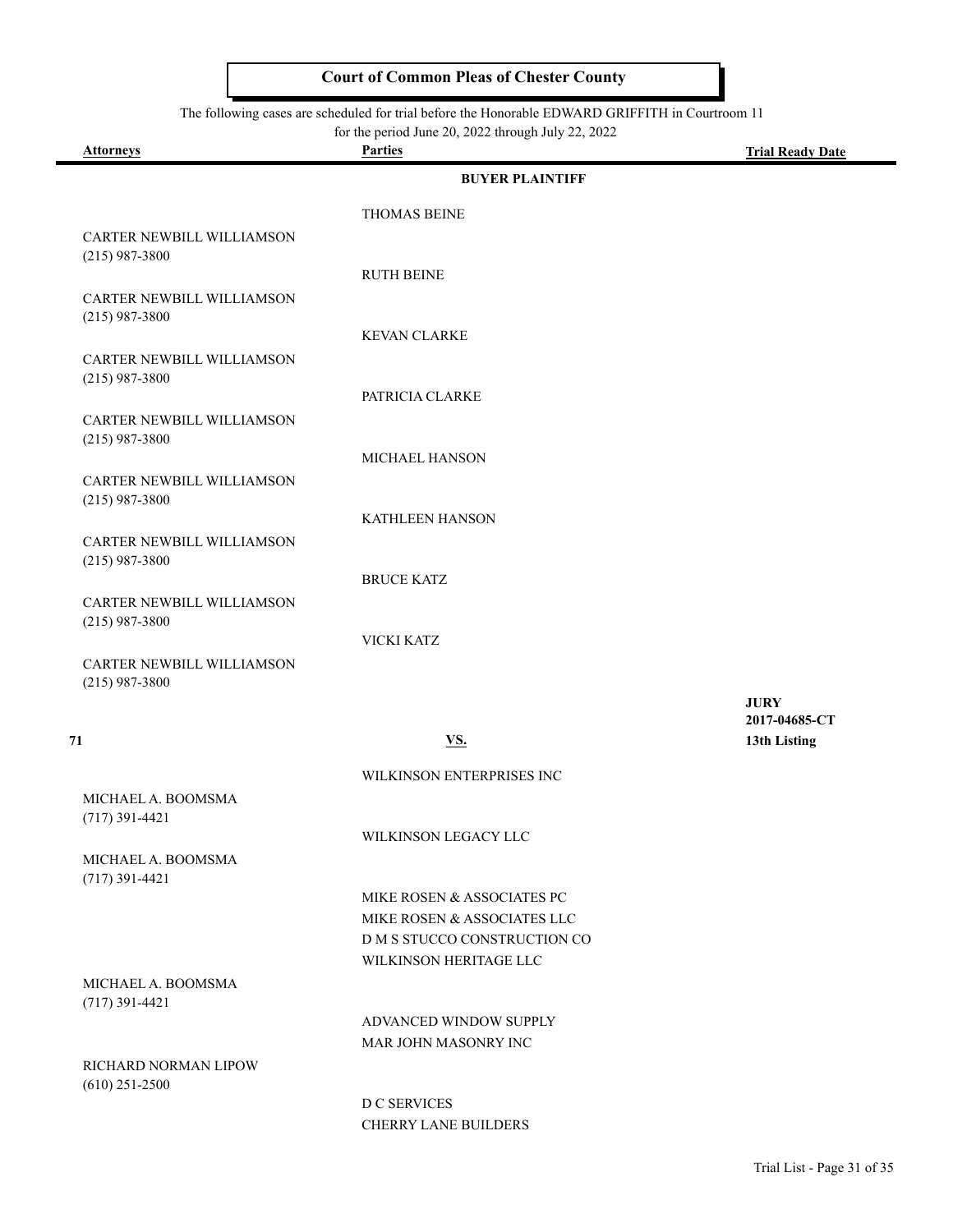|                                                     | The following cases are scheduled for trial before the Honorable EDWARD GRIFFITH in Courtroom 11<br>for the period June 20, 2022 through July 22, 2022 |                                     |
|-----------------------------------------------------|--------------------------------------------------------------------------------------------------------------------------------------------------------|-------------------------------------|
| <b>Attorneys</b>                                    | <b>Parties</b>                                                                                                                                         | <b>Trial Ready Date</b>             |
|                                                     | PREMISES LIABILITY                                                                                                                                     |                                     |
|                                                     | THERESAM. HENDERSON                                                                                                                                    |                                     |
| MARC FREDRIC GREENFIELD<br>$(215)$ 985-2424         | <b>APPEAL FROM ARBITRATION</b>                                                                                                                         | <b>JURY</b><br>2019-04602-TT        |
| 72                                                  | <b>VS.</b>                                                                                                                                             | 9th Listing                         |
|                                                     | <b>GRAHAM MANAGEMENT L P</b>                                                                                                                           |                                     |
| <b>ANDREW J KRAMER</b><br>$(610)$ 275-2005          |                                                                                                                                                        |                                     |
|                                                     | <b>MOTOR VEHICLE</b>                                                                                                                                   | 11/30/2021                          |
|                                                     | FRANCIS GREEN JR                                                                                                                                       |                                     |
| <b>GEORGE ANTHONY MARINELLI</b><br>$(610)$ 876-8880 |                                                                                                                                                        |                                     |
| 73                                                  | <b>VS.</b>                                                                                                                                             | 2020-08865-TT<br><b>4th Listing</b> |
|                                                     | RIYA JAYASWAL                                                                                                                                          |                                     |
| <b>DISHON J DAWSON</b>                              |                                                                                                                                                        |                                     |
|                                                     | PREMISES LIABILITY                                                                                                                                     | 12/30/2021                          |
|                                                     | MAUREEN CAMPBELL                                                                                                                                       |                                     |
| <b>ADAM BARRIST</b><br>$(215)$ 432-8829             |                                                                                                                                                        |                                     |
|                                                     |                                                                                                                                                        | <b>JURY</b><br>2020-06297-TT        |
| 74                                                  | <u>VS.</u>                                                                                                                                             | 2nd Listing                         |
|                                                     | PENCO MANAGEMENT INC.                                                                                                                                  |                                     |
| <b>JOHN DEVLIN</b>                                  |                                                                                                                                                        |                                     |
| $(215) 564 - 6740$                                  |                                                                                                                                                        |                                     |

FOUR SEASONS LANDSCAPE AND DESIGN LLC

ROBERT ELSEN MCDIVITT III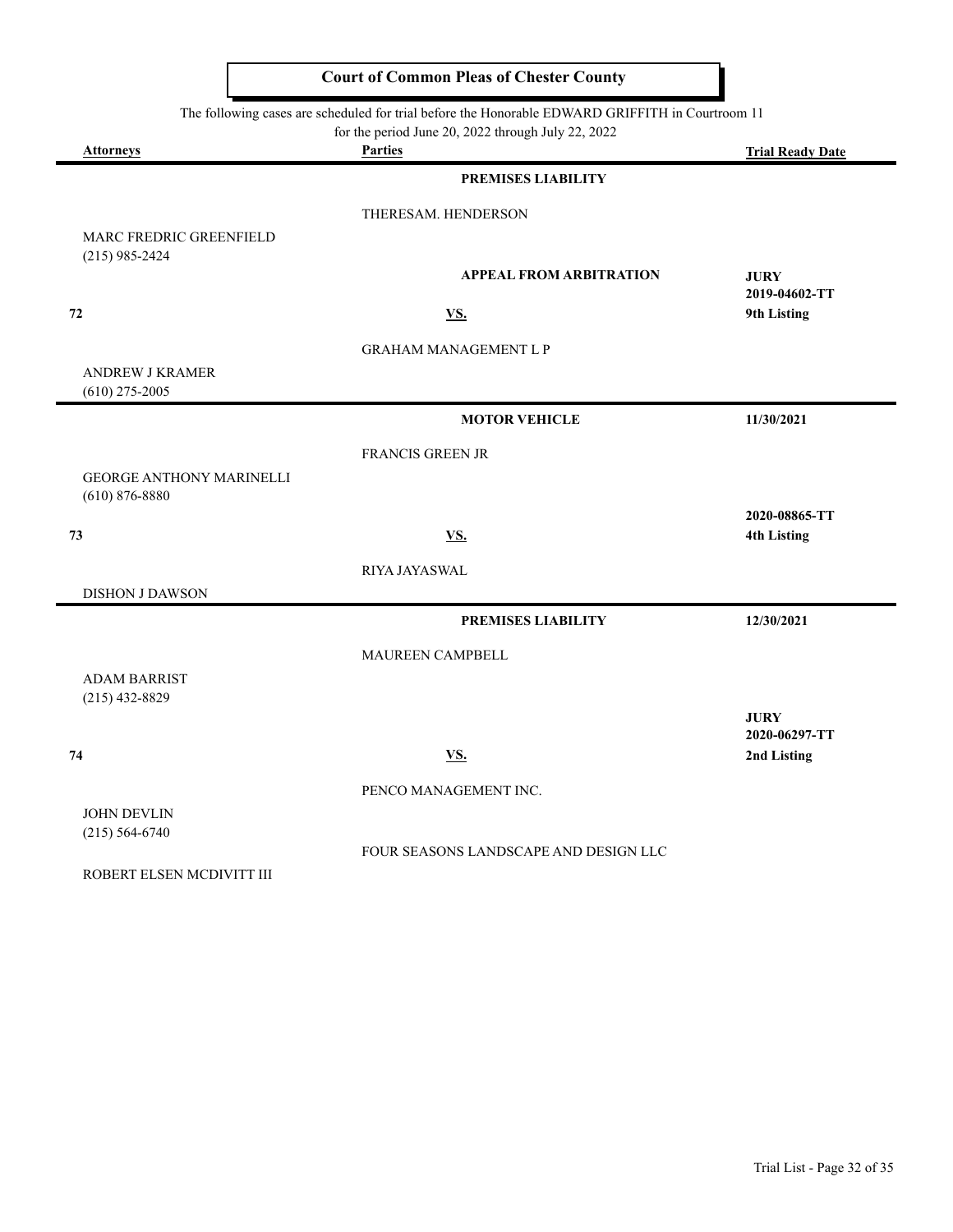|                                                                                                                                                        | <b>Court of Common Pleas of Chester County</b> |                              |
|--------------------------------------------------------------------------------------------------------------------------------------------------------|------------------------------------------------|------------------------------|
| The following cases are scheduled for trial before the Honorable EDWARD GRIFFITH in Courtroom 11<br>for the period June 20, 2022 through July 22, 2022 |                                                |                              |
| <b>Attorneys</b>                                                                                                                                       | <b>Parties</b>                                 | <b>Trial Ready Date</b>      |
|                                                                                                                                                        | <b>MOTOR VEHICLE</b>                           | 01/14/2022                   |
|                                                                                                                                                        | PHELICIA LAFFREDO                              |                              |
| <b>JAMES C. HAGGERTY</b>                                                                                                                               |                                                |                              |
| $(267)$ 350-6609                                                                                                                                       |                                                |                              |
| <b>JEFFREY STANTON</b>                                                                                                                                 |                                                |                              |
| $(267)$ 350-6600                                                                                                                                       | <b>GIAONNA DAVIS</b>                           |                              |
| <b>JAMES C. HAGGERTY</b>                                                                                                                               |                                                |                              |
| $(267)$ 350-6609                                                                                                                                       |                                                |                              |
| JEFFREY STANTON                                                                                                                                        |                                                |                              |
| $(267)$ 350-6600                                                                                                                                       |                                                |                              |
|                                                                                                                                                        |                                                | <b>JURY</b>                  |
|                                                                                                                                                        |                                                | 2021-00307-TT                |
| 75                                                                                                                                                     | VS.                                            | 3rd Listing                  |
|                                                                                                                                                        | <b>JACOB MURPHY</b>                            |                              |
| <b>RONALD E REITZ</b>                                                                                                                                  |                                                |                              |
| (412) 355-4969                                                                                                                                         |                                                |                              |
|                                                                                                                                                        | <b>OTHER CONTRACT</b>                          | 03/01/2022                   |
|                                                                                                                                                        | BSS CONTRACTORS LLC                            |                              |
| CHRISTOPHER I. MCCABE                                                                                                                                  |                                                |                              |
| PAUL J FANELLI                                                                                                                                         |                                                |                              |
| $(215)$ 447-7400                                                                                                                                       |                                                |                              |
|                                                                                                                                                        |                                                | <b>NON-JURY</b>              |
| 76                                                                                                                                                     | VS.                                            | 2020-05259-CT<br>3rd Listing |
|                                                                                                                                                        |                                                |                              |
|                                                                                                                                                        | KENNETT CONSOLIDATED SCHOOL DISTRICT           |                              |
| BRIAN EDWARD SUBERS                                                                                                                                    |                                                |                              |
| $(610)$ 397-6516                                                                                                                                       |                                                |                              |
| MICHELE J MINTZ                                                                                                                                        |                                                |                              |
| $(610)$ 397-6500                                                                                                                                       |                                                |                              |
| <b>ALEXIS SHAW</b>                                                                                                                                     |                                                |                              |
| $(610)$ 397-2243                                                                                                                                       | SYNERGY GLASS AND DOOR SERVICE LLC             |                              |
| ROBERT S TURCHICK                                                                                                                                      |                                                |                              |
| <b>JASON ANDREW COPLEY</b>                                                                                                                             |                                                |                              |
| $(215) 564 - 1700$                                                                                                                                     |                                                |                              |

۰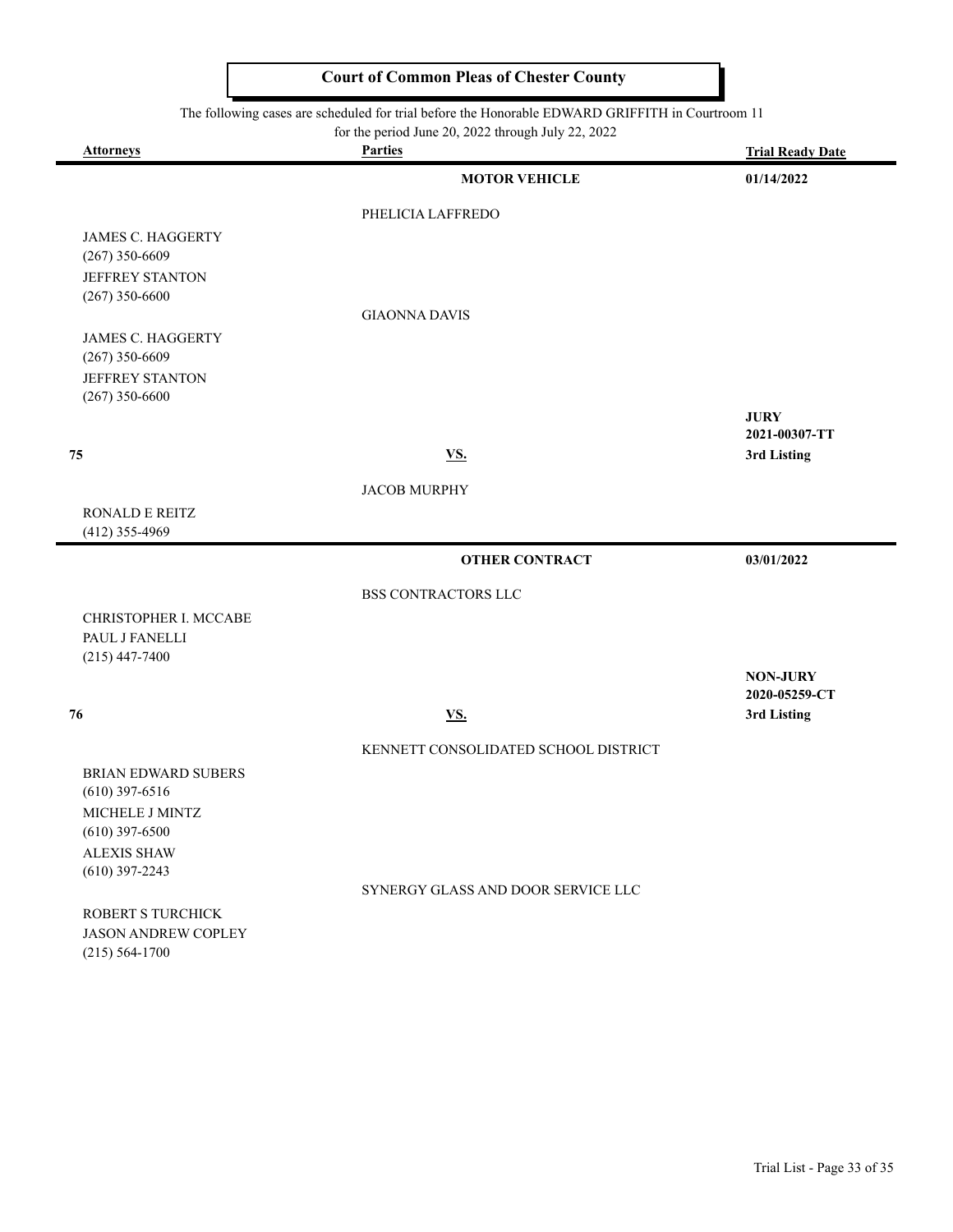The following cases are scheduled for trial before the Honorable EDWARD GRIFFITH in Courtroom 11

for the period June 20, 2022 through July 22, 2022

| <b>Attorneys</b> | <b>Parties</b>                      | <b>Trial Ready Date</b> |
|------------------|-------------------------------------|-------------------------|
|                  | <b>OTHER CONTRACT</b>               | 03/01/2022              |
|                  | SYNERGY GLASS AND DOOR SERVICE, LLC |                         |

JASON ANDREW COPLEY (215) 564-1700 ROBERT S TURCHICK

**JURY 2020-09234-CT 77 VS. 3rd Listing**

CHRISTOPHER I. MCCABE PAUL J FANELLI (215) 447-7400

AEGIS SECURITY INSURANCE CO.